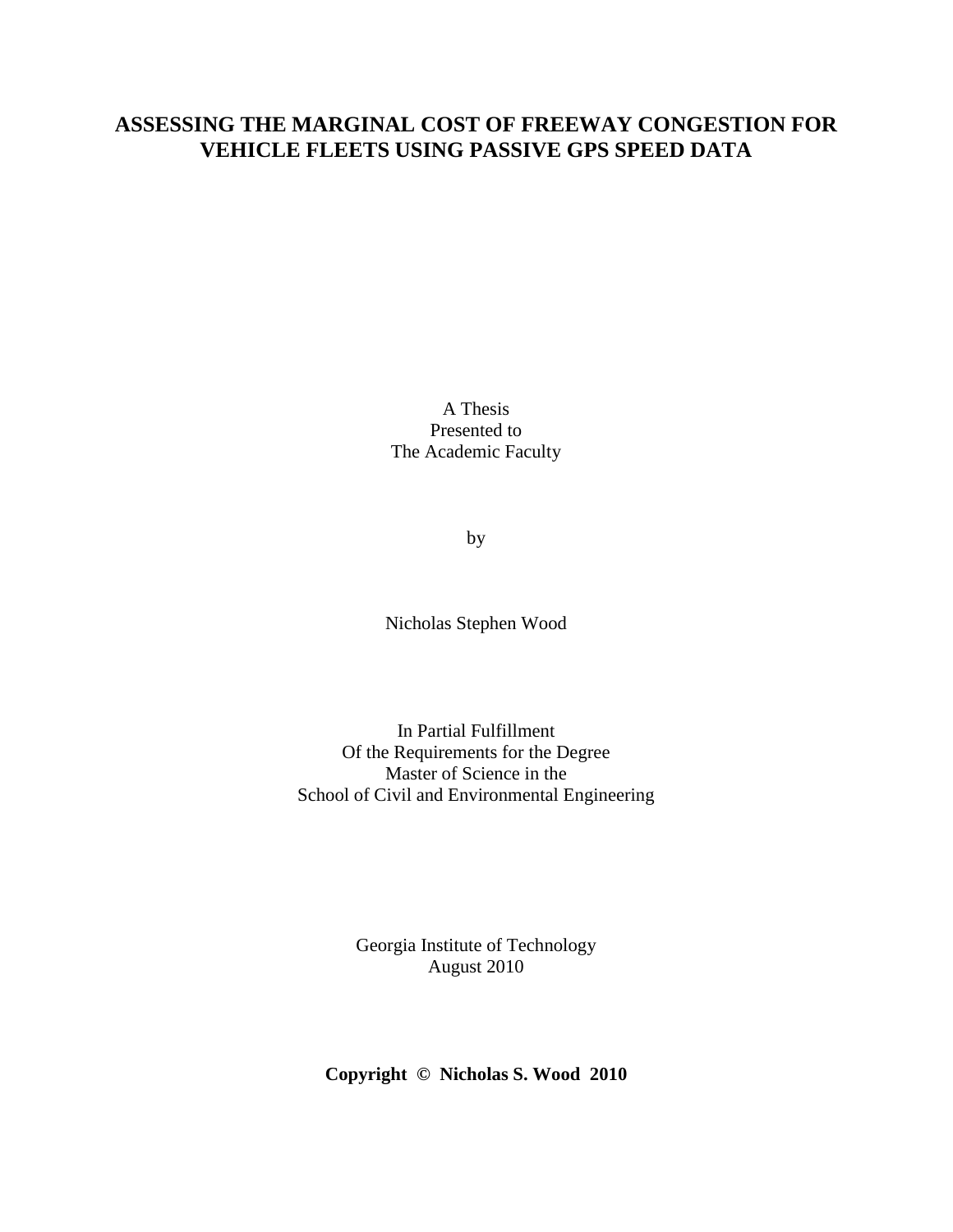## **ASSESSING THE MARGINAL COST OF FREEWAY CONGESTION FOR VEHICLE FLEETS USING PASSIVE GPS SPEED DATA**

Approved by:

Dr. Randall Guensler, Advisor School of Civil and Environmental Engineering Georgia Institute of Technology

Dr. Michael Meyer School of Civil and Environmental Engineering Georgia Institute of Technology

Dr. Frank Southworth School of Civil and Environmental Engineering Georgia Institute of Technology

Date Approved: July 6, 2010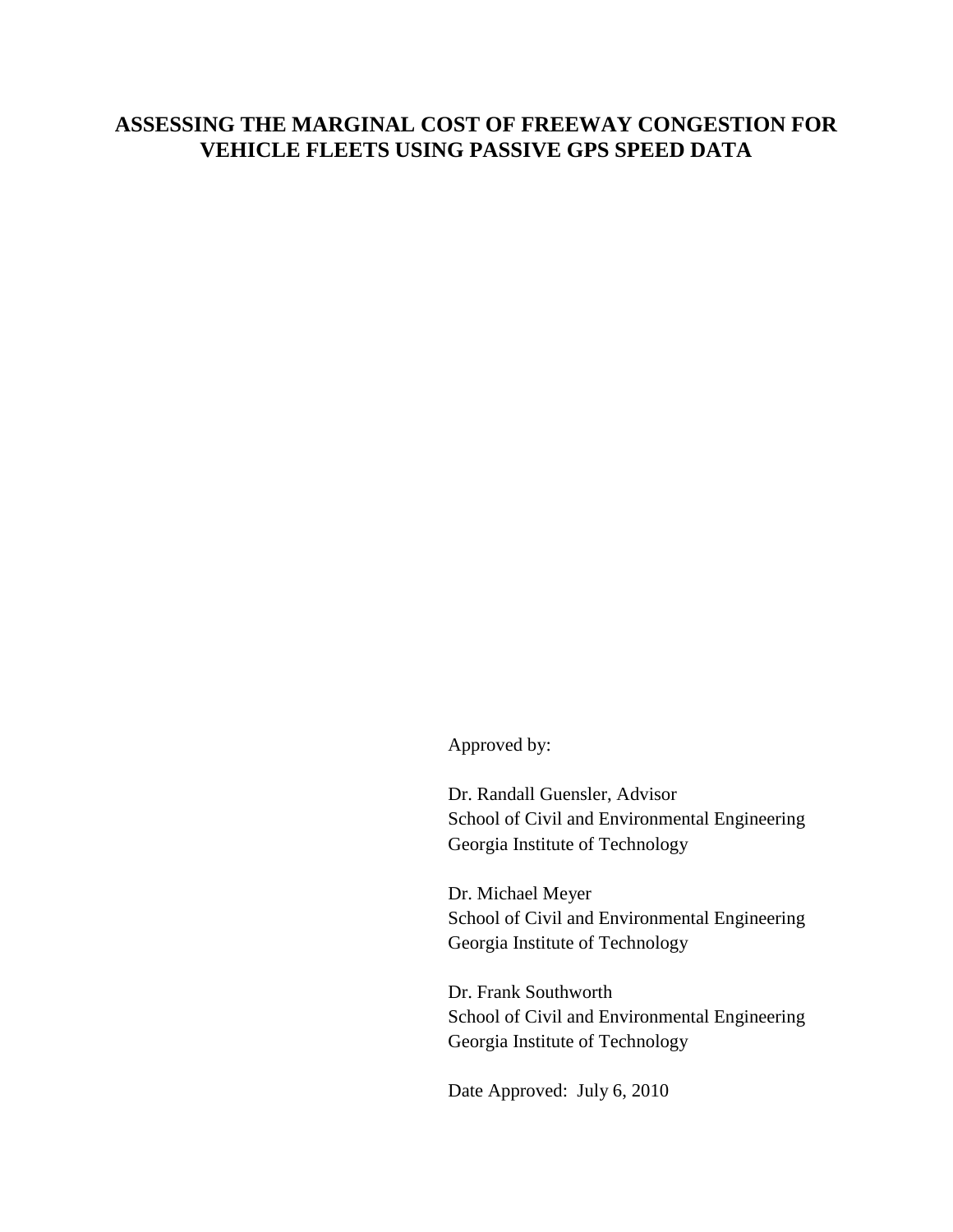### **ACKNOWLEDGEMENTS**

 This thesis was the result of two years of hard work that involved building the monitoring units from scratch, cold-calling numerous businesses, driving out to field sites to do installations, getting the Perl script to correctly screen data, and conceptualizing what the results represented. While only one author was attributed to this thesis, it has to be recognized that many individuals have helped to make this possible. I am personally grateful for their contributions. Specifically, I would like to thank:

- Dr. Randall Guensler, for providing the opportunity to work on such a tremendous project and giving me the necessary feedback to complete this thesis.
- Dr. Michael Meyer, for his work in establishing the Georgia Transportation Institute, leading a terrific graduate program, and giving students a respite every Wednesday night with trivia at Ray's Pizza.
- Dr. Frank Southworth, for his early guidance in assisting me with the literature review.
- Philip Blaiklock, for the design of the monitoring units and guidance with repairs.
- Yanzhi Xu, Lyubov Zuyeva, Jennifer Nelson, and Dr. Jochen Teizer for recruiting businesses to participate in the study.
- Radhika Parthasarathy, for working on the Perl script.
- Vetri Elango, for troubleshooting problems with the monitoring units and assisting me in developing the algorithm to screen the data.

Lastly, I would like to thank my parents for their support and encouragement during my time at Georgia Tech. Thank you.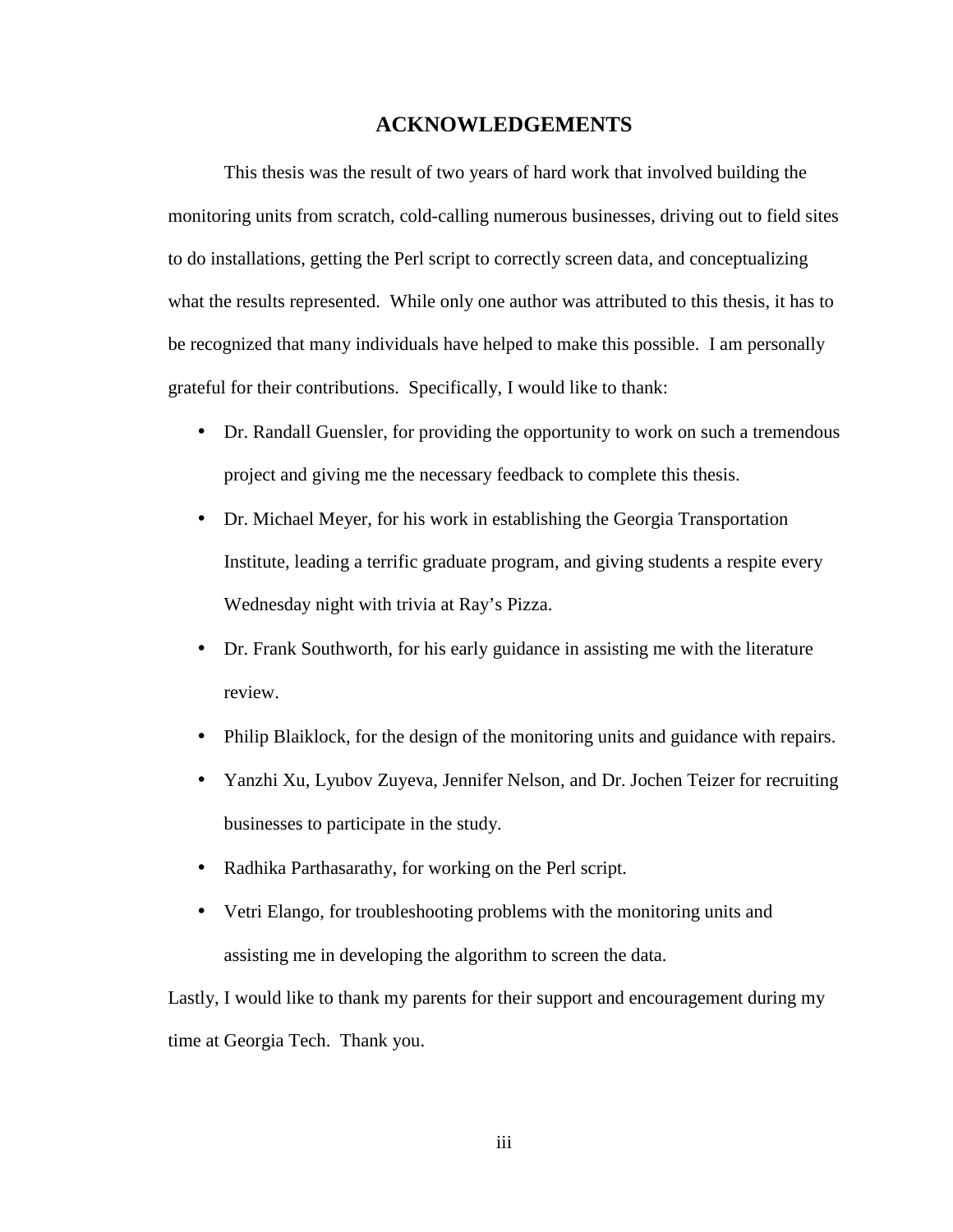# **TABLE OF CONTENTS**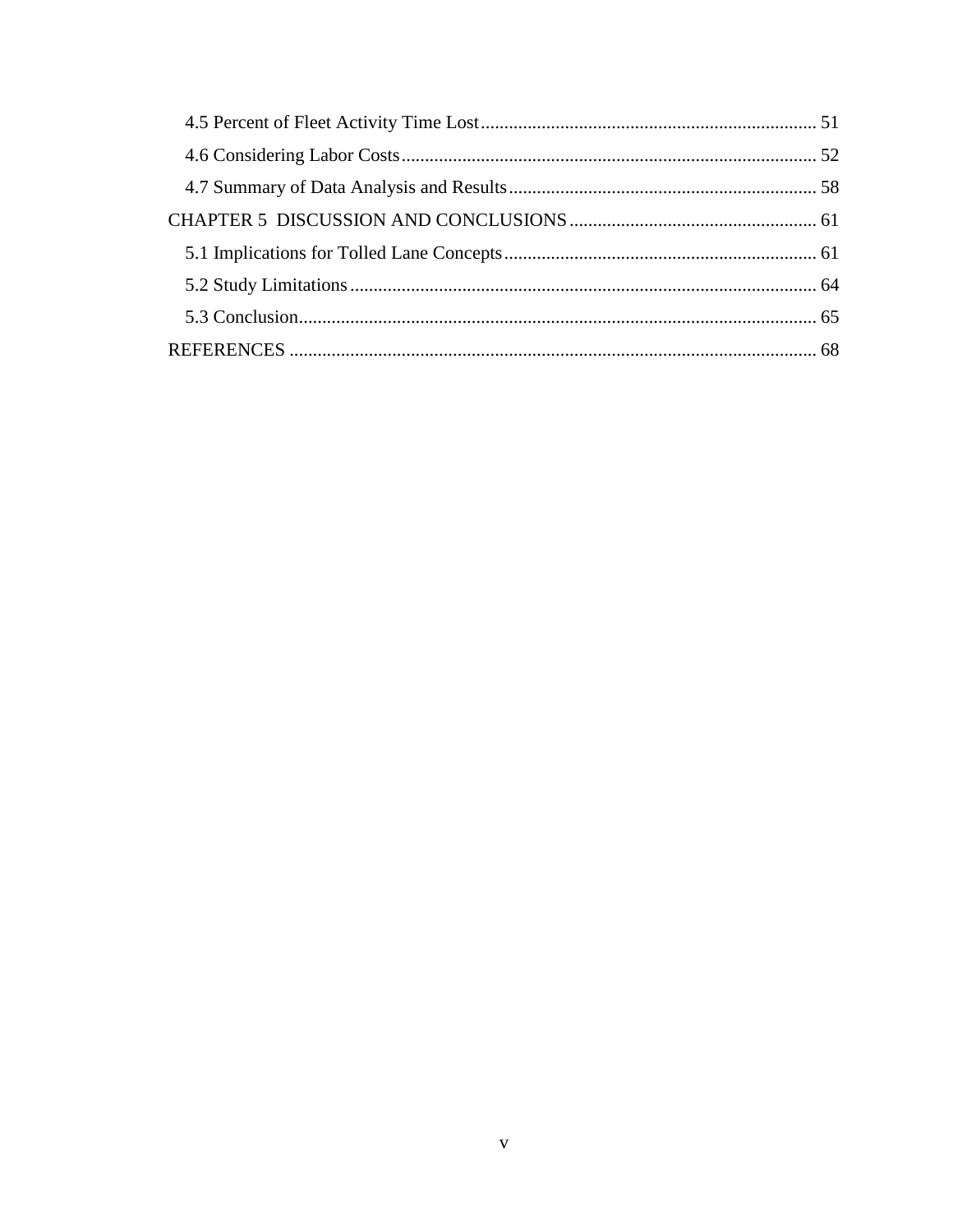## **LIST OF TABLES**

|          | Page                                                                           |
|----------|--------------------------------------------------------------------------------|
| Table 1  |                                                                                |
| Table 2  |                                                                                |
| Table 3  | Duration of Analysis Dataset and Trip Segments by Fleet  31                    |
| Table 4  |                                                                                |
| Table 5  |                                                                                |
| Table 6  | Percentage of Cumulative Freeway Time Traveling below 45 MPH  39               |
| Table 7  | Distribution of the Delay Rate, Lost Minutes per Mile Traveled  41             |
| Table 8  | Correlation Test for Delay Rate on Weekday Trip Segments 42                    |
| Table 9  |                                                                                |
| Table 10 |                                                                                |
| Table 11 |                                                                                |
| Table 12 | Average Daily Vehicle-Minutes of Extra Time Needed per Fleet Vehicle in        |
|          |                                                                                |
| Table 13 | Average Freeway Utilization Factor per Fleet Vehicle, by Time Period 49        |
| Table 14 | Average Weekly Time Needed per Weekday and Weekend Day 50                      |
|          |                                                                                |
| Table 16 | Operational Statistics and Percent of Fleet Activity Lost to Unreliability per |
|          |                                                                                |
| Table 17 | Comparable Professions and Median Wage Rates for Fleet Vehicle Drivers53       |
| Table 18 |                                                                                |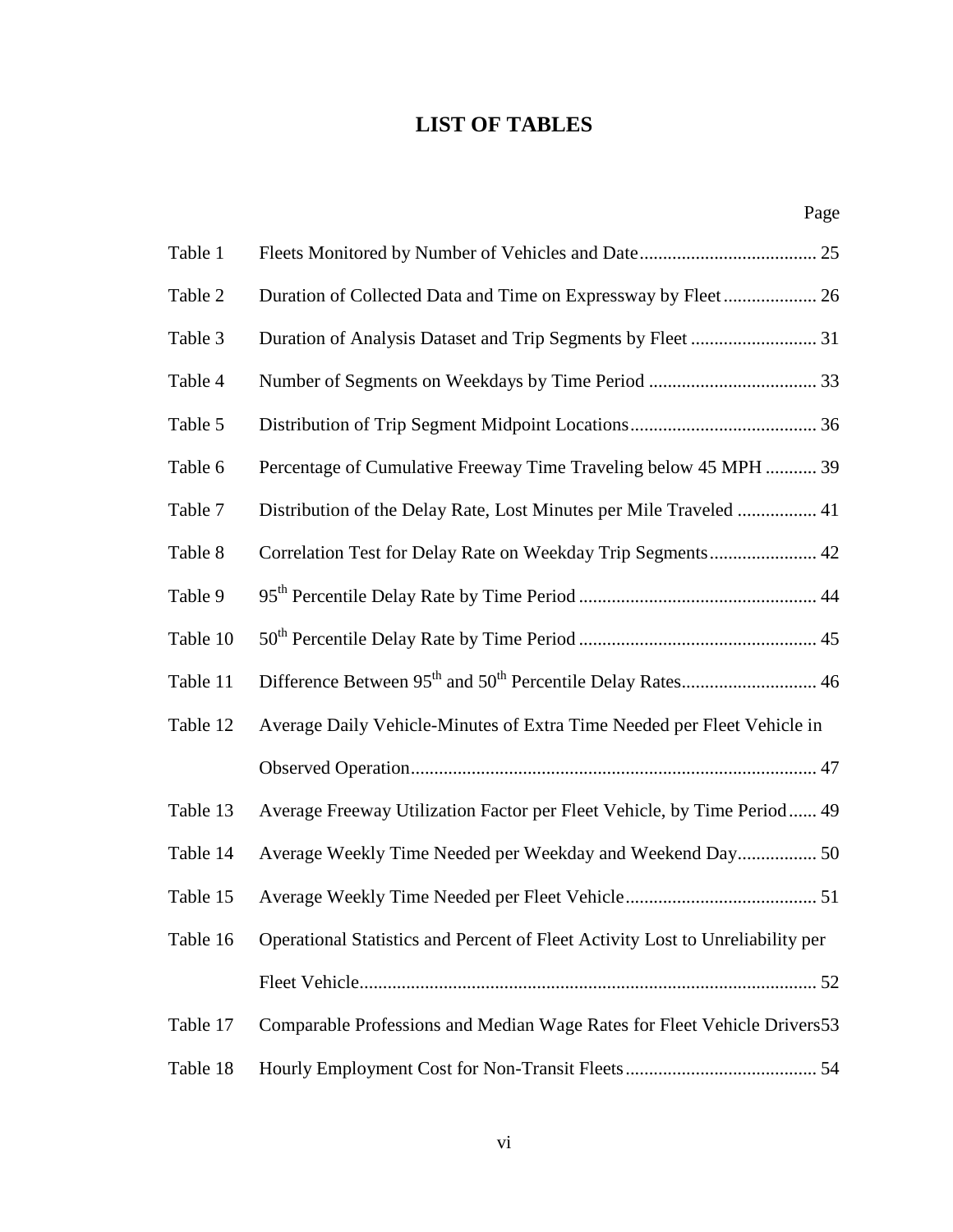| Table 19 |                                                                      |  |
|----------|----------------------------------------------------------------------|--|
| Table 20 | Average Operating Weekday Mileage and Equivalent Toll Rates by Time  |  |
|          |                                                                      |  |
| Table 21 | Average Operating Weekday Mileage and Equivalent Toll Rates by Time  |  |
|          |                                                                      |  |
| Table 22 | Average Daily Operating Weekend Mileage and Equivalent Toll Rates by |  |
|          |                                                                      |  |
| Table 23 |                                                                      |  |
| Table 24 |                                                                      |  |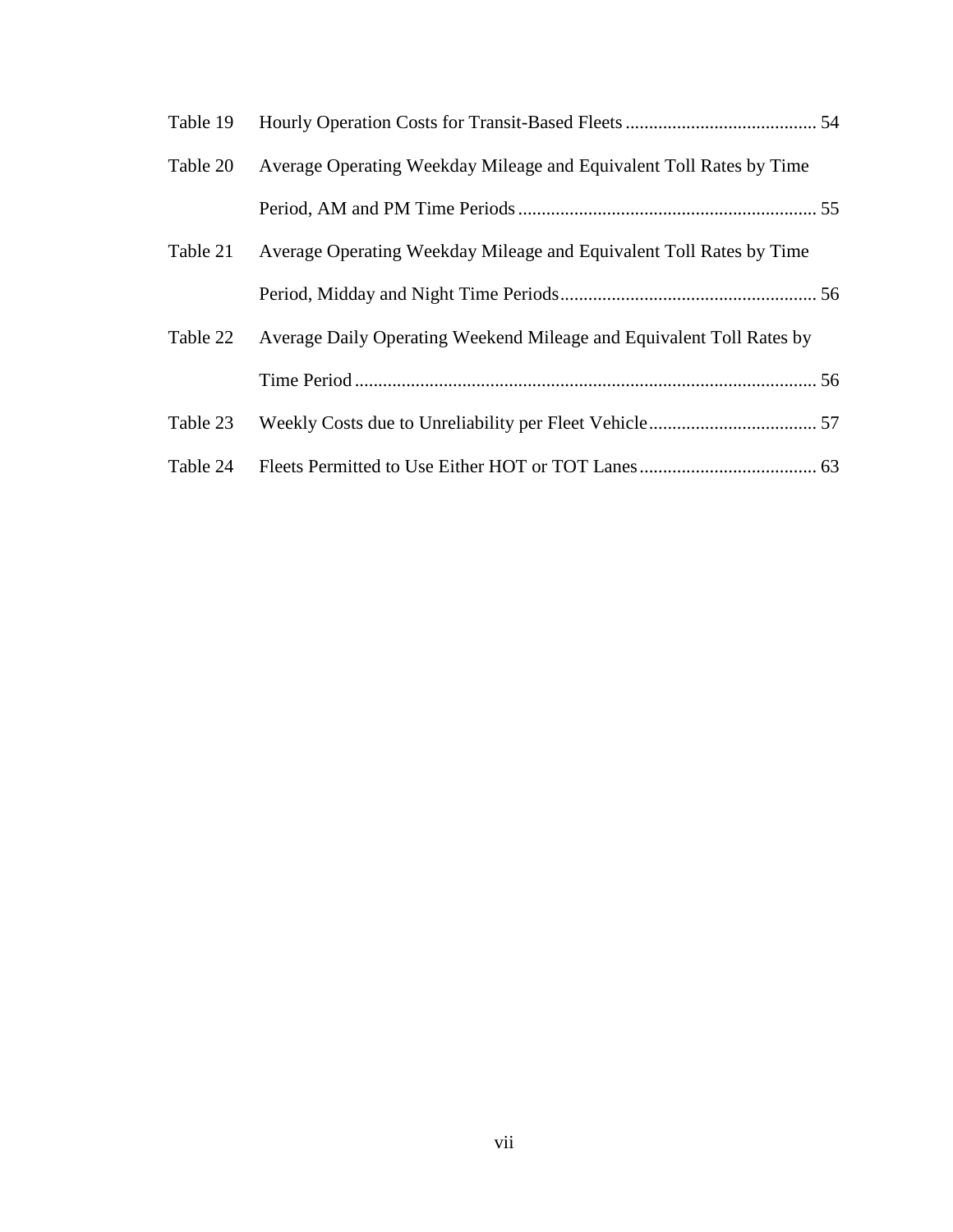## **LIST OF FIGURES**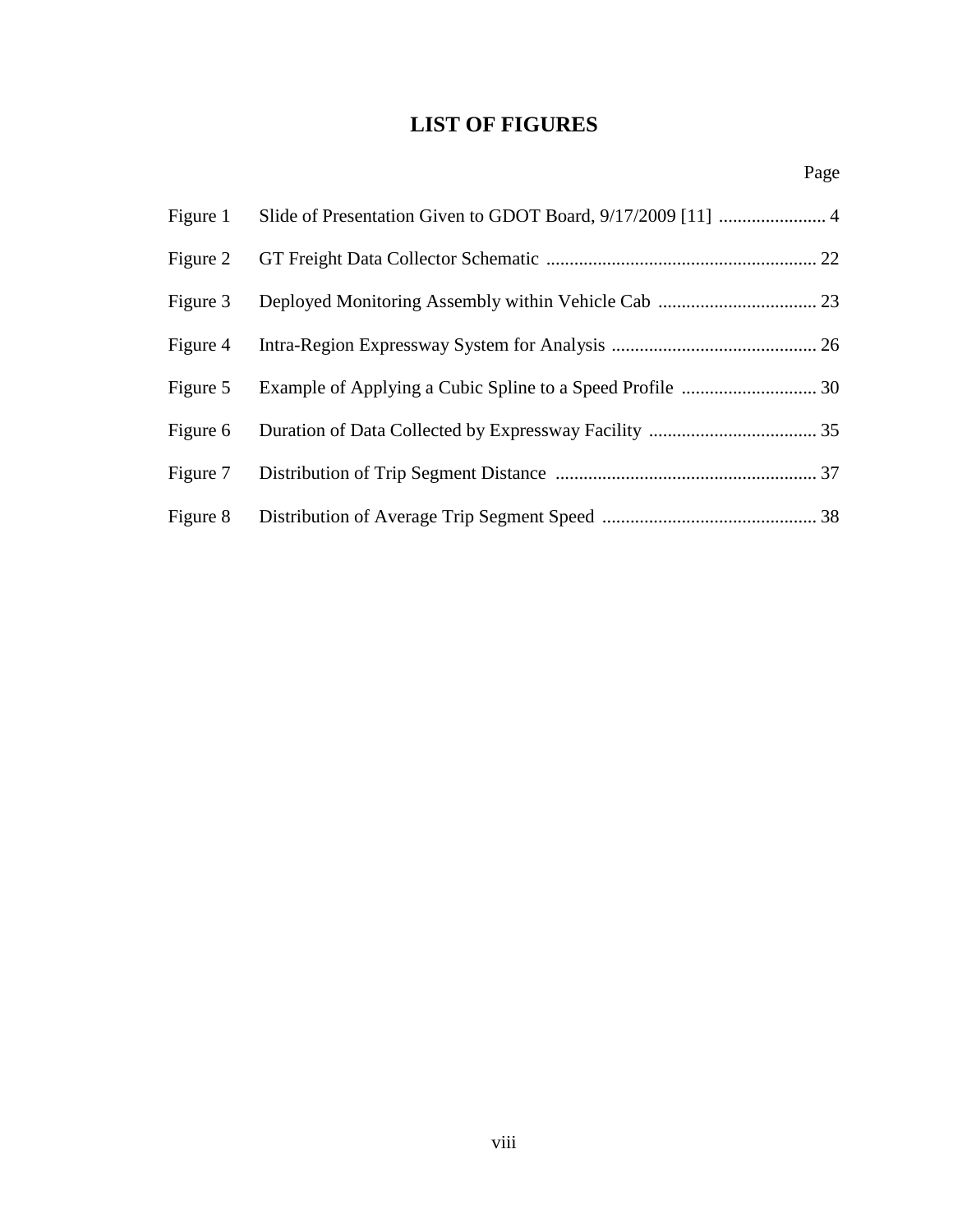# **LIST OF SYMBOLS AND ABBREVIATIONS**

| <b>ARC</b>   | <b>Atlanta Regional Commission</b>                |
|--------------|---------------------------------------------------|
| <b>ATRI</b>  | <b>American Transportation Research Institute</b> |
| <b>FHWA</b>  | Federal Highway Administration                    |
| <b>FTA</b>   | <b>Federal Transit Administration</b>             |
| <b>GCT</b>   | <b>Gwinnett County Transit</b>                    |
| <b>GDOT</b>  | Georgia Department of Transportation              |
| <b>GPS</b>   | <b>Global Positioning System</b>                  |
| <b>GRTA</b>  | Georgia Regional Transportation Authority         |
| <b>GSM</b>   | Global System for Mobile Communications           |
| <b>GT</b>    | Georgia Tech                                      |
| <b>HOT</b>   | <b>High Occupancy Toll</b>                        |
| <b>HOV</b>   | <b>High Occupancy Vehicle</b>                     |
| <b>IRB</b>   | <b>Institutional Review Board</b>                 |
| <b>JIT</b>   | Just-in-Time                                      |
| min/mile     | Minutes per Mile                                  |
| mph          | Miles per Hour                                    |
| mph/sec      | Miles per Hour per Second                         |
| <b>MSA</b>   | Metropolitan Statistical Area                     |
| <b>NAFA</b>  | National Association of Fleet Administrators      |
| <b>NAICS</b> | North American Industry Classification System     |
| <b>PDOP</b>  | <b>Positional Dilution of Precision</b>           |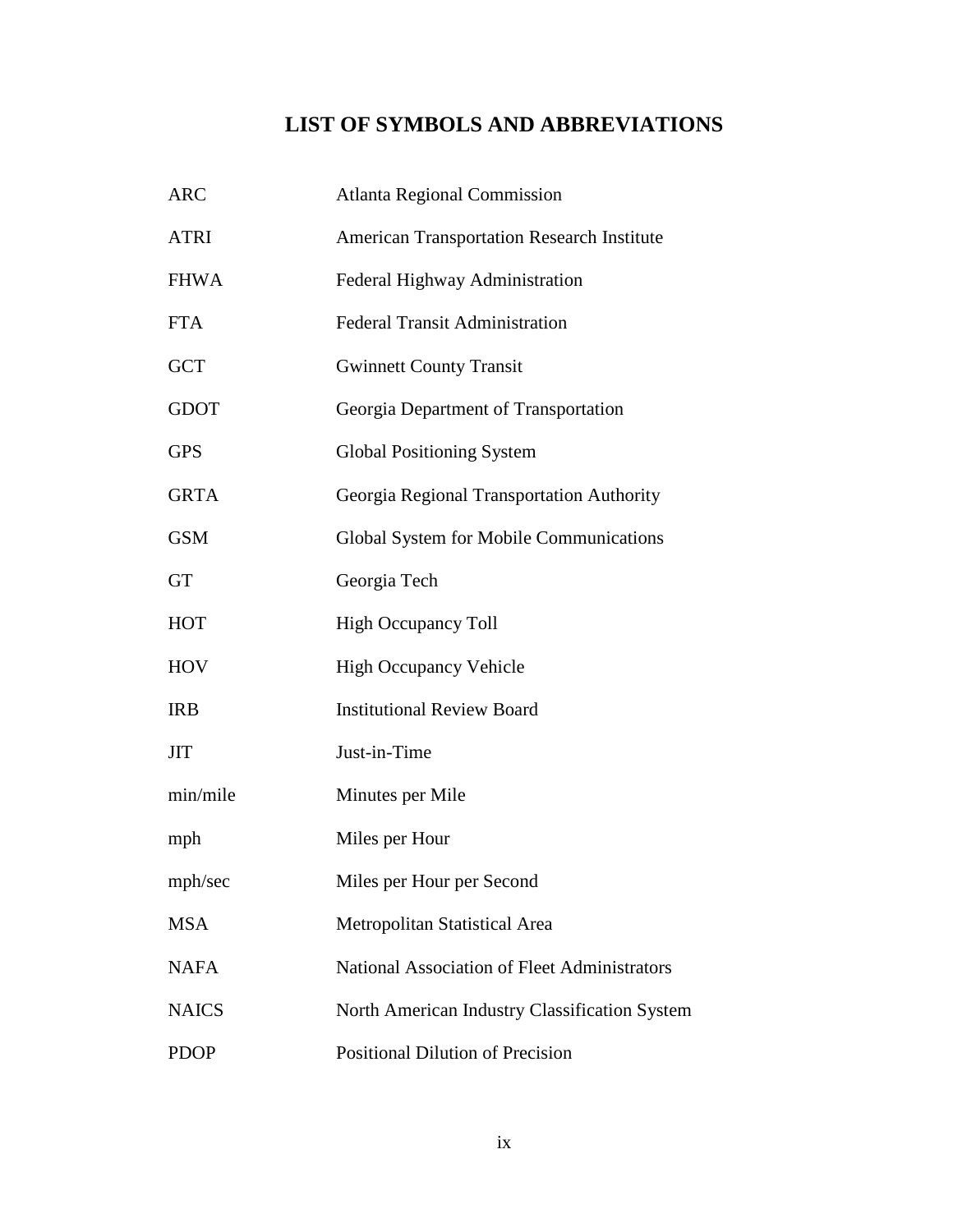SAFETEA-LU Safe, Accountable, Flexible, Efficient Transportation Act: A Legacy for Users TOT Truck-Only Toll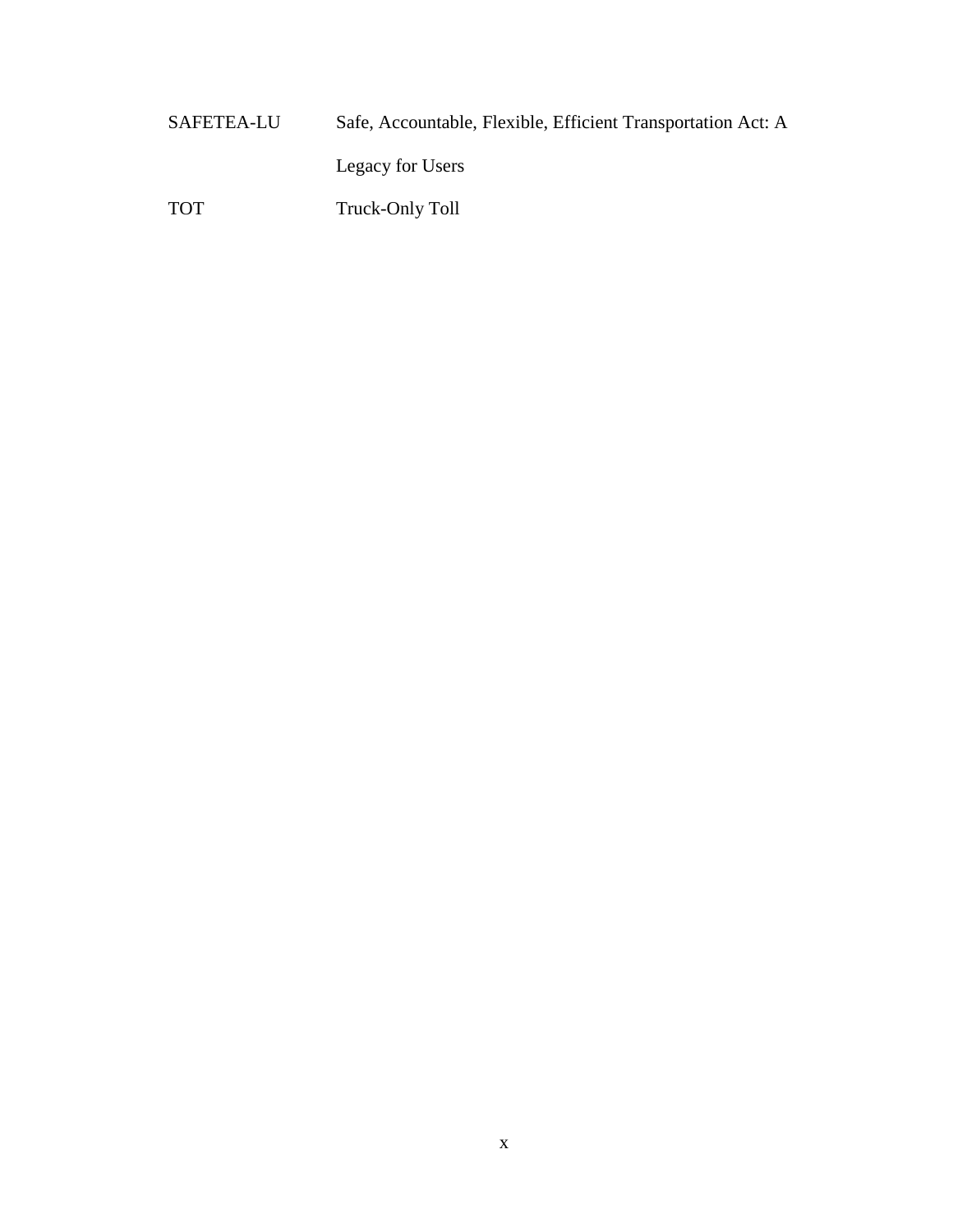### **SUMMARY**

 Assessing the marginal costs of urban congestion is an essential component of transportation policy analysis. Businesses and organizations are impacted by limited mobility and have to account for an additional burden within their operation to meet an expectation of efficiency. Previous literature on the subject is broad in scope because each user of the system interprets delay and unreliability in separate contexts and considers lateness differently.

 This thesis examines the marginal cost of congested travel to a variety of businesses by observing time spent in congestion and estimating excess labor costs based upon the relevant value of time. The fleets in the scoping study represented commercial deliveries of goods and services, government agencies, and transit systems. Observations on limited-access expressways within the 13-county Atlanta metropolitan region were used in the analysis. Vehicles were monitored by using a passive GPS assembly that transmitted speed and location data in real-time to an off-site location. Installation and operation during the observation period required no interaction from the driver. Over 217 hours of good freeway movement during 354 vehicle-days was recorded.

 Rates of delay, expressed as a unit of lost minutes per mile traveled, were calculated by taking the difference in speeds observed during congestion from an optimal free-flow speed of 45 mph and dividing that by the distance traveled per segment. The difference between the  $50<sup>th</sup>$  and  $95<sup>th</sup>$  percentile delay rates was used as the measure for travel unreliability. Daily average values of extra time needed per fleet vehicle to ensure on-time arrivals were derived, and the median buffer across all fleets was 1.65 hours of added time per vehicle.

xi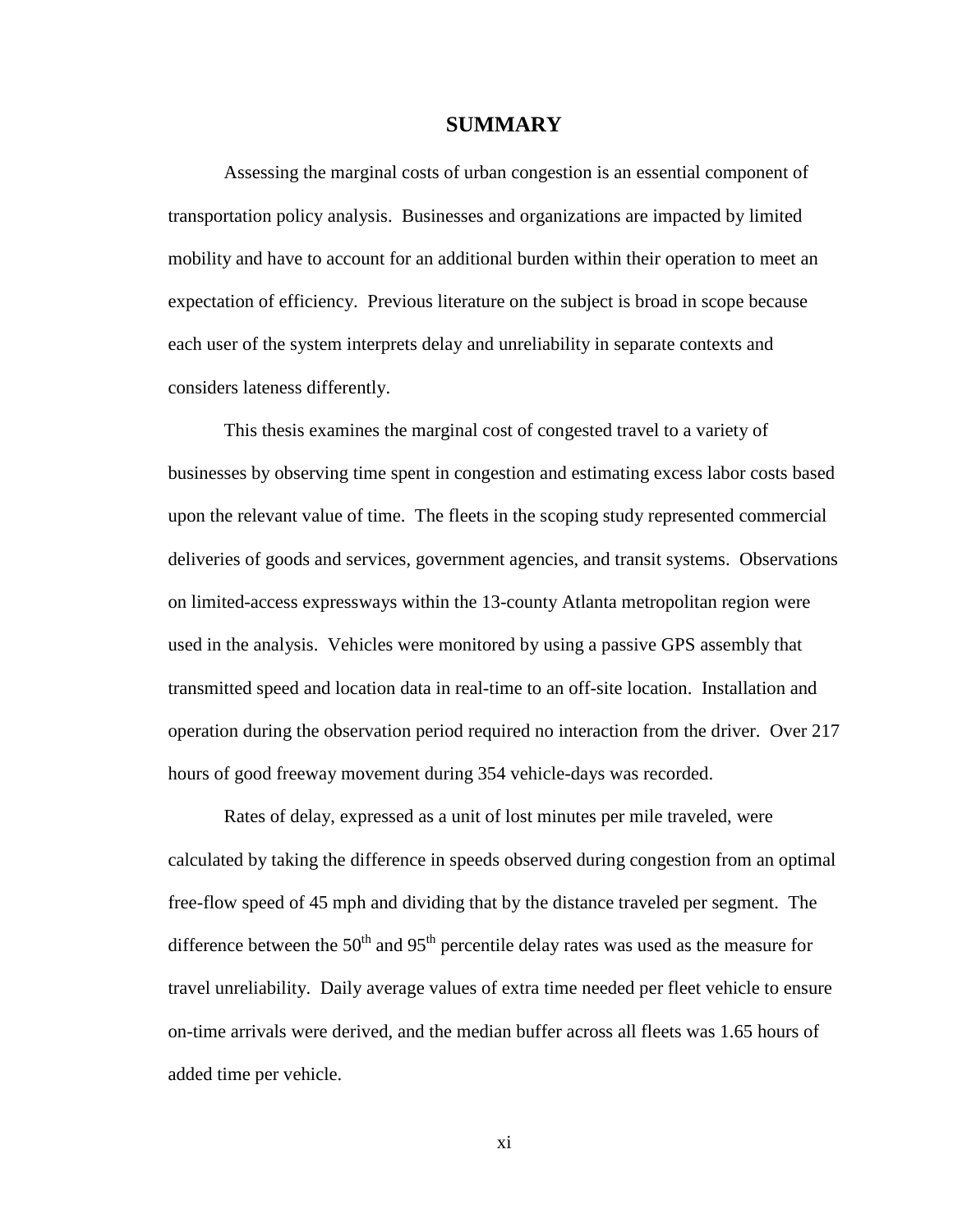Weekly marginal costs per fleet vehicle were estimated by factoring in the corresponding driver wages or hourly operation costs (for transit fleets). Equivalent toll rates were calculated by multiplying the 95<sup>th</sup> percentile delay rate by the hourly costs. The equivalent toll per mile traveled was representative of an equal relationship between the marginal costs of congestion experienced and a hypothetical state of free-flow travel (under first-best rules of marginal cost pricing). The median equivalent toll rates across all fleets was \$0.43 per mile for weekday mornings, \$0.13 per mile for midday weekdays, \$0.53 per mile for afternoon weekdays and \$0.01 per mile for weekday nights and weekends.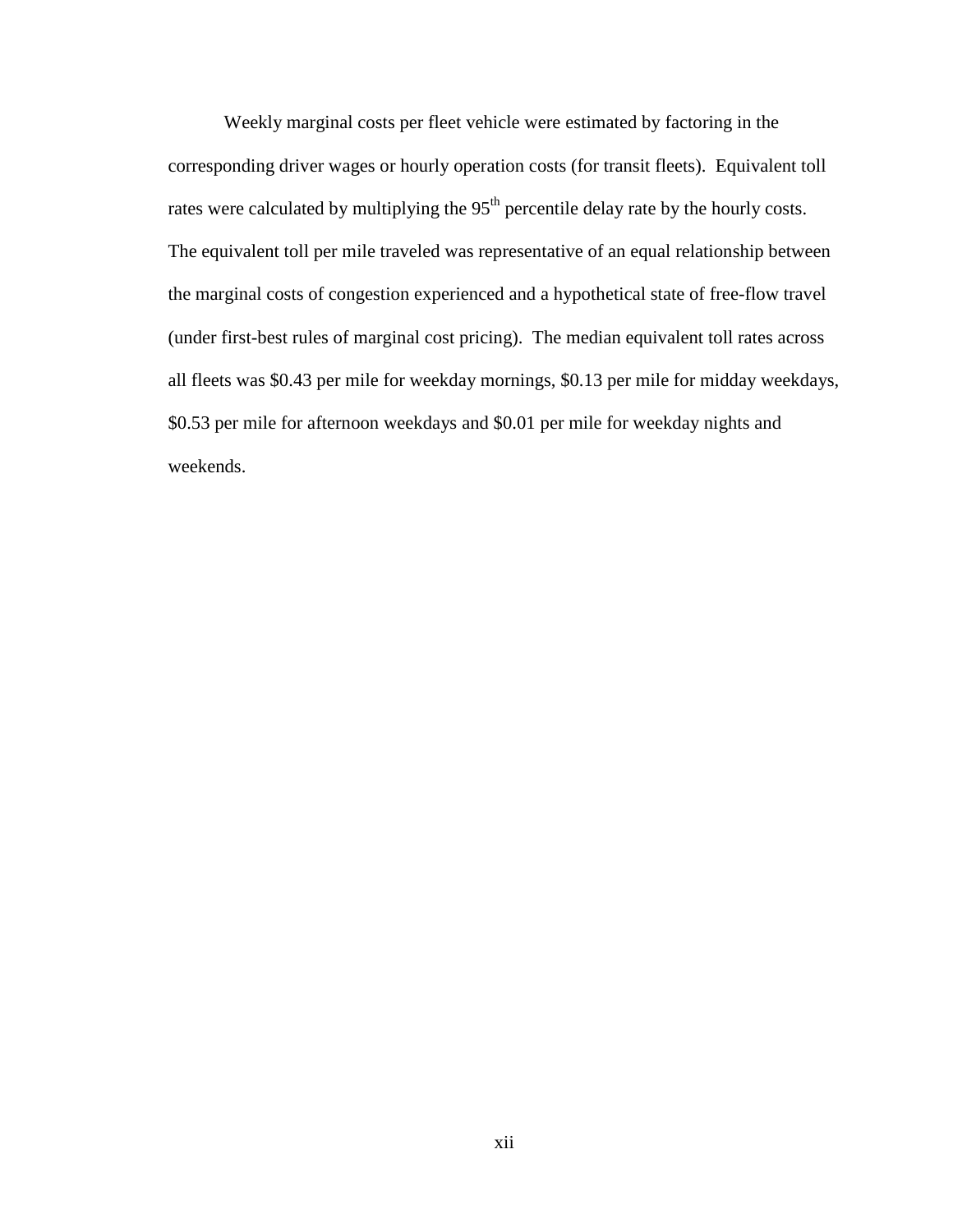### **CHAPTER 1**

### **INTRODUCTION**

### **1.1 Framing the Costs of Urban Transportation**

Understanding how urban congestion affects mobility is an important component of transportation policy analysis and assessing how a transportation system impacts regional productivity. In 2007, the Texas Transportation Institute estimated that urban congestion costs \$87.2 billion in lost productivity throughout 439 urban areas in the United States [1]. The Metro Atlanta Chamber of Commerce had listed transportation and congestion as one of its main regional public policy concerns context is conducting a vigorous campaign to change statewide policy [2]. The Governor of the State of Georgia even proposed confronting the problem by conducting referendums in 12 local regions to increase the sales tax to finance future transportation programs. The referendum proposal was brought about as a method to inform the public as to why a tax increase was needed and to let voters directly approve funding for a list of transportation programs [3]. The reason for the proposed change in policy is the shortfall in state transportation financing and the reluctance to generate revenue through traditional means, such as increasing the motor fuel taxes.

The National Surface Transportation Policy and Revenue Study Commission stated that gas taxes would need to be raised nationally by \$0.79 per gallon by 2020 to meet the investment gap for supporting sustainable infrastructure [4]. However, receiving the support of Congress and state legislatures in raising the motor fuel tax has been difficult, and it is likely that the current legislation of SAFETEA-LU will be extended for years, despite the political will to support any surface transportation bill [5].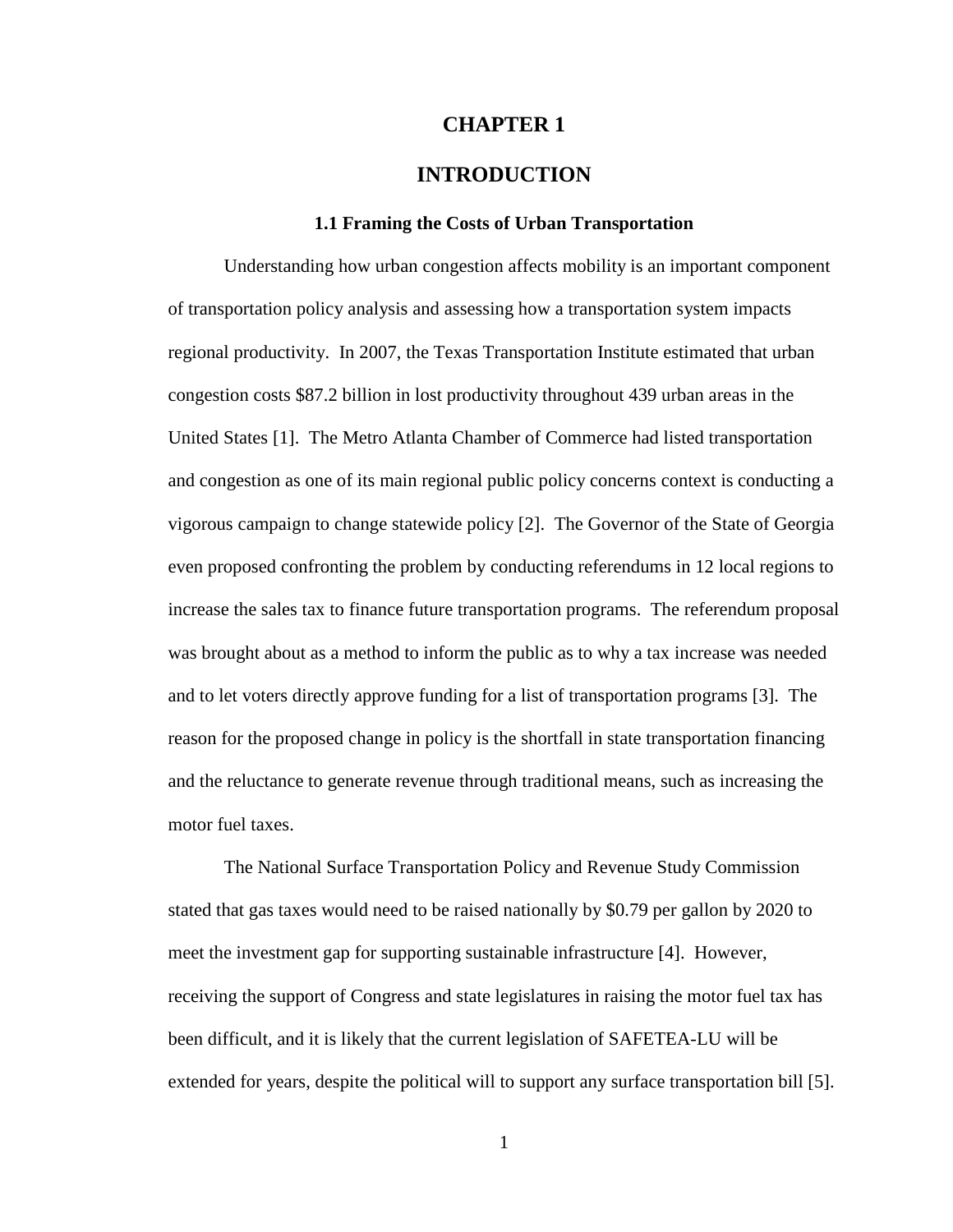The 2000 edition of the Highway Capacity Manual states that travel delay is "the additional travel time experienced by a driver, passenger, or pedestrian [6]." A recent Federal Highway Administration (FHWA) report defines travel time reliability as the "variability in congestion, or how reliable travel conditions are on a day-to day basis [7]." Users of the system respond to delay and uncertainty in travel time by allocating additional time for travel to give an element of assurance toward arriving on-time at a destination. Regular and repetitive instances of delay are usually perceived by drivers to be reliable; however, travelers tend to recall the few bad occurrences of unexpected delay and adjust their schedules accordingly with extra time to account for unreliability.

The dimensions of congestion can be exhibited through values of intensity, duration, and extent [8]. For example, the Atlanta Regional Commission (ARC) defines intensity as how frequently delay is experienced by a traveler, duration as the number of hours of delay, and extent as the number of travelers impacted by congestion. ARC planners and modelers look at all three variables when evaluating which programs should be implemented [8]. Travelers typically consider intensity and duration to be important because those are the two conditions that influence their mobility the most. In confronting the concerns of congestion, one method has been to showcase econometric models that explain the problems of delay and unreliability in the transportation system.

Highway automobile travelers bear costs to use transportation facilities, which can include: operating and maintenance, vehicle capital, travel time, and schedule delay and unreliability. These are specifically borne by the users themselves, as opposed to the externalities of incidents and crashes, government services, and environmental impacts borne by all of society. In transportation economics, all of the expenses on the travelers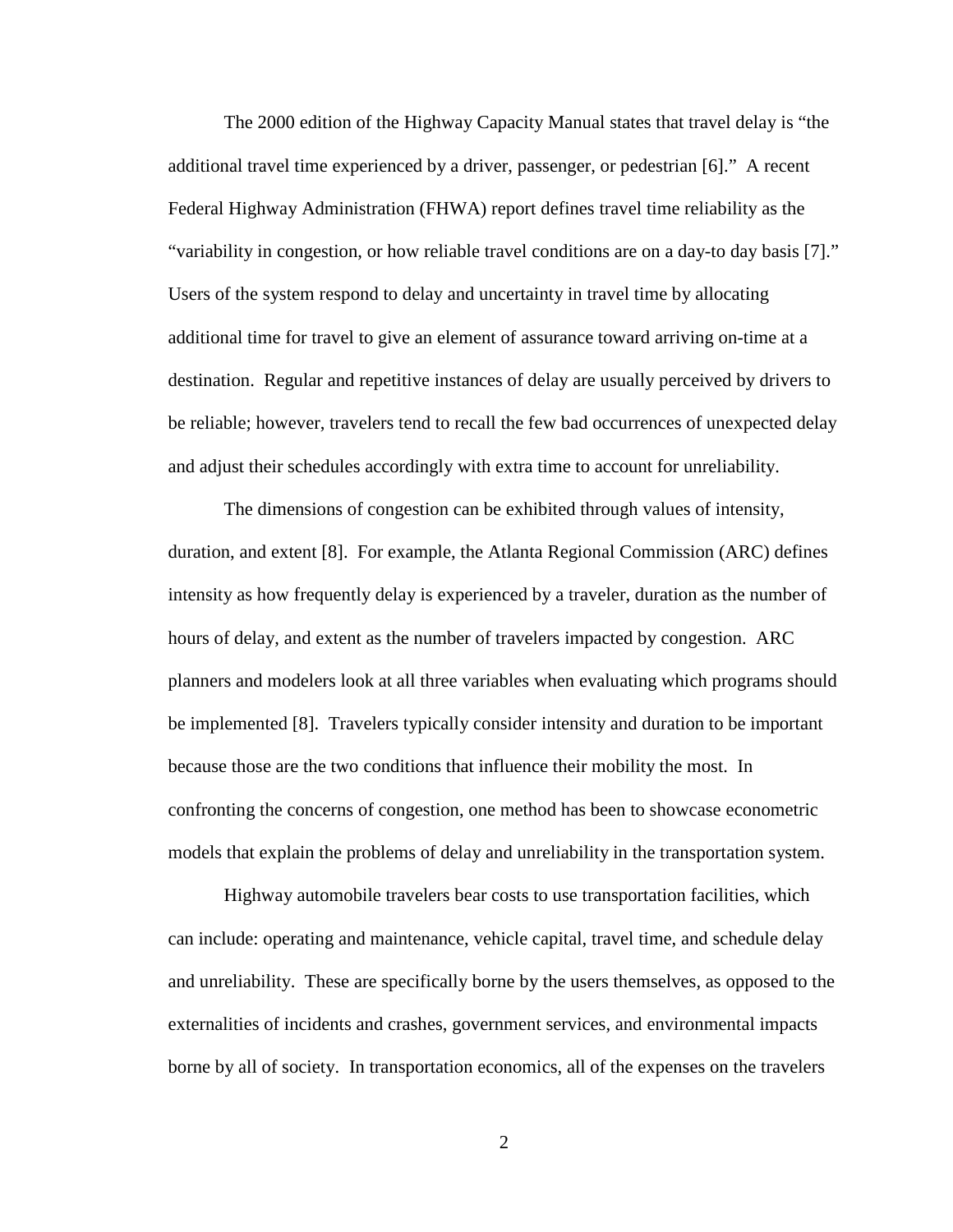themselves are represented as the short-run average variable user costs under the firstbest rules of marginal-cost pricing. When congestion occurs, the output on the facility is slowed and the delay per vehicle increases, causing the unit costs to also rise. The shortrun marginal costs are representative of increasing traffic volumes and congestion. Marginal costs represent the expense that each additional user places on themselves and the burden they place on all users of that facility at the same time. The difference between marginal and average traffic costs is known as the marginal external cost of congestion, which can be viewed as being equivalent to a hypothetical optimal congestion toll [9].

#### **1.2 A Regional Proposition**

The Georgia Department of Transportation (GDOT), in their most recent strategic plan [10], identified congestion as being a major factor toward company location decisions. GDOT identified congestion as being a key influence in making Georgia attractive to prospective employers and encouraging economic growth and competitiveness. Some of the metrics for defining success were outlined in the plan as the annual congestion costs, travel times, and the average number of workers reaching major employment centers by car or transit in 45 minutes. One of the principal areas of concern changes in these characteristics is the Metropolitan Atlanta Region, with particular focus paid to the local expressway system as maintained by GDOT [10].

GDOT has proposed a regional system of high-occupancy toll (HOT) lanes to give users a choice in bypassing typically congested facilities at a total capital cost of \$16.2 billion [11]. As currently proposed, the toll lanes would be open to passenger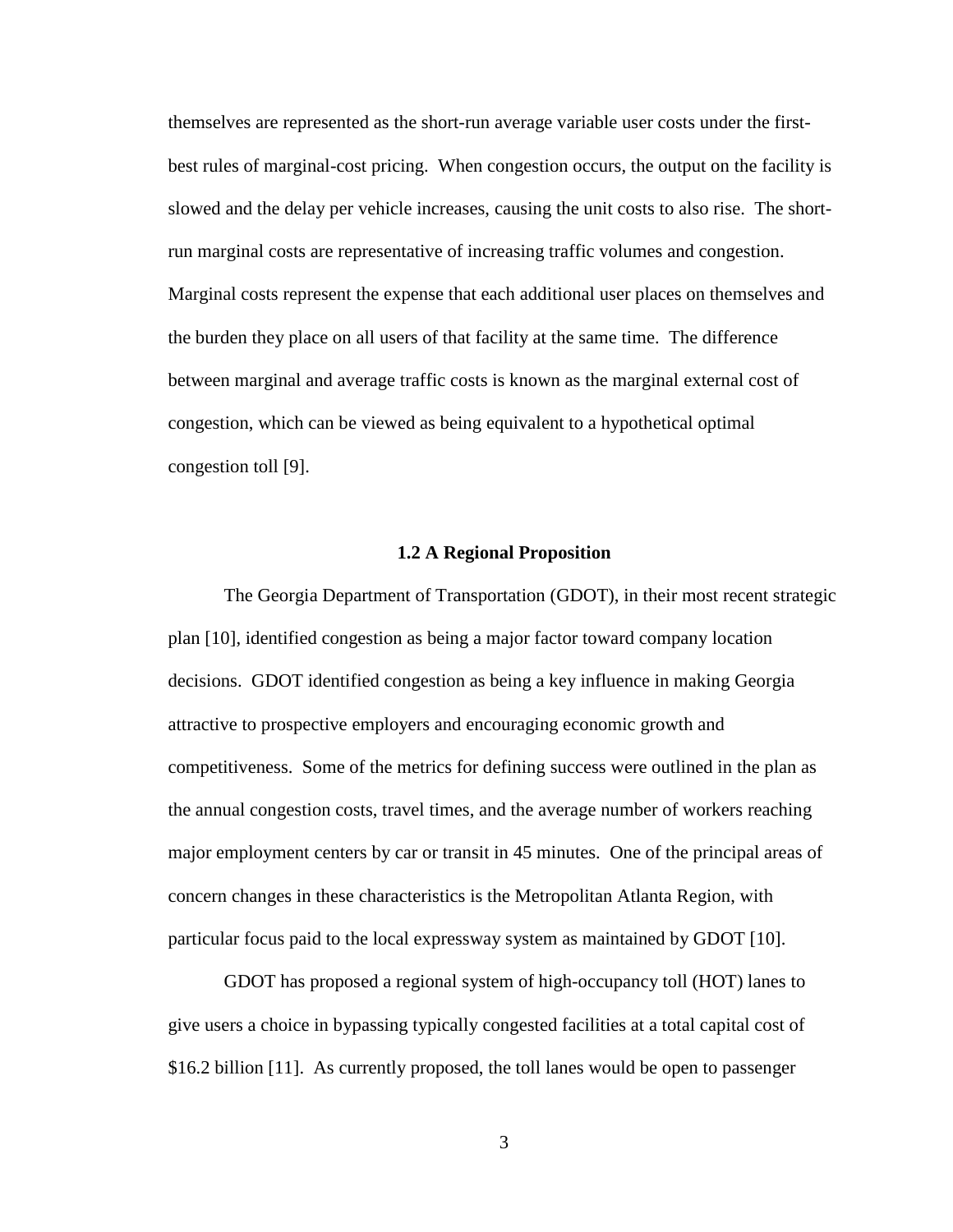vehicles with single drivers and those carrying an additional passenger for a toll. These lanes would be free to use for carpools and vehicles carrying three or more people. Buses are also exempt from paying a toll. Heavy-duty trucks and vehicles with more than three axels would be prohibited from using the HOT lanes. GDOT is aiming to have HOT lane facilities on nearly every limited-use expressway in the Atlanta region. By instituting a HOT lane network, GDOT expects the cost of delay to be reduced by \$37 billion over the next 35 years [10]. Figure 1 graphically shows the expected increase in employmentsheds once the regional HOT lane system is implemented, with a 196% increase in workers within 45 minutes of Downtown [11].



**Figure 1 Slide of Presentation Given to GDOT Board, 9/17/2009 [11]** 

### **1.3 Scope of Research**

When HOT lanes are implemented, it is likely that some commercial fleets will take advantage of the opportunity to buy their way out of congestion. In analyzing the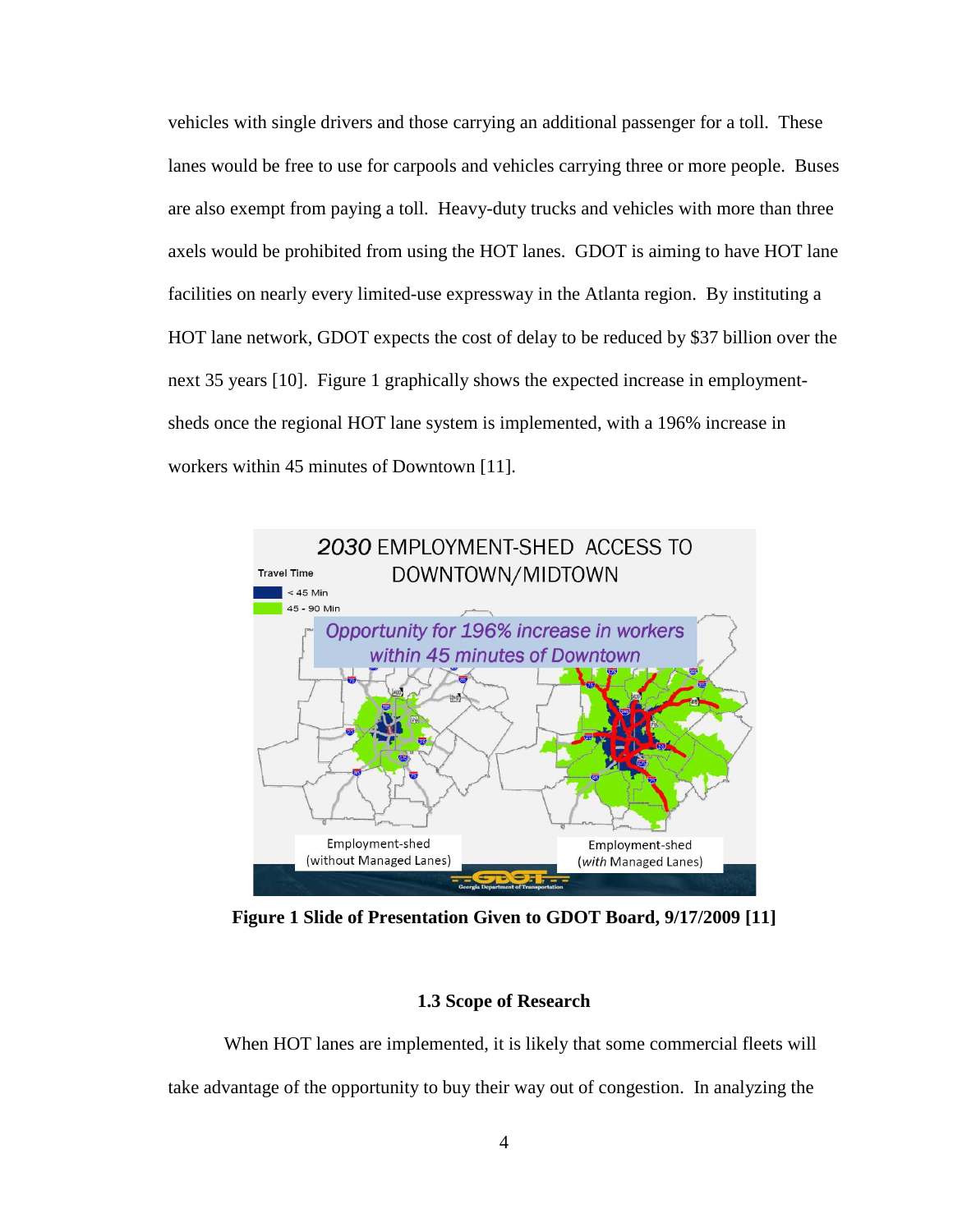outcomes of implementing a region-wide managed lane network, the affects of congestion and unreliability were considered on a microscopic level for 12 fleets based in the Atlanta area. However, under the proposed HOT lane concept, only passenger-class vehicles would be allowed to use the facility, thus, only 8 of the 12 fleets analyzed would be permitted to use the lane. These fleets represented a small cross section of the variety of commercial and government activities that currently utilize the system.

From February to August 2009 (except for one fleet monitored in 2005), for a period of two weeks for each fleet, second-by-second data was collected using a passive GPS assembly that monitored all roadway activity. The data were then summarized to determine the extent and duration of delay experienced on each expressway corridor. In the analysis presented in this thesis, congestion was defined to be all occurrences of travel below 45 mph, typically a speed with maximum throughput of vehicles per hour per lane [12]. The trip segments were then examined to determine the frequency of delay by time period. The final segment of the thesis examines the percent of fleet activity lost to delay and unreliability and estimates the equivalent toll rates based on reliability for the fleets based on monitored travel. The percentage of fleet activity loss can be thought of as having to operate additional vehicles in the fleet. In reality, the number of extra vehicles and workers depends on the commercial enterprise and how much time they spend driving versus working. Toll values were derived by only considering the marginal cost of congestion and the how much more delay per mile was borne by each fleet vehicle. Environmental and social externalities outside of the principal labor expenses were not considered in this thesis.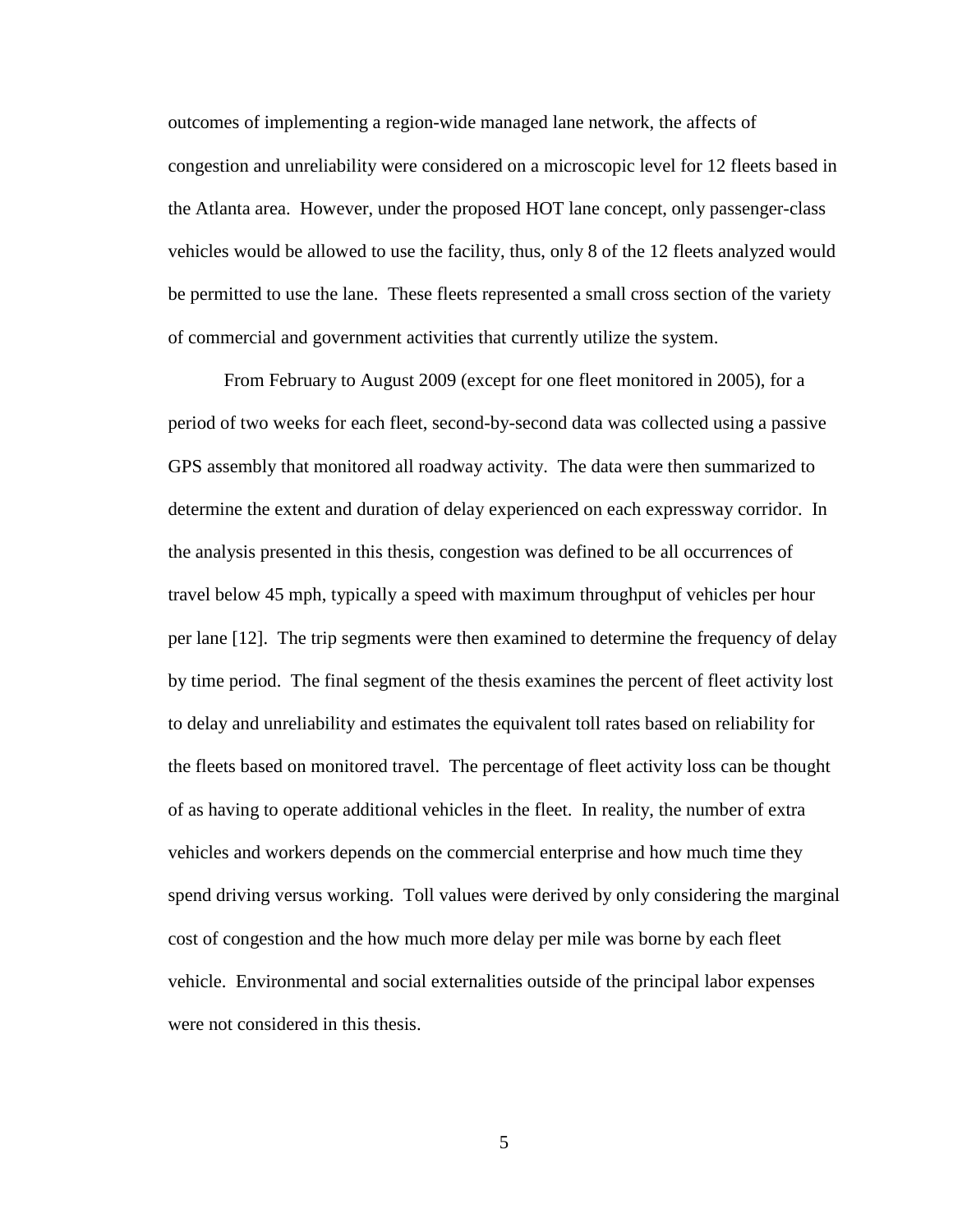## **CHAPTER 2**

## **LITERATURE REVIEW**

The literature on value of time and reliability varies considerably in focus and conclusions. Most of the value of time estimates was dependent upon how its investigators approached the methodology and reviewed the results. The authors may have considered particular aspects of commercial and freight movement delay to be more inhibitive to specific fleets as opposed to others. Research into detailed reliability metrics for commercial operations was extremely limited, and research on unreliability primarily looked into personal travel. Additional literature was reviewed to consider as a whole at the lost economic opportunity due to congestion. One study [13] utilized semi-passive GPS data to collect vehicle tour data and derived trip summary statistics with information regarding travel distances, stops per tour, and vehicle speeds.

### **2.1 Larger Components of Assessing Economic Impacts**

In assessing the economic costs of a transportation system, Weisbrod et. al. [14] attempted to conceptualize how congestion affects the business market by shrinking the area for operating capacity. If a region experiences heavy congestion that reduces travel time, then the spatial market would be reduced as opposed to a free-flowing system that enables trips to be made on-time. Weisbrod et. al. considered a holistic approach that took into account factors of accessibility, location, and economic productivity costs. Part of the methodology involved scrutinizing data by evaluating productivity measurements associated with travel time variability, freight inventory, worker availability, scheduling,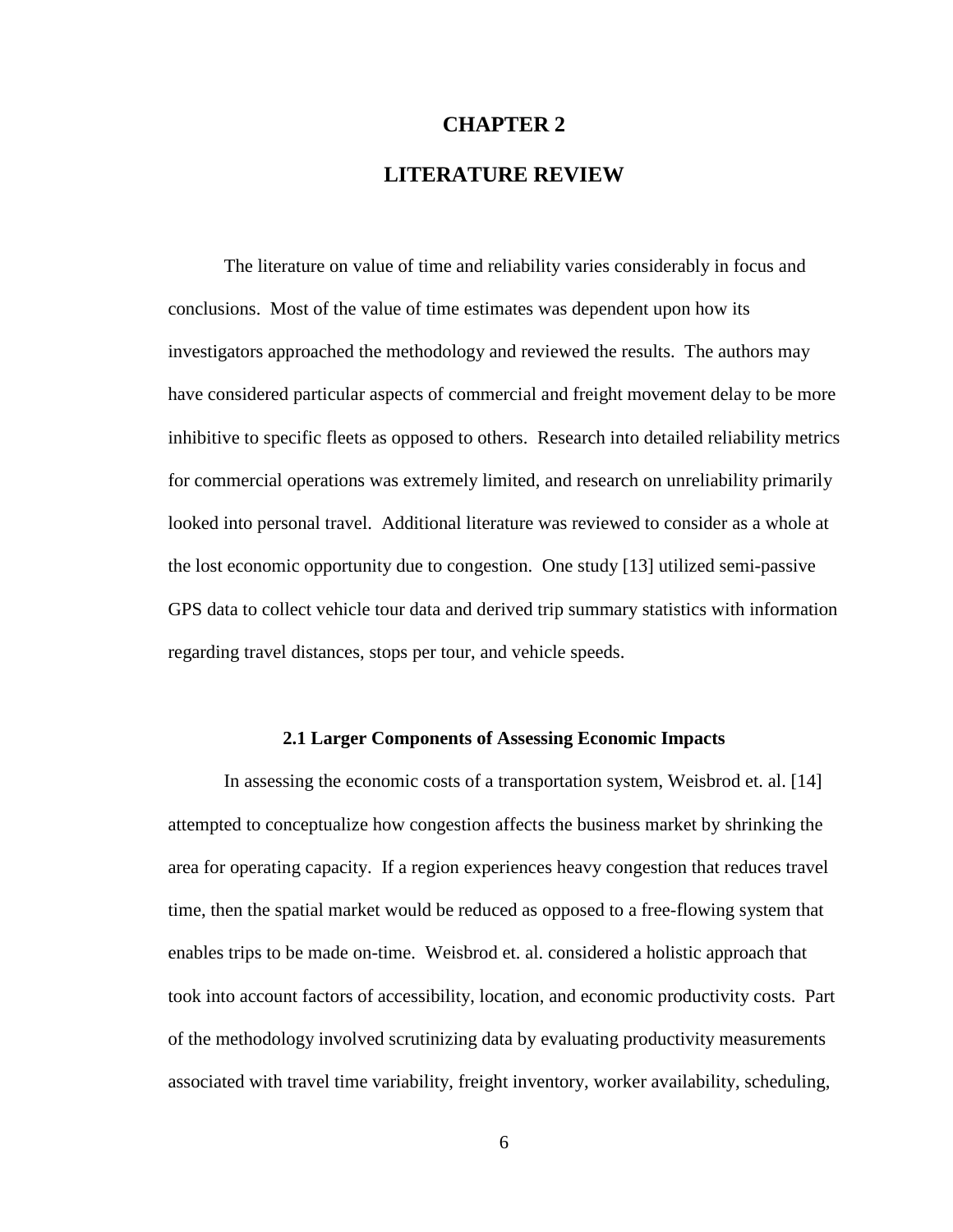and markets of scale. For the business delivery sub-model, Weisbrod et. al. utilized regional demand models and segmented travel behavior based on the type of commodity served; either agriculture, mining, or manufacturing [14]. Weisbrod et. al. concluded that fleets with higher portions of truck shipping tended to be more affected by congestion as opposed to non-specialized firms that cannot easily change locations by alternating to closer suppliers [14]. Another significant finding demonstrated that if the labor market doubled in size, an average increase of 6.5% could be expected in business productivity [14].

#### **2.2 Value of Time**

Mackie et. al. critiqued the assumption that all travel time saved is a direct benefit to the employer [15]. It can only be true if: "100% of the savings is allocated for other productive purposes, travel time is entirely unproductive, and the wage rate is directly equivalent to the marginal product of labor." Mackie et. al. came to the conclusion that marginal product value may in fact exceed the wage rate when arriving at social costs. However, for working travel time savings, the yield to the employer can be defended as a cost savings value [15].

Five of six dimensions identified by Mackie et. al are known to influence the perception of travel time savings for vehicle fleets. The factors were the (1) time of the trip, (2) travel conditions (whether congested or free-flow), (3) trip purpose, (4) trip length, (5) the extent of time saved. Mackie et. al. recommended conducting choice experiments if the values of time did vary along all those dimensions. When looking at the variables, correlations between them must be considered and separated out in the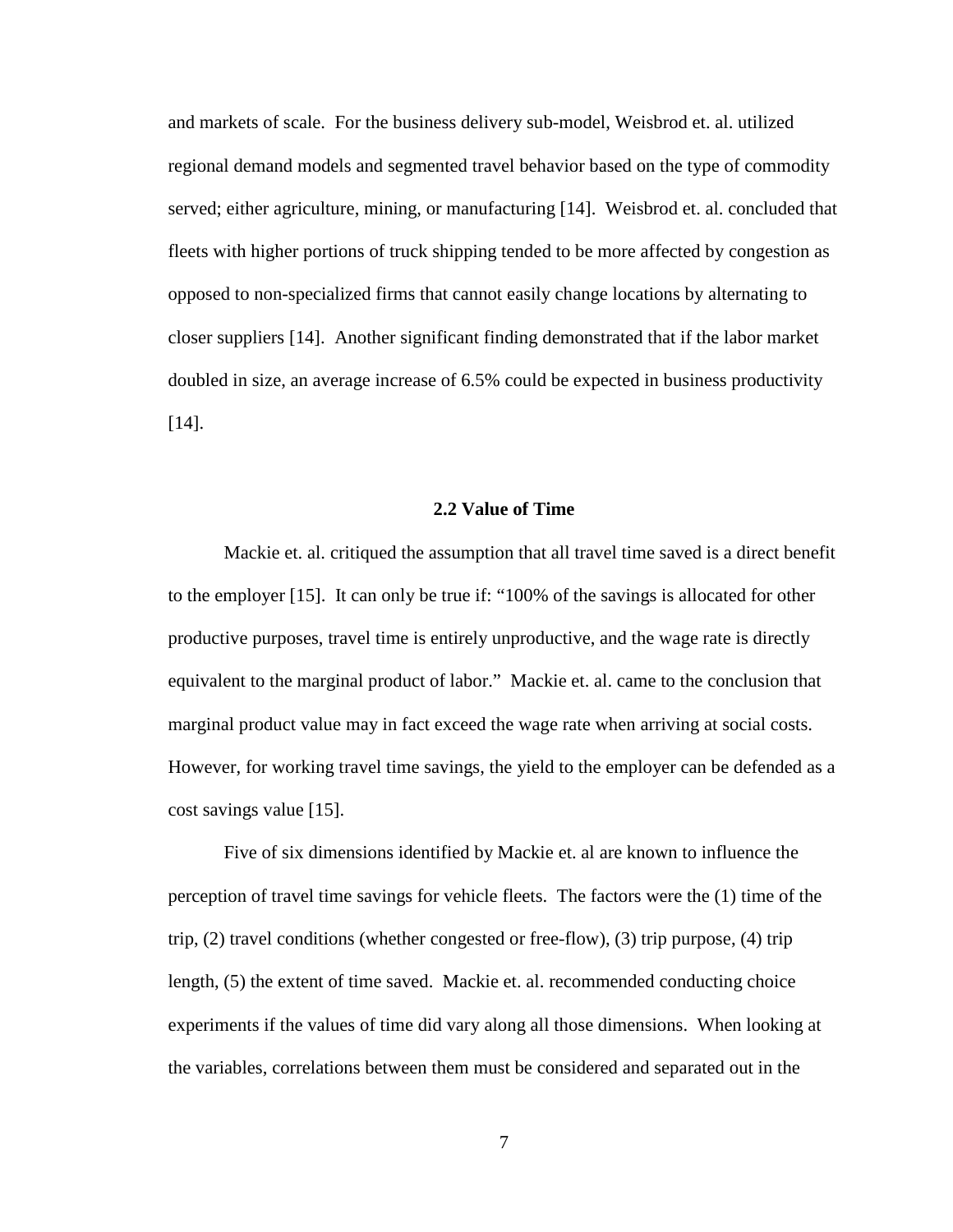analysis. Generally, Mackie et. al. did not find any reason to distinguish the values of time among any of the first four dimensions because of the lack of empirical evidence and its complexity, except the extent of time saved [15].

One of the first efforts to place a value on commercial vehicle travel time was undertaken by Haning and Wootan [16] in 1965. The extent of travel was derived from a previous study of truck traffic, where volume counts were collected and segmented by number of axles. It was then assumed for the value of savings that each additional amount of time that became available would be taken and used for additional freight volume. However, Haning and Wootan also questioned the practicality of that statement, because fleet operators may not use all the savings for practical business purposes. In explaining the distance-based cost of vehicular travel, the authors segmented the expenses into: driver wages, employees' welfare, workman's compensation, license and registration fees, real estate and property taxes, and social security taxes. Haning and Wootan gave a range of \$2.91 to \$3.89 per hour (in \$1959 dollars, \$21.45 to \$28.68 in \$2010 dollars using the average urban consumer price index) of travel time saved and given that 60-80% of savings was utilized for carriers. Haning and Wootan also hypothesized that travel time savings would enable corporate entities to extend the geographical reach of distribution and manufacturing centers. This in turn would enable a company to build fewer centers and expand operations at reduced costs [16].

The United States Department of Transportation (USDOT) suggested values of time in a 1997 policy memorandum for use in evaluating regulatory actions and infrastructure investments [17]. USDOT consulted a number of individuals who preformed research in this area and considered mode choice, trip purpose and household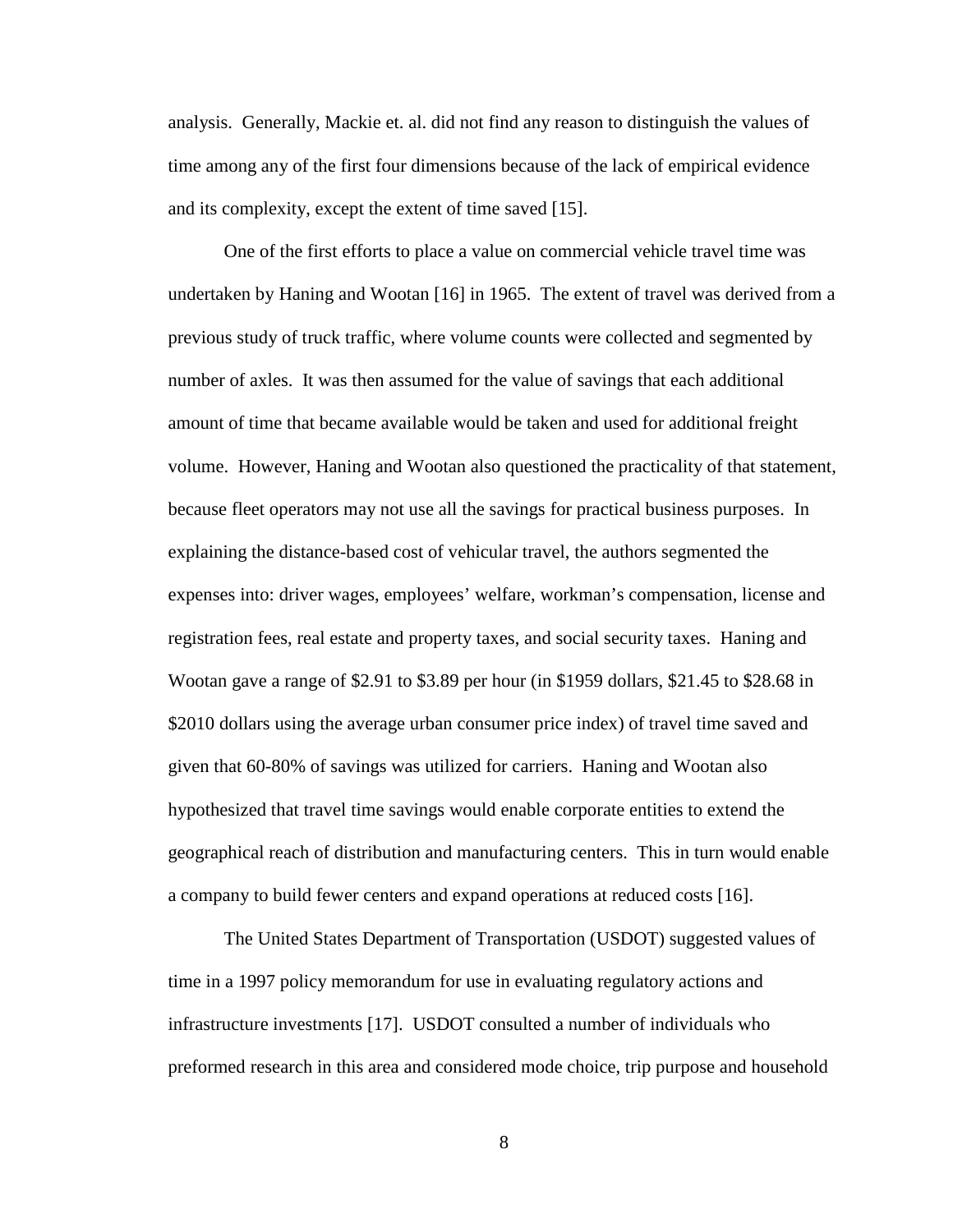income to be contingent variables in the valuation of travel time. Travel distance was the largest source of variation, with considerable difference between local and intercity trips. The USDOT also concluded that both large and small time savings were valued at the same rate. Therefore, the use of a constant value of time was deemed appropriate. The memorandum adopted the value of local and intercity commercial travel to be 100% of the wage rate (inclusive of all fringe benefits) involved in transporting the good or service [17].

Small, et. al. (1999) [18] also evaluated whether freight carriers and travelers place a value on saving time during trip-making activities. For their experimental approach, they attempted to collect information through a stated preference survey and by conducting telephone interviews. Small et. al. (1999) managed to confirm that saving travel time was an important characteristic in determining freight costs for shipping decisions, but could not significantly explain values for travel reliability. Small et. al. (1999) calculated that fleets valued time savings at \$144.22 to \$192.83 per hour (\$183.95 to \$245.96 in \$2010 dollars) and valued late schedule delays at \$372.33 per hour (\$474.91 in \$2010 dollars) of the overall operating costs. The average value of time savings was approximately one-third of the flat hourly trucking expense and predictability was about two-thirds of the hourly trucking expense. Small et. al. (1999) believed their analysis was weak because it relied on a small sample of 20 carriers, fleet characteristics were not controlled for and the respondents had difficulty in grasping the concepts of using cost variables and the distribution of schedule delays [18].

In response to the work of Small et. al. (1999), the American Transportation Research Institute (ATRI), an organization that specializes in trucking operations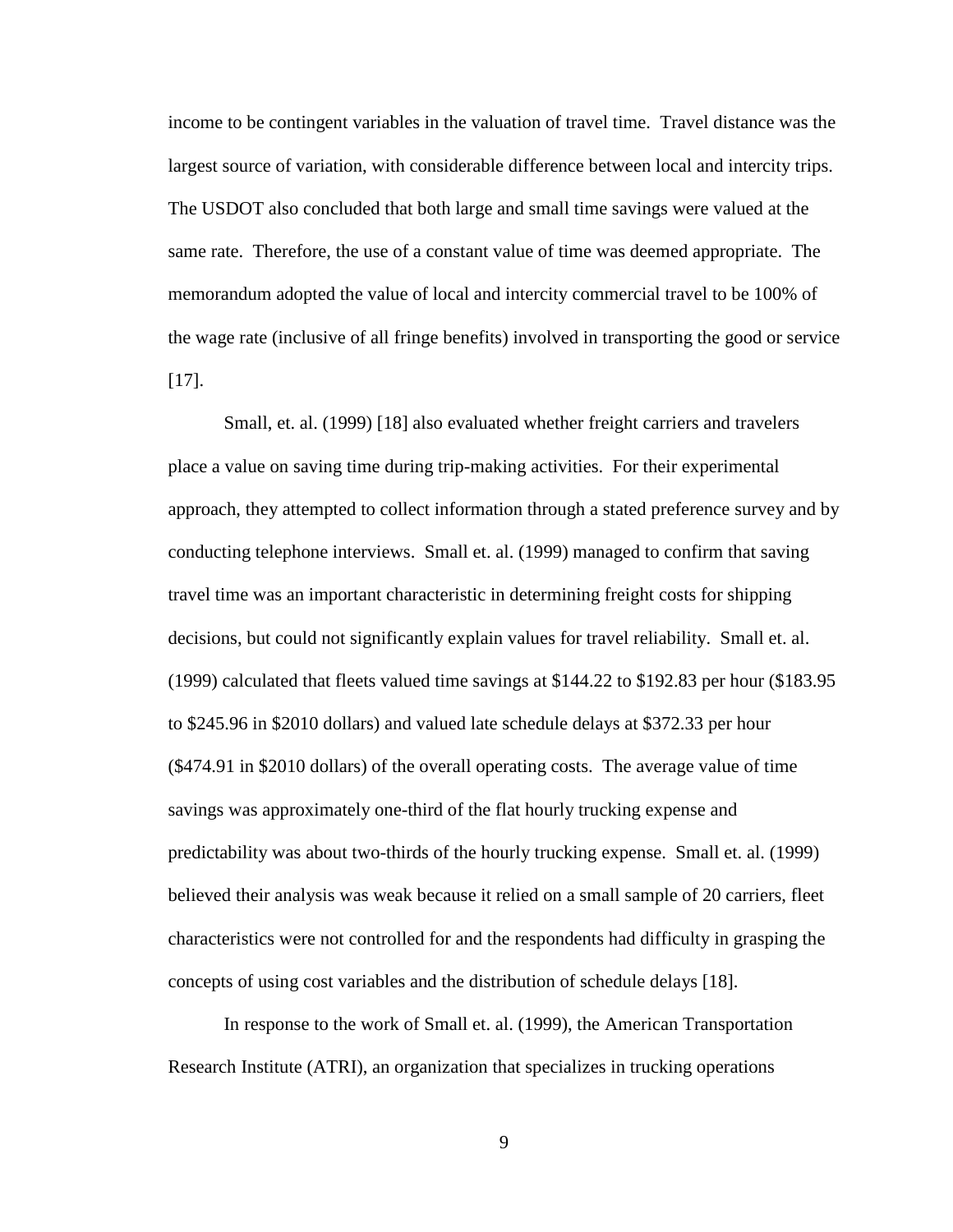sponsored a recent research effort to quantify the distance and time based costs of operating on the highway [19]. The main concern of ATRI was that value of time was being overestimated for fleet operations in the evaluation of potential congestion mitigation strategies and that corresponding benefits would also be overestimated. The research methodology focused on 43 surveys selected through various State Trucking Associations and the American Trucking Associations' National Accounting and Finance Council carrier membership. ATRI segmented the marginal operating costs into driver and vehicle-based categories, which consisted of: fuel and engine oil, truck leases or purchase payments, repair and maintenance, fuel taxes, insurance premiums, tires, licenses and permits, tolls, wages, benefits, and bonuses. ATRI only considered direct benefits to the trucking operations and not external environmental or social factors. In their model, ATRI arrived at a marginal cost of \$1.73 per mile and a value of time of \$83.68 per hour in their model and explained that fixed costs were a significant contributor to the variable costs. Late deliveries were not accounted for in the analysis and they assumed that travel time costs were linear. ATRI also concluded that significant differences in marginal costs can be found across the range of fleets, which was likely the result of the diverse range of operations represented in the research [19].

A stated preference survey conducted by Kawamura [20] in 1999 on Californiabased trucking companies and private fleets measured responses in determining whether to use a tolled facility. Kawamura collected replies through a telephone conversation with 70 corporate fleets, asking 10 stated preference questions that gave travel time savings of 5 to 15 minutes for a hypothetical toll of \$1 to \$10. A few fleets completed follow-up interviews to ask additional questions tailored specifically for them, based on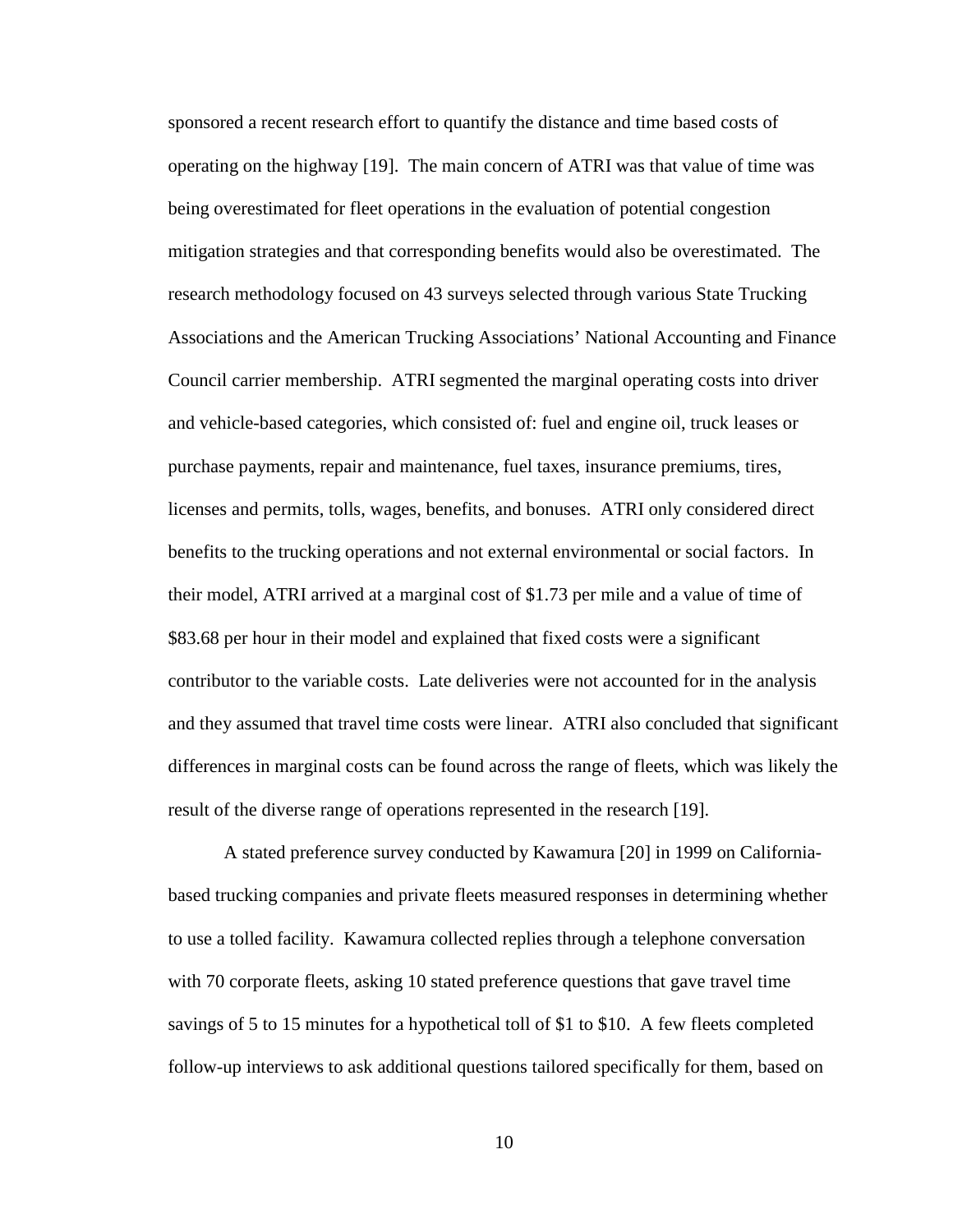responses to the first survey. The value of time was derived by observing the switching point in changing travel choice for each fleet. For instance, an operator who would be willing to pay \$7 to save 15 minutes but would not pay \$8 for the same savings would be classified as having a value of time between \$28 and \$32 per hour. A modified logit model was used to estimate the coefficients for the utility function with the assumption that value of time was distributed lognormally among the participants. Kawamura concluded that private fleets tended to have lower values of time as compared to for-hire operations and companies that pay their drivers by an hourly rate [20].

Smalkoski and Levinson [21] considered stated preference data in their investigation of value of time for commercial vehicle operators. Smalkoski and Levinson mailed 2,523 surveys to corporate entities, as identified by the Minnesota Trucking Association and local city and county engineer offices, and received 441 good responses. About half of the respondents agreed to participate in a personal interview. The correspondence consisted of an adaptive stated preference survey that altered future questions based on the responses given in previous scenarios. Smalkoski and Levinson determined that by fitting the responses to a Tobit model, a mean of \$49.42 per hour (\$57.50 in \$2010 dollars) was found in travel time savings for commercial operators. This value was bounded from \$40.45 to \$58.39 per hour (\$47.07 to \$67.94 in \$2010 dollars) using a 95% confidence interval [21].

A survey conducted by truck drivers in the Austin, Texas metropolitan region found a difference in valuation between for-hire and private carriers. In Zhou et. al. [22], over 2,000 respondents indicated their route choice preferences and whether or not certain conditions would influence taking a tolled bypass around a congested toll-free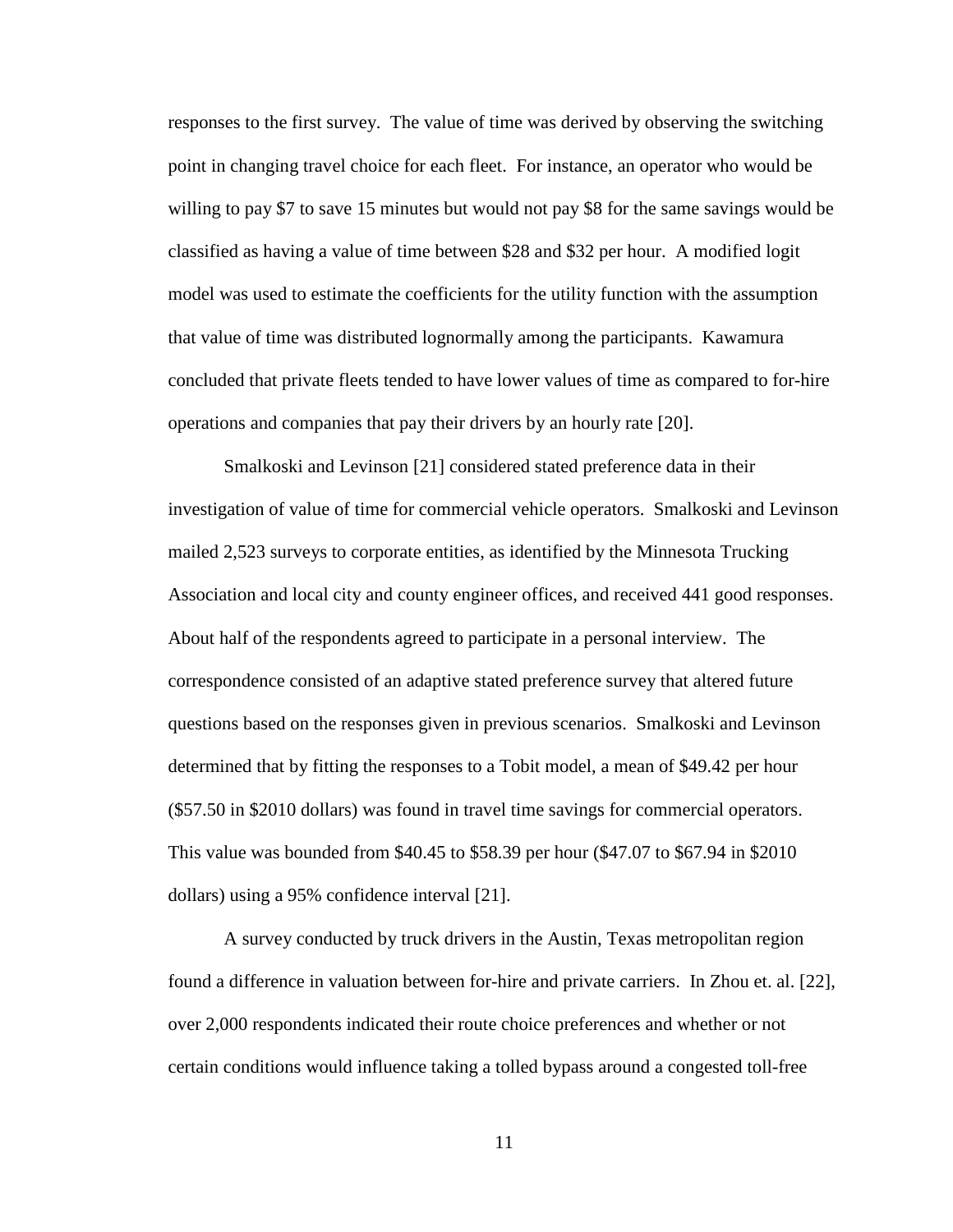highway that intersected the central business district. Smaller freight carriers were found to prefer the non-tolled route because the cost of paying the fee would be immediately borne on the driver, as opposed to larger firms that had a weighed decision-making process. The incentive shown as most effective toward influencing driver opinion was the use of discounts during the off-peak time periods. In performing their analysis in 2008, Zhou et. al. arrived at a commercial value of time of \$44.20 per hour (\$44.04 in \$2010 dollars) [22].

In contrast to the study done in Austin that identified discounts on toll facilities as being an influence on commercial travel, empirical research done by Holguin-Veras et. al. [23], using focus groups in New Jersey, found that freight operators rarely base travel decisions on tolls that vary by time of day. Approximately 62% of the respondents indicated that customer demands compel travel decisions, 26% had identified congestion as being an influence, and 21% had wanted to deliver during normal business or daytime hours. Only 3.5% of the participants had mentioned that making a toll cheaper by time period as a reason to change travel behavior [23].

#### **2.3 Measuring Reliability**

Brownstone and Small [24] examined how most travel time reliability statistics were derived and listed their limitations in use for practical analysis. Most data collection efforts rely heavily upon embedded loop detectors placed within the roadway surface that measure traffic volume and density. Using the collected count information, spot speeds can be determined for a single location, but applying speeds to a corridor requires a series of assumptions that usually make final results less certain. Often, spot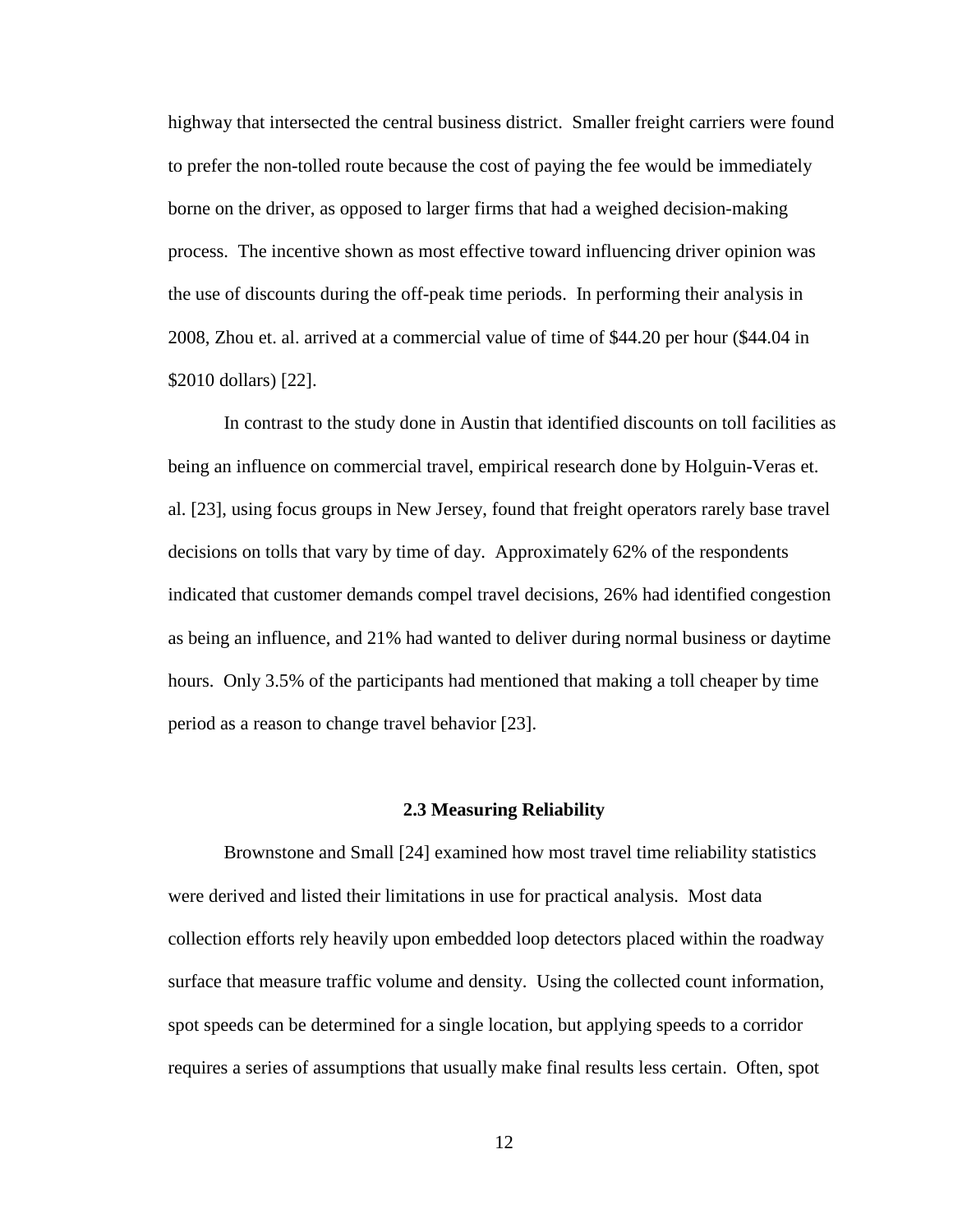speed data were supplemented by recording the time it takes for a small group of vehicles to travel between two distinct points on the corridor. Electronic loops are also prone to failure with some readings being misread or missing from the final dataset [24].

Lam and Small [25] collected 533 surveys from passenger vehicle drivers and matched that information to estimated loop detector travel time statistics for both the tolled and non-tolled sections of State Route 91 in California. The authors note the common procedures to determine the reliability metric were: (1) the standard deviation of the travel time distributions and (2) the differences between percentiles within the dataset, usually the difference between the  $90<sup>th</sup>$  percentile and the median for personal passenger vehicle trips. When looking at the log-likelihood of both methods, the differences between the median and selected percentiles (either the  $80<sup>th</sup>$  or  $90<sup>th</sup>$  percentile) resulted in a better-fit choice model as compared to the standard deviation or mean [25]. Bates et. al. [26] agree with this conclusion in their assessment of travel unreliability for rail trips. Lam and Small explained that a reliability ratio (the value of reliability to the value of time) on a range of 0.8 to 1.3 for personal car travel was appropriate and that public transportation modes can expect higher ratios, but not usually higher than 2.0 [26].

However, the use of revealed preference data has been highly suspect because of the difficulty in gathering sufficient information to test situations with a significant enough variation. Li et. al. [27] referenced a series of studies and found that cost, travel time, and variability tended to be highly correlated in revealed preference surveys. Observations need to be repetitive with actual, distinct, and limited choice situations to truly capture the experience with revealed preference. For instance, a choice set consisting of tolled and non-tolled lanes for a highway would be a good example.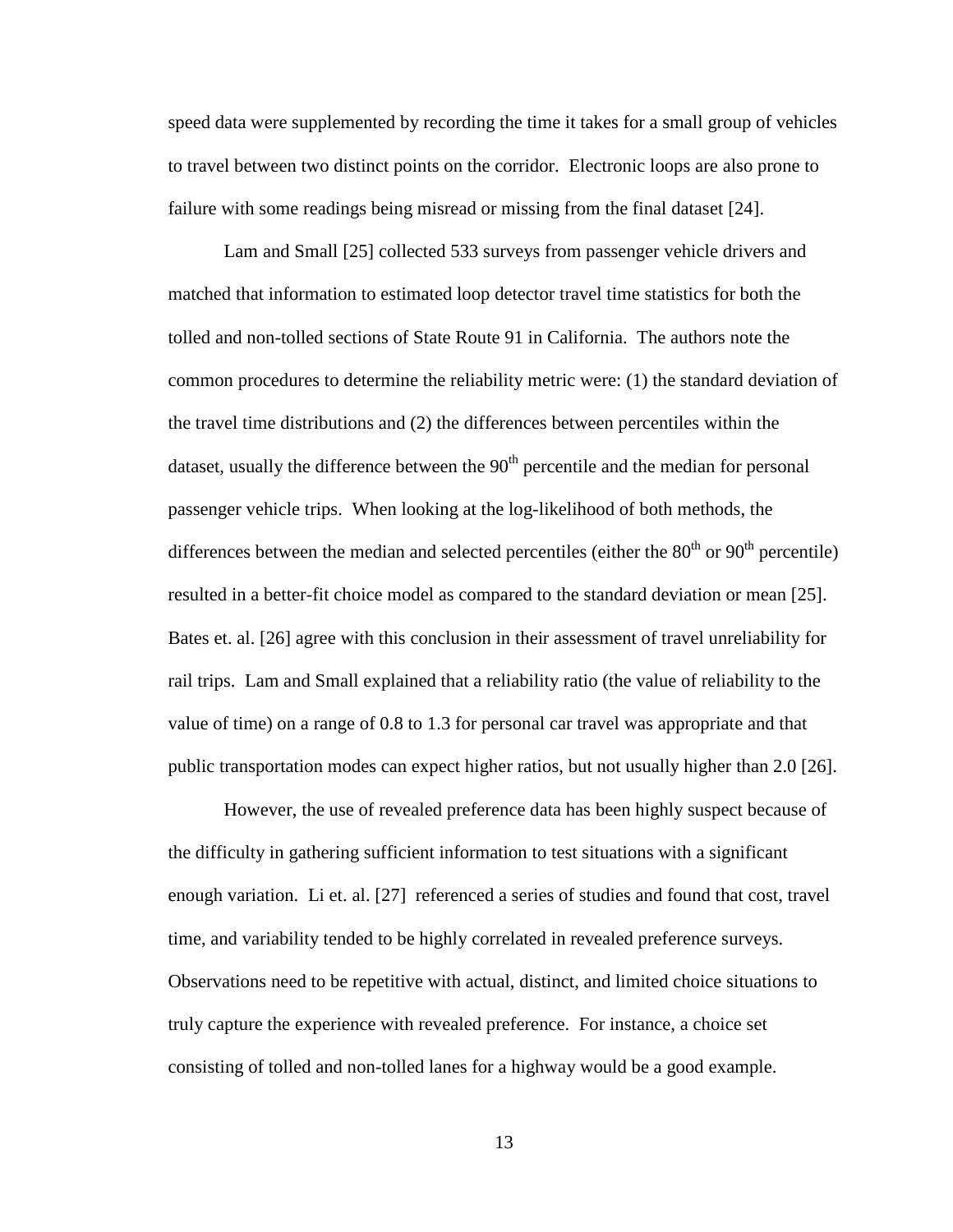Because of these restrictions, stated preference surveys are still believed to be the preferred source for information regarding measuring value of time among users [27].

Batley and Ibáñez [28] in 2009 considered a mean-lateness model in their analysis, where only the differences in departure and arrival times were considered as scenarios of being late. Rail travelers were asked for their preference in a survey that outlined a series of conditions in journey times, lateness, fares, and a scheduled timetable. Across 11,763 observations for 2,395 respondents, travelers valued time savings at an equivalent of \$27.30 per hour and reliability at \$56.40 per hour. Batley and Ibáñez also computed an additional penalty for lateness at \$34.00 per hour. The reliability ratio, defined as the ratio of the standard deviation to the scheduled journey times, was as high as 2.69 for the six segments tested, and counting for lateness based on the scheduled travel time, the reliability ratio nearly doubled to 5.19.

A report prepared by Cambridge Systematics and the Texas Transportation Institute for the Federal Highway Administration identified three additional metrics for explaining travel time reliability [7]. The measures were the planning time, the planning time index, and the buffer index. These metrics can be calculated as:

Planning Time = 95th Percentile Travel Time

\nPlanning Time Index = 
$$
\frac{95th Percentile TravelTime}{Ideal TravelTime}
$$
\nBuffer Index = 
$$
\frac{(95th Percentile TravelTime - Average TravelTime)}{Average TravelTime}
$$

The ideal travel time for the planning time index was the non-congested travel speed for a vehicle trip. The average travel time for the buffer index considers the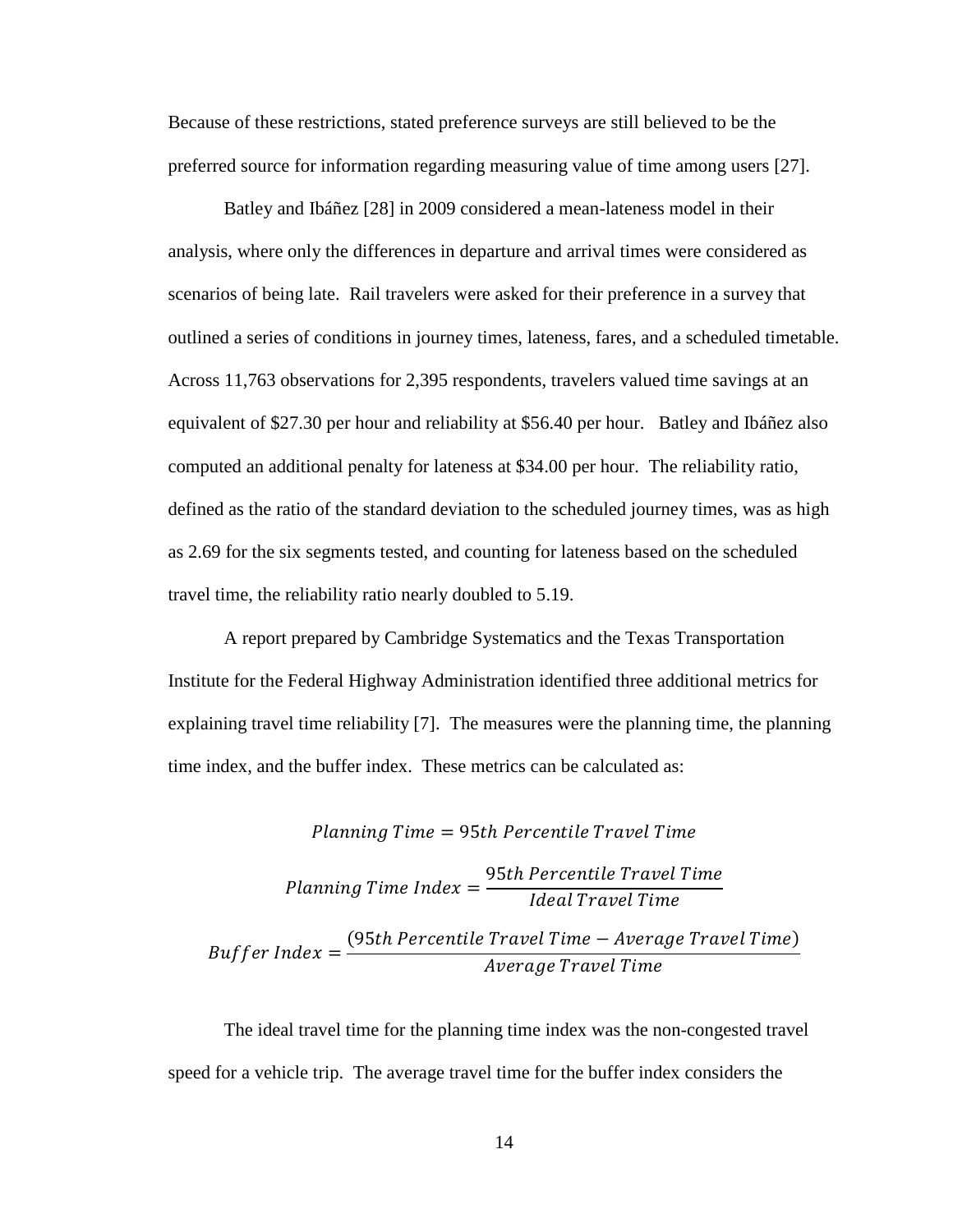possibility that delay was experienced on facility for most of the time. All three measures consider the logarithmic distribution of reliability but describe the impact in different approaches [7].

Van Lint et. al. [29] argued that all of the metrics used for travel time reliability were highly inconsistent. To test the hypothesis, empirical speed data was collected from a densely congested highway in the Netherlands and take into account the standard deviation of travel times, the range of percentiles, buffer indices, and a few other proposed metrics that accounted for the skew and variance in the distribution of travel times. The skew measure was essentially the ratio of the difference from the  $90<sup>th</sup>$  to the  $50<sup>th</sup>$  percentile to the difference between the  $50<sup>th</sup>$  and  $10<sup>th</sup>$  percentiles. The variance metric was the difference between the  $90<sup>th</sup>$  and  $10<sup>th</sup>$  percentiles divided by the  $50<sup>th</sup>$ percentile. Each measure was inspected by creating "reliability maps" that graphically represented time periods of unreliability by time of day and day of week. Tests of correlation between the metrics were also performed by taking the Pearson's correlation coefficients across all the variables. In theory, if all of the measures were reliable predictors of unreliability, the correlation coefficients should be very high. However, wide deviations in the coefficients were present; indicating that some travel time conditions may be explained by a few of the measures, but not by others [29].

Fowkes et. al. [30] defined three different dimensions of delay as affecting the reliability in business delivery schedules: (1) delay that occurs when departure time is pushed to a later time, (2) delay due to increased travel times from the same departure schedule, and (3) the variability in arrival rates due to changes in travel speed over the route. Freight movements were considered for just-in-time (JIT) and non-JIT operations,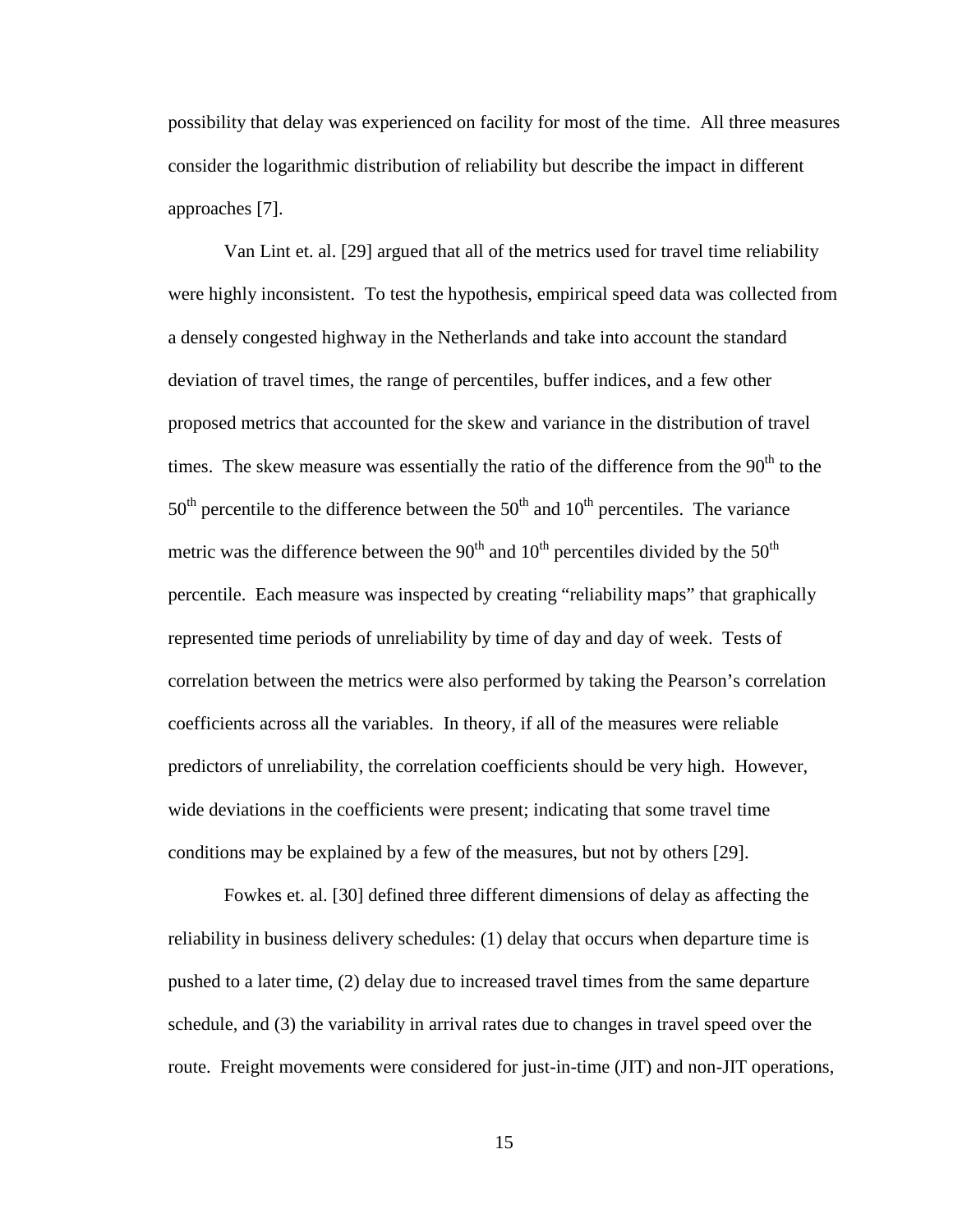with the JIT movements being doubly valued as compared to non-JIT, due to the necessity for having very strict delivery schedules. Corporate entities contracting out their freight shipments were found to have a lower value of reliability, likely the result of not having any direct data on the way in which transportation costs were impacting their business. All three dimensions of delay were found to greatly impact the reliability of delivery schedules, with some components being more influential for certain fleets than others [30].

### **2.4 Commercial Vehicle Tour Data**

One study that used semi-passive GPS technology to monitor commercial vehicle tours was done in 2006 on 30 trucks in the Melbourne, Australia region by Greaves and Figliozzi [13]. A week of data for each truck was collected to get a total of 210 vehicledays of activity. The devices used to monitor the vehicles required no interaction from the driver, but did rely on a cigarette-lighter or another source for external power. Travel data were stored on the device until retrieved from the vehicle [13].

An algorithm was developed in the Melbourne study to differentiate between actual stops in the vehicle tour as opposed to stops linked to signals and congestion. The process identified trips ends in the movements as stops if the distance between points was less than 30 meters for all records collected in a 240 second period. Greaves and Figliozzi also noted records where the engine was shut off for short durations of 30 to 120 seconds, detecting odd points with erroneous heading values, and times where the speed recorded was zero. Any odd information was checked through a manual process. Overall, about 95% of the collected second-by-second information was defined as being good for analysis with 70 hours of records being suspect or lost. The final output from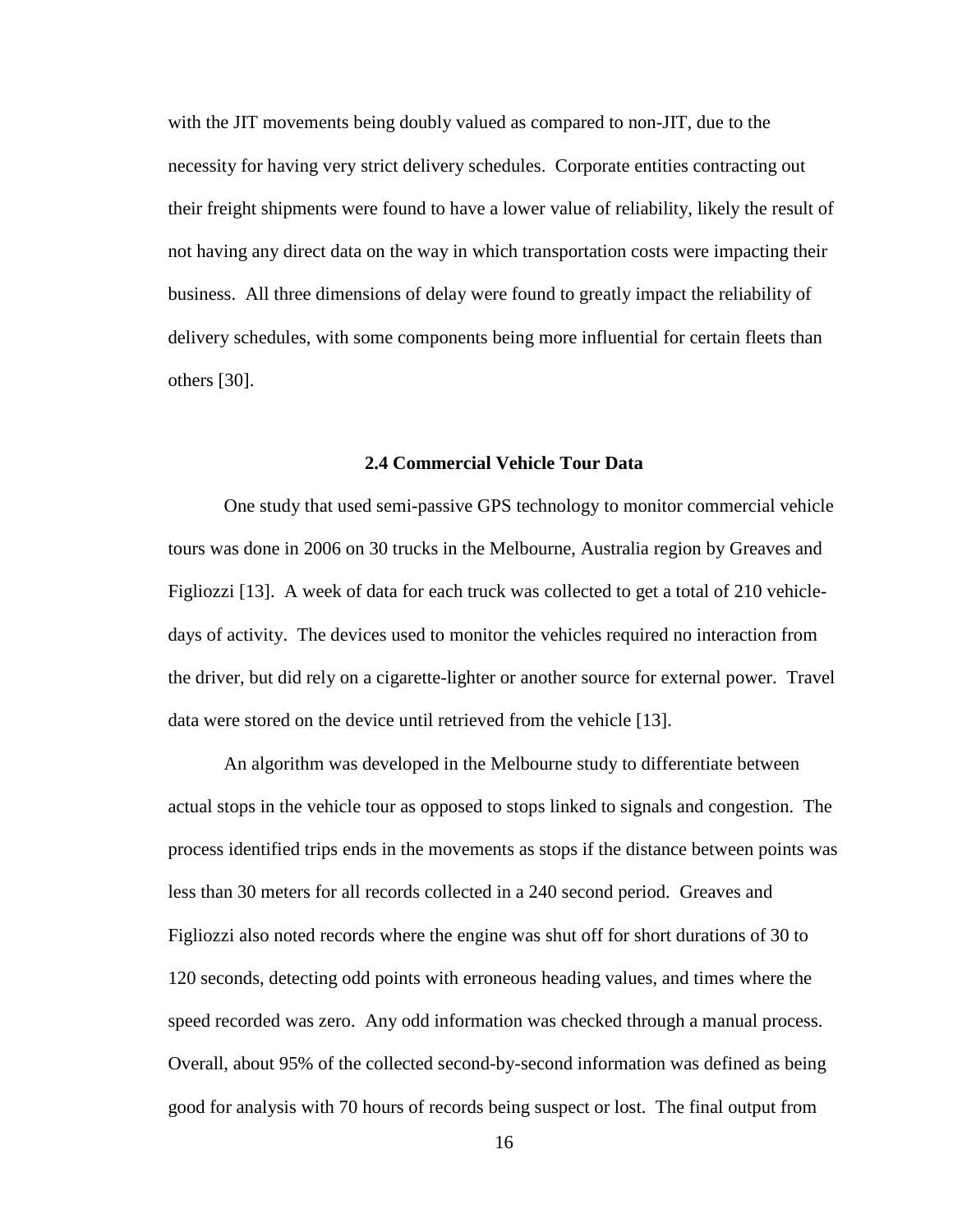Greaves and Figliozzi looked at summary statistics of travel distances, stops per tour, and speeds for the entire analysis dataset [13].

#### **2.5 Summary of the Literature Review**

 The literature varied considerably in the estimates for commercial vehicle value of time, ranging from \$245.96 per hour [18] to \$44.04 per hour [22] (values in \$2010 dollars). A study referenced in a later chapter used \$38.45 per hour by conducting a focus group to assess the valuation of travel time for freight industry leaders in Atlanta [31]. The differences in values are affected by the wage rate variations across geospatial markets and the methodology used to derive rates of time. The literature review took information from drivers in California [18, 20], Minnesota [21], Texas [22], and nationally [19] and assessed data by fitting a choice model to stated preference responses [18, 20-22] or simply applying survey responses to an estimation procedure [19]. Each choice model took a different approach, such as considering whether a fleet was private or for-hire [20-22], the probability of being late as a variable [18], and whether travel was conducted on a certain highway in the region [22].

 Measuring travel unreliability within a transportation system was also extremely varied in definition and approach. Previous research has suggested taking the difference between the  $50<sup>th</sup>$  and  $90<sup>th</sup>$  percentile travel times [25], using the  $95<sup>th</sup>$  percentile and average travel times to calculate a buffer index [7], comparing the differences in late departure and arrival times [28], and calculating the skew and variance of the distribution in travel times [29]. Part of the reason for the difference is that every user interprets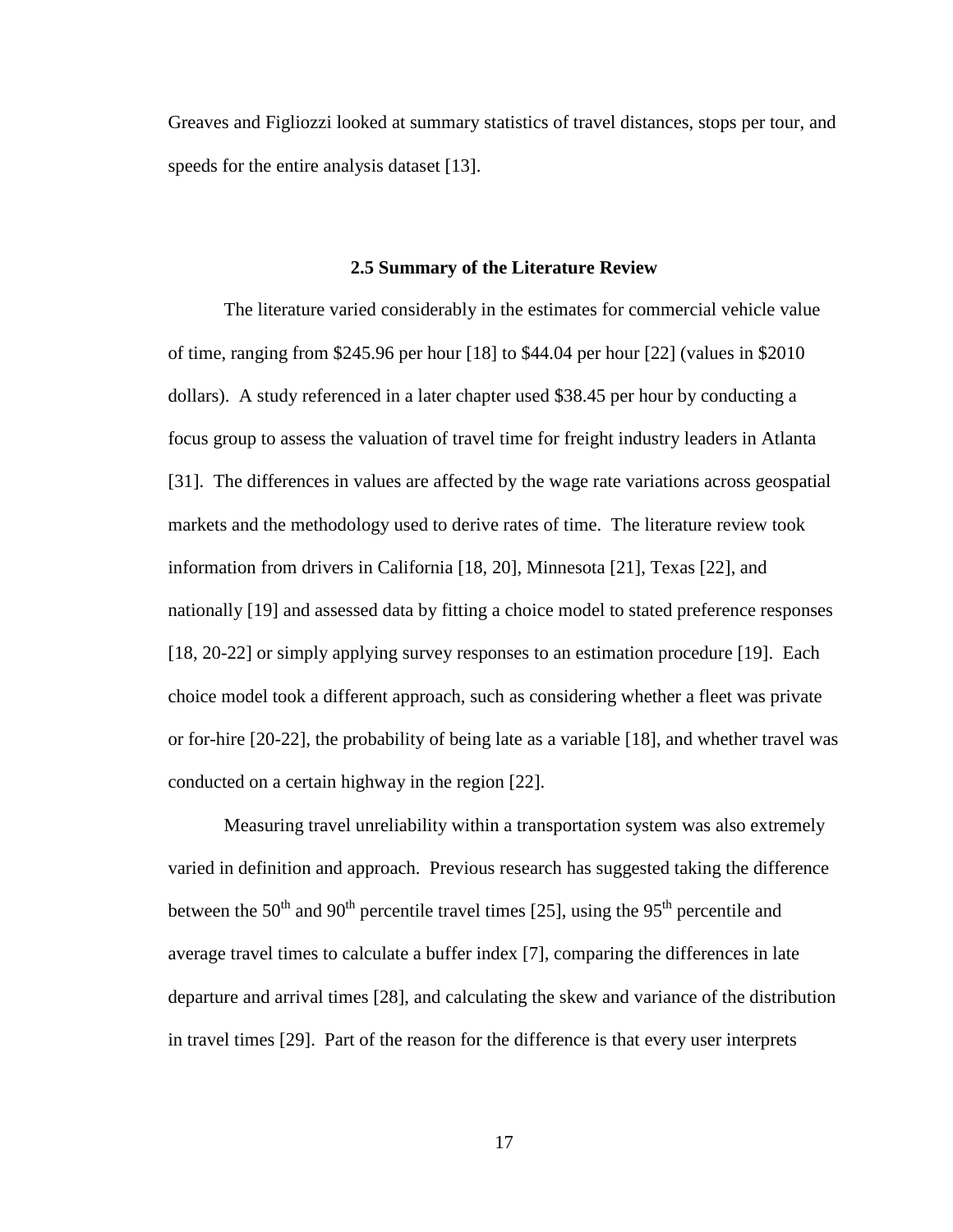expected and unexpected delay differently, with a disparity in how each reacts to late arrivals.

Other significant findings in the literature were:

- Fleets with higher portions of truck shipping tended to be more affected by congestion as opposed to non-specialized firms that cannot easily change locations by alternating to closer suppliers [14].
- Not all travel time savings are productively utilized for other purposes by fleets [15, 16].
- A simplistic assumption of applying 100% of the labor market employment cost was used in monetary valuation assessments [17].
- A very limited percentage of freight operators would change their travel behavior if the costs to use a facility varied during the day [23].
- The use of revealed preference survey instruments to assess travel time valuation was suspect [26, 27].
- Corporate entities contracting out their freight shipments were found to have a lower value of reliability, likely the result of not having any direct data on the way in which transportation costs were impacting their business [30].
- Data collection efforts done using GPS equipment needs to correctly identify where trip locations end to discount erroneous observations [13].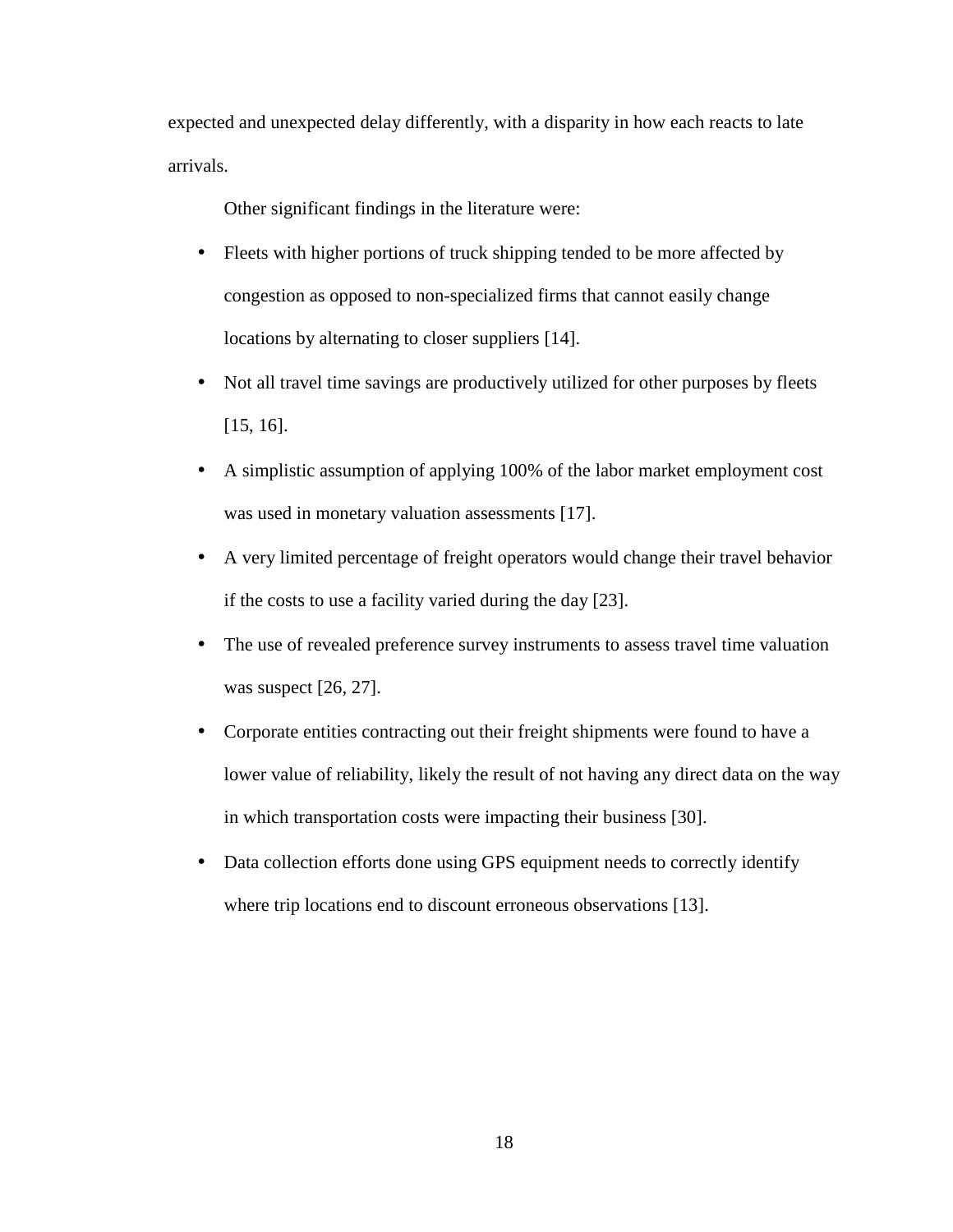### **CHAPTER 3**

### **METHODOLODY**

### **3.1 Recruitment of Participants**

Recruiting participants for a commercial vehicle monitoring study is a difficult task that required a variety of techniques and multiple contacts over a period of time. Businesses had little time to volunteer in research events and were not compensated for participation in this study. From an administrative standpoint, recruiting was problematic because of the lack of understanding how each contacting agency or company was structurally organized. The likelihood of reaching any individual with the authority to permit the monitoring of fleet vehicles was slim on the first attempt. Initially, the researchers had proposed that all contact be done through the fleet manager, but it was later discovered the lead shop mechanic often filled this role. Successfully recruited companies were usually convinced to participate by a person with a more established leadership role, such as a company Vice President. Therefore, it was crucial to identify key leaders within potential candidate organizations.

The preferred source for contact information came from professional industry databases maintained by groups such as the Georgia Motor Trucking Association and the National Association of Fleet Administrators (NAFA). The NAFA database was useful because it specifically listed individual fleet supervisors. If the listing did not indicate a specific person, getting participation required calling multiple people within the company to get the proper approval to monitor the fleet.

The process for recruitment utilized phone calls, e-mail messages, and in-person contact. Recruitment by phone initiated the conversation by presenting a scripted 30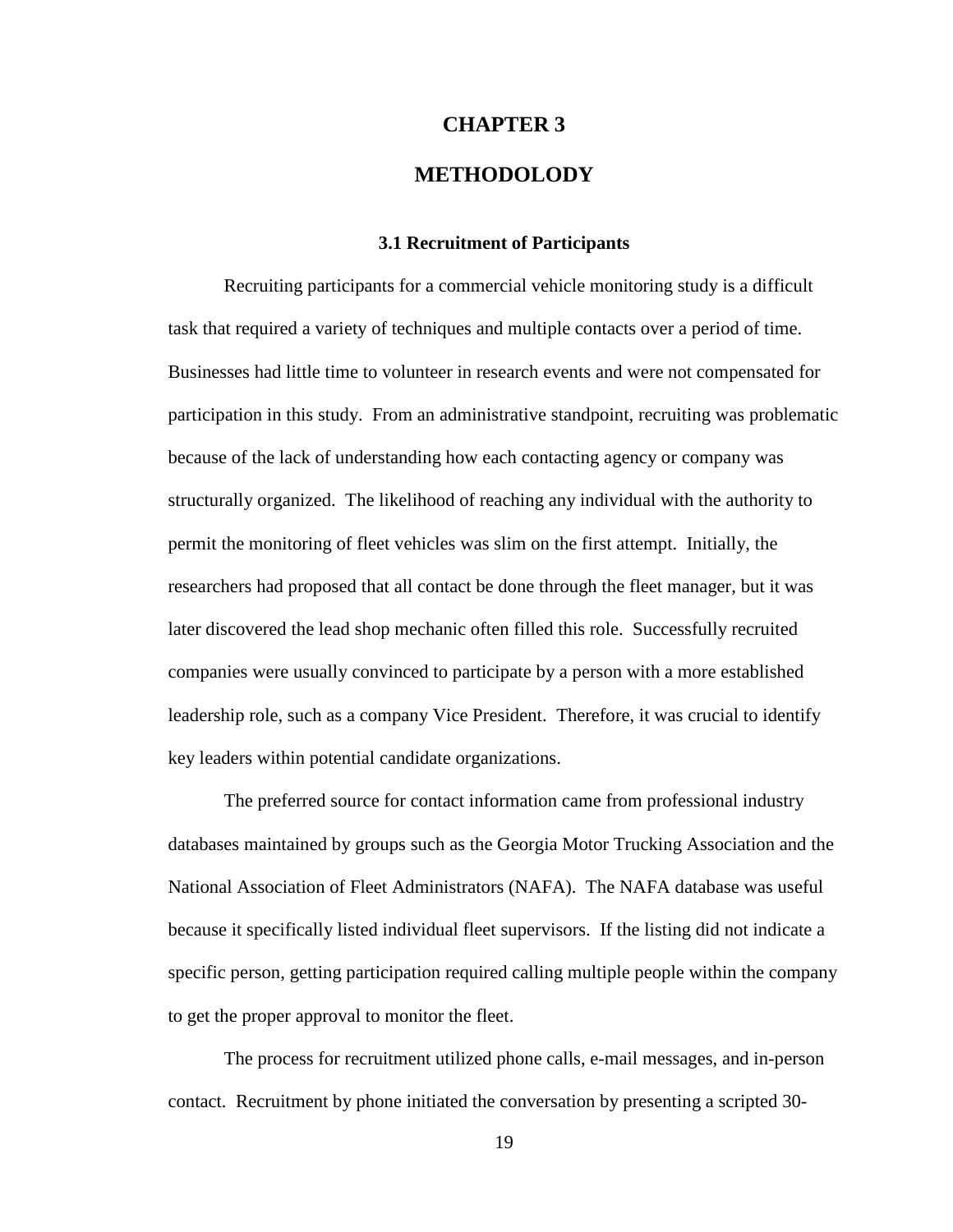second summary of the study and what would be expected from participants. The initial discussion was followed with asking the company representative if they would be willing to proceed and if they had any questions. A few written letters were sent to prospective fleets when they desired additional detailed information. After an interested organization indicated a willingness to be involved, an e-mail message was sent to the responsible person, detailing the extent and purpose of the survey. A positive reply in writing meant that an installation could proceed because the participant had given informed consent to the scripted research description, as required for the Institutional Review Board (IRB) for research compliance with ethical standards at Georgia Tech.

The exhaustive outreach toward 130 organizations in recruitment yielded a success rate of approximately 10%. Many of the companies contacted were not interested, with the principal reasons being concerns with the amount of time and effort involved, worries that instrumentation might hamper the functions of a driver, and anxiety that detailed trip data might be given to the public and local media outlets. Surprisingly, concerns about access to proprietary data was not a principal motivation for non-involvement, but rather, candidate fleets were deterred because participation in the study yielding no direct benefit to their business.

### **3.2 Freight Data Collector**

A monitoring unit was placed in each fleet vehicle for a period of two weeks, or the time it took to completely drain the portable battery. The intent of the device was to equip trucks to monitor second-by-second movements on the transportation network, to not require any interaction for the driver, and to transmit data in real-time for a two week period. As a result, the units were self-powered and autonomously processed and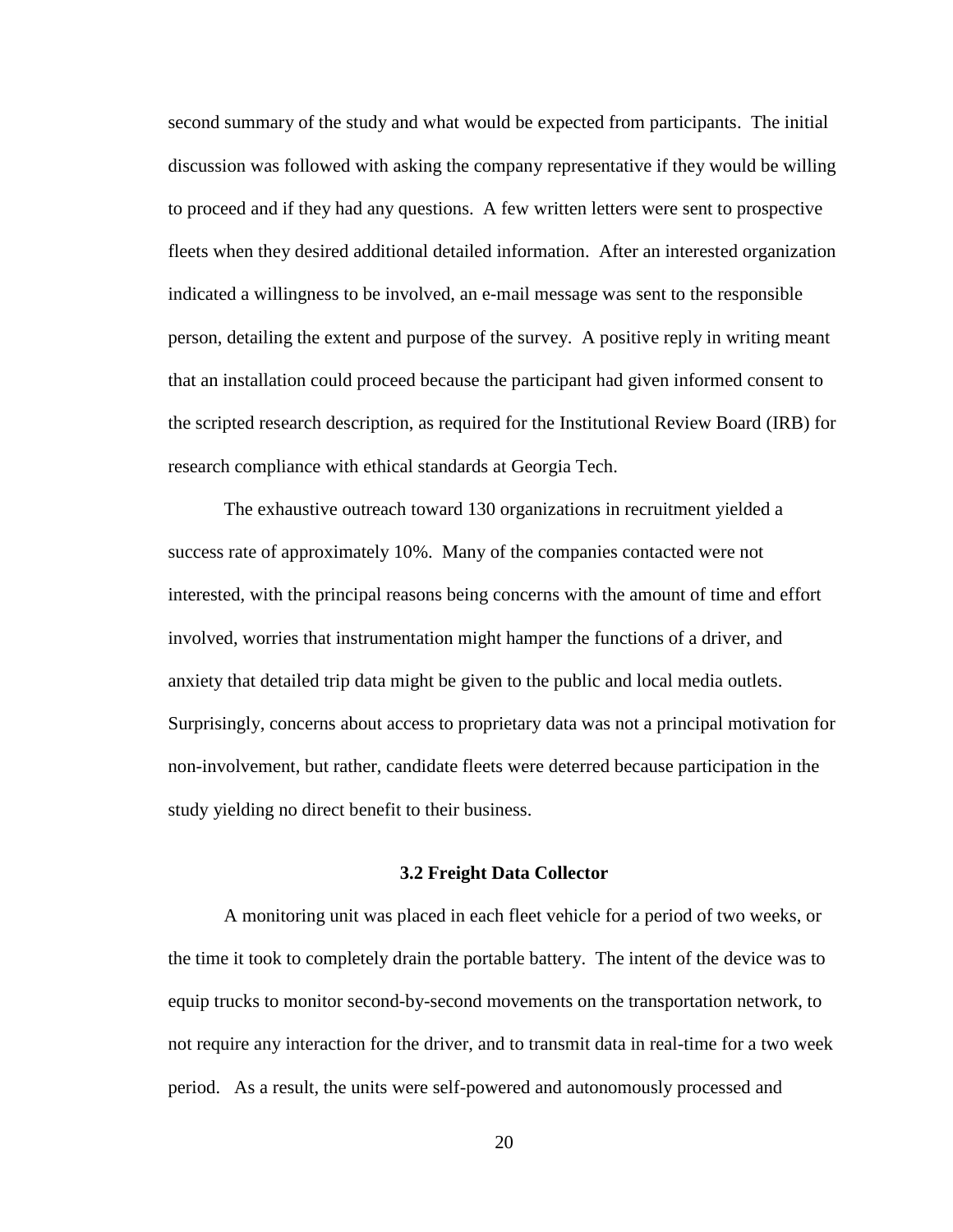transmitted second-by-second data back to the central server. The assembly consisted of an internal GPS device and GSM modem to provide the vehicle tracking and communication functions, respectively [32].

Overall, the entire assembly was composed of two modules: a power cord and an antenna. The power cord physically connected the two modules and the antenna provided the means for receiving and sending data. One module housed the GPS receiver and GSM modem, and the other contained a 12-volt deep-cycle gel cell battery. Input lines for ignition and main power were protected with separate 1-amp and 3-amp fuses, respectively. Power drawn from the module depended on the amount of data transmitted, and varied from 70mA to 150mA based on a 12-volt automotive electrical system. This module had the approximate size of 3 inches wide, 6 inches long, and 1.5 inches of height [32]. A basic depiction of the assembly is shown in Figure 2.

The battery module was designed for vibrating and shifting conditions often encountered in fleet travel. The power source can last for 275 hours, or slightly less than two weeks of monitoring time, on a maximum draw of 205 mA for 33 amp-hours of battery life [32].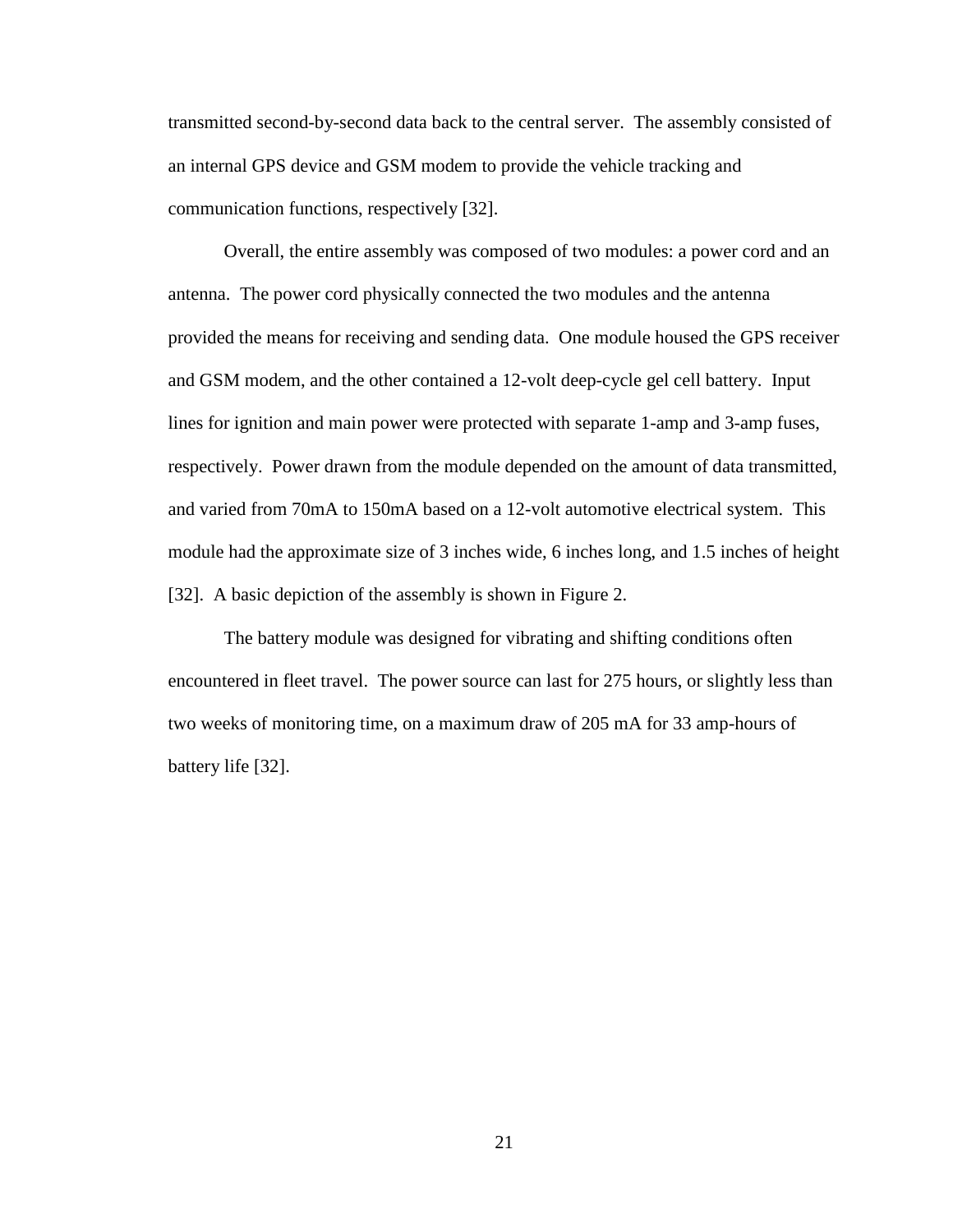

**Figure 2 GT Freight Data Collector Schematic** 

### **3.3 Field Deployment**

The logistics of deploying the monitoring units took a considerable amount of time outside of the actual study period for each fleet. All of the participants needed time to coordinate staff and vehicles for when the installation took place. On average, the fleets needed a week of preparation before the observation period and an additional week after, or sometimes less, to coordinate inserting and removing the assemblies. A few fleets were only available for service once or twice a week because of constant field use, placing an additional constraint on the installation. Recharging the battery after a placing an additional constraint on the installation. Recharging the battery after a<br>deployment also added a few days. Between deployments, a monitoring assembly was aff and vehicles for when the installation took place. On average, t<br>week of preparation before the observation period and an additiona<br>mes less, to coordinate inserting and removing the assemblies. A for<br>available for ser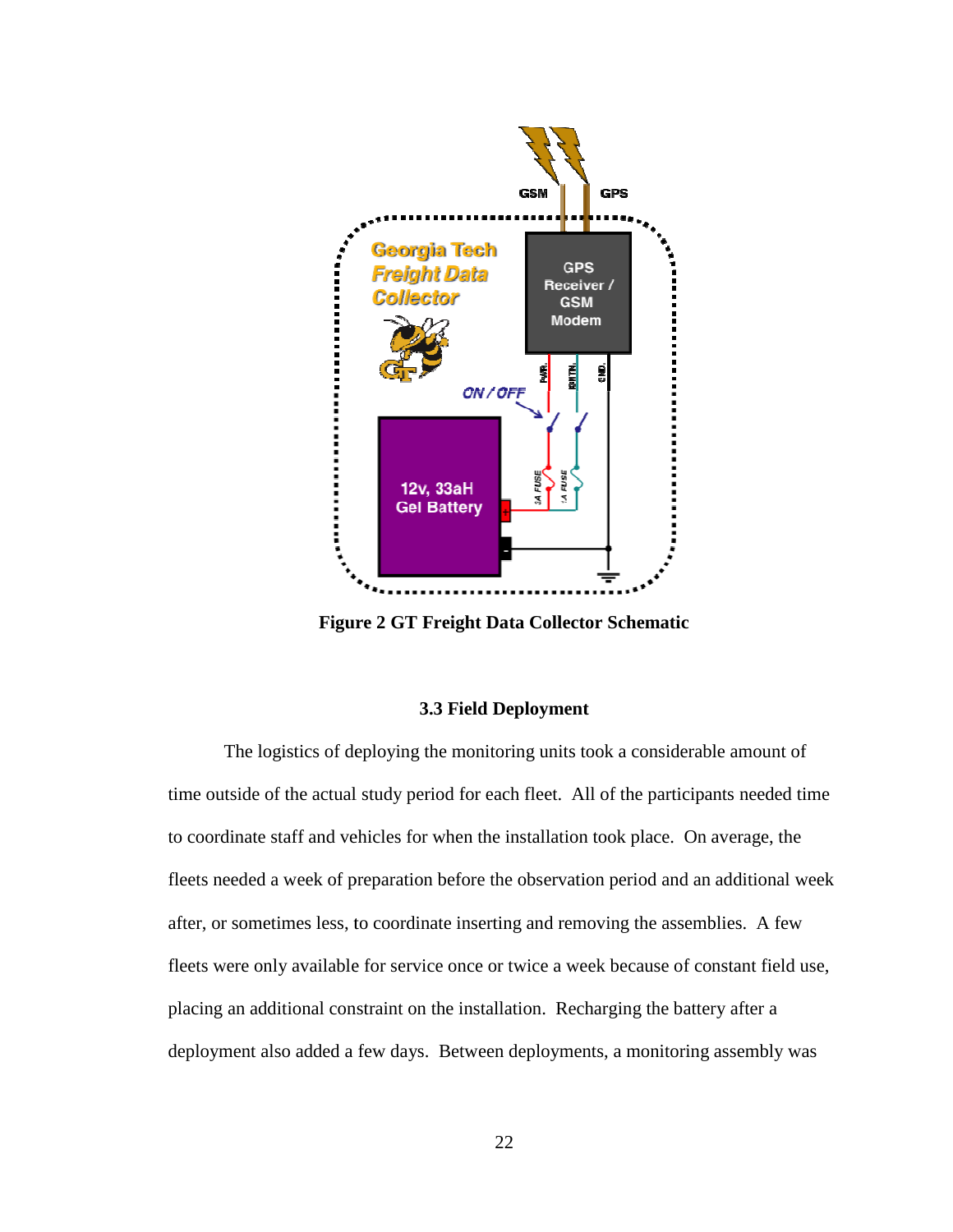unavailable for other use for up to four weeks per deployment vehicle during periods of fleet tracking and servicing.

A typical installation, once an appointment was scheduled and confirmed, took only 5 minutes per fleet vehicle. Both modules were placed in the cavity behind the passenger seat or the floorboard right in front of it. The antenna was fixed on the front dashboard with two-sided tape for the greatest chance of getting a good reception. Extra attention was given to placement, due to concerns of shifting during movement, which might have caused wires to strain or become disconnected. Figure 3 portrays a typical arrangement.



**Figure 3 Deployed Monitoring Assembly within Vehicle Cab** 

Security of the monitoring units was an issue that was not originally taken into consideration. During the observation period for a municipal solid waste fleet, three of the five systems were stolen within days of the installation. A fourth unit had sustained damage when presumably a driver opened the GPS & GSM module and tried to turn off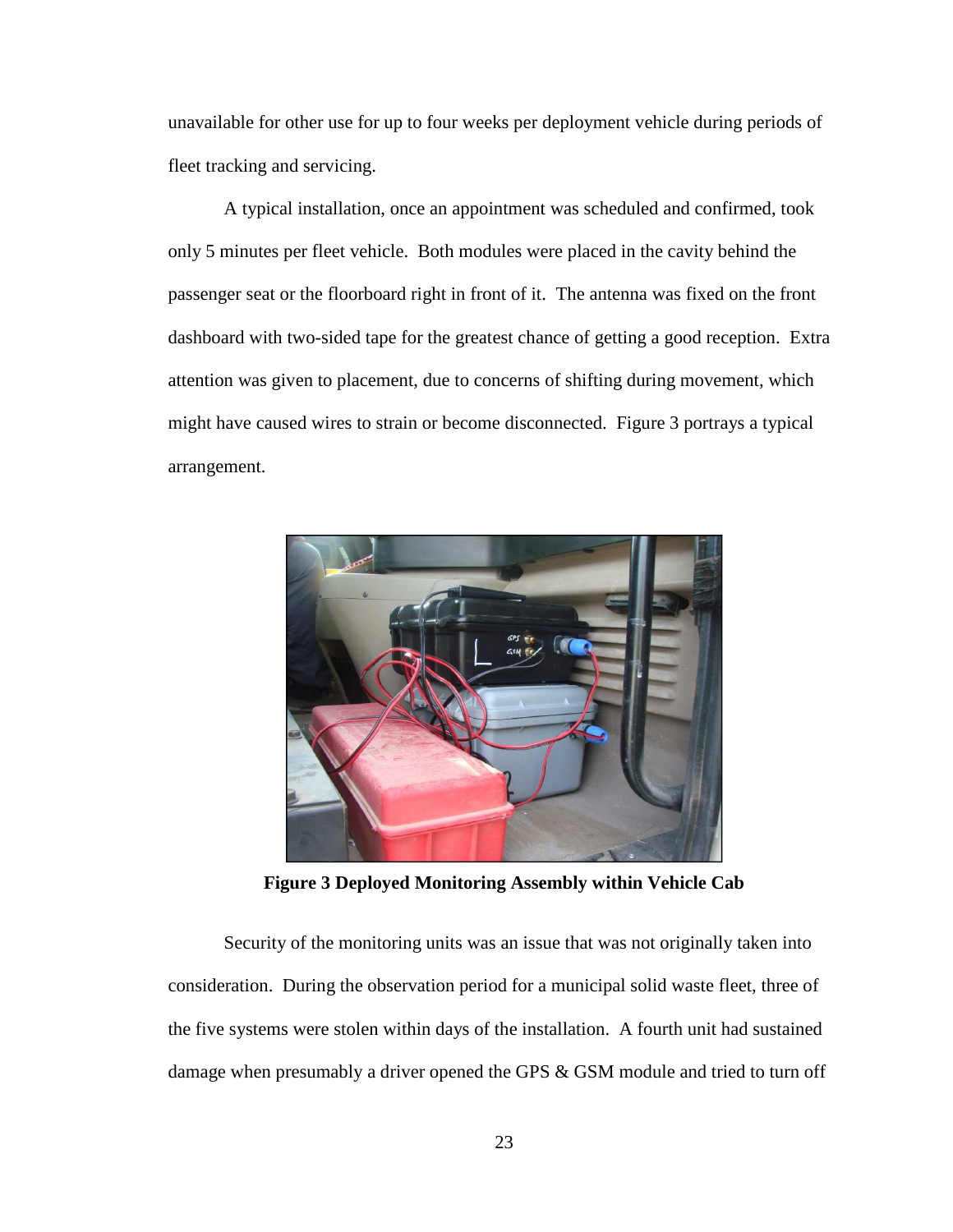the power and ignition switches and instead snapped them off completely. Data collected from this fleet were incomplete, and were not used toward any additional analysis.

A potential solution to address security from theft and damage for potential future surveys would be to include a lock and chain for each assembly. Locks would be placed on the ends of the plastic encasings for both modules and a connecting chain would be looped around a physical constraint of the vehicle that would hold it in place. The constraint could be the bottom of the passenger-side seat or a handgrip near the door. Using this style of protection would deter theft of the major components of the assembly, but would not safeguard it from intentional damage to the power cord or the antenna.

### **3.4 Fleet Data Collection**

Successful deployments were completed in 12 different fleets representing various commercial and government uses. The industry types monitored were: school bus transportation systems, express bus transportation systems, electric power distribution, ready-mix concrete manufacturing, local transit service, exterminating and pest control, department of transportation, supermarket and grocery store delivery, general merchandise stores, fruit and vegetable wholesalers, and motor vehicle towing. Every industry type was represented by a single fleet that was owned by one company, with the exception of express bus transit systems (separated by operator between the Georgia Regional Transportation Authority (GRTA) and Gwinnett County Transit (GCT) system). The goal was to collect approximately five vehicles per fleet, but the availability of monitoring assemblies and scheduling demands from the participants and loss of equipment in the garbage collecting fleet constrained the efforts. All of the observed data were collected between February and August 2009, except for the profiles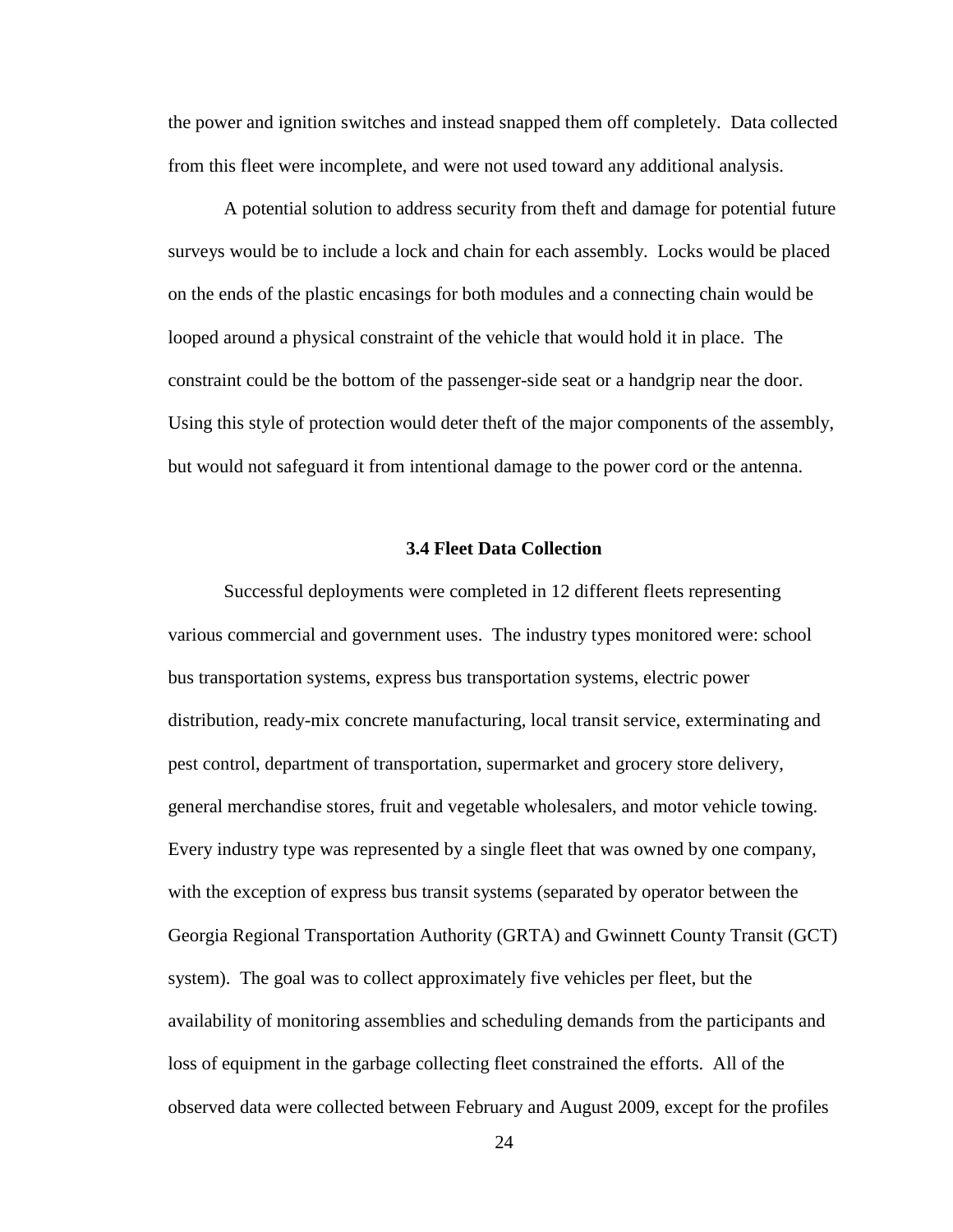representing the local transit system that came from prior research in 2005. Table 1 shows the industries represented by the North American Industry Classification System (NAICS), the number of vehicles observed in the dataset, and the starting and ending date for the collection period.

| <b>Industry Type</b>                  | <b>NAICS</b> | <b>Vehicles</b> | <b>Start Date</b> | <b>End Date</b> |
|---------------------------------------|--------------|-----------------|-------------------|-----------------|
| School Bus Transportation             | 485410       | 9               | 3/30/2009         | 4/30/2009       |
| <b>Express Bus Transit Systems</b>    |              |                 |                   |                 |
| - GRTA Express Transit                | 485113       | 4               | 4/8/2009          | 4/17/2009       |
| - Gwinnett County Express Transit     | 485113       | $\mathfrak{D}$  | 4/10/2009         | 4/27/2009       |
| <b>Electric Power Distribution</b>    | 221122       | 6               | 7/1/2009          | 7/17/2009       |
| Ready-Mix Concrete Manufacturing      | 327320       | 6               | 7/27/2009         | 8/15/2009       |
| <b>Local Transit Service Vehicles</b> | 485113       | 5               | 5/17/2005         | 10/23/2005      |
| <b>Exterminating and Pest Control</b> | 561710       | 5               | 5/11/2009         | 6/8/2009        |
| Department of Transportation          | 926120       | 4               | 5/5/2009          | 5/16/2009       |
| Supermarket and Grocery Stores        | 445110       | 3               | 2/13/2009         | 2/25/2009       |
| Other General Merchandise Store       | 452990       | 3               | 3/24/2009         | 4/4/2009        |
| Fruit and Vegetable Wholesalers       | 424480       | $\overline{2}$  | 2/7/2009          | 2/19/2009       |
| Motor Vehicle Towing                  | 488410       |                 | 5/6/2009          | 5/16/2009       |

**Table 1 Fleets Monitored by Number of Vehicles and Date** 

The duration of data collected per fleet, time on the expressway, time on the expressway in congestion, and percent of time spent in congestion are all shown in Table 2. Over 2,700 hours of second-by-second location and speed data were analyzed, with 240.7 hours occurring on the regional expressway system. Portions of fleet travel on the expressway varied widely by industry type from a high of about 39% of all movement to as little as 1%. The intra-regional expressway network used for analysis was defined as all of the Interstate-designated routes and Georgia State Route 400 in the counties of Fulton, Gwinnett, Cobb, Cherokee, Forsyth, Douglas, Coweta, Fayette, Clayton, Henry, Rockdale, DeKalb and Paulding. This region also represents the boundary for the 13 county non-attainment zone for the 1-hour ozone standard set by the U.S. Environmental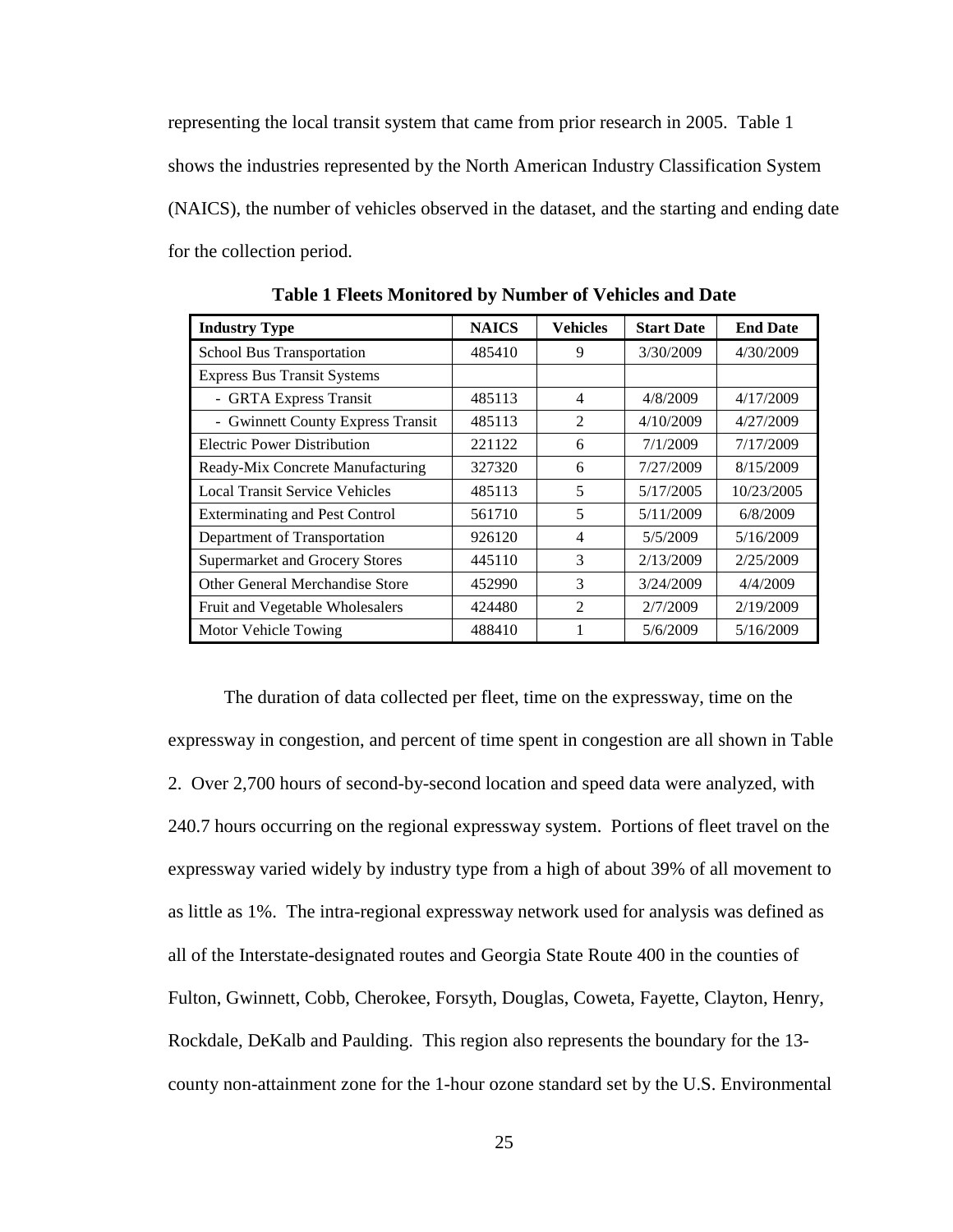Protection Agency. A map depicting the counties and routes used in the analysis is seen in Figure 5.

| <b>Industry Type / Fleet</b>           | Duration of<br>Data $(hr)$ | Time on<br>Expressway (hr) | Percent on<br>Expressway $(\% )$ |
|----------------------------------------|----------------------------|----------------------------|----------------------------------|
| School Bus Transportation              | 568.28                     | 37.07                      | 6.5                              |
| <b>GRTA Express Transit</b>            | 114.89                     | 43.12                      | 37.5                             |
| <b>Gwinnett County Express Transit</b> | 65.07                      | 25.42                      | 39.1                             |
| <b>Electric Power Distribution</b>     | 214.04                     | 15.98                      | 7.5                              |
| Ready-Mix Concrete Manufacturing       | 156.89                     | 18.68                      | 11.9                             |
| <b>Local Transit Service Vehicles</b>  | 898.41                     | 14.07                      | 1.6                              |
| <b>Exterminating and Pest Control</b>  | 233.47                     | 2.79                       | 1.2                              |
| Department of Transportation           | 109.63                     | 11.85                      | 10.8                             |
| Supermarket and Grocery Stores         | 212.15                     | 39.43                      | 18.6                             |
| Other General Merchandise Store        | 44.33                      | 11.57                      | 26.1                             |
| Fruit and Vegetable Wholesalers        | 88.90                      | 16.48                      | 18.5                             |
| Motor Vehicle Towing                   | 14.33                      | 4.28                       | 29.9                             |

**Table 2 Duration of Collected Data and Time on Expressway by Fleet** 



**Figure 4 Intra-Region Expressway System for Analysis**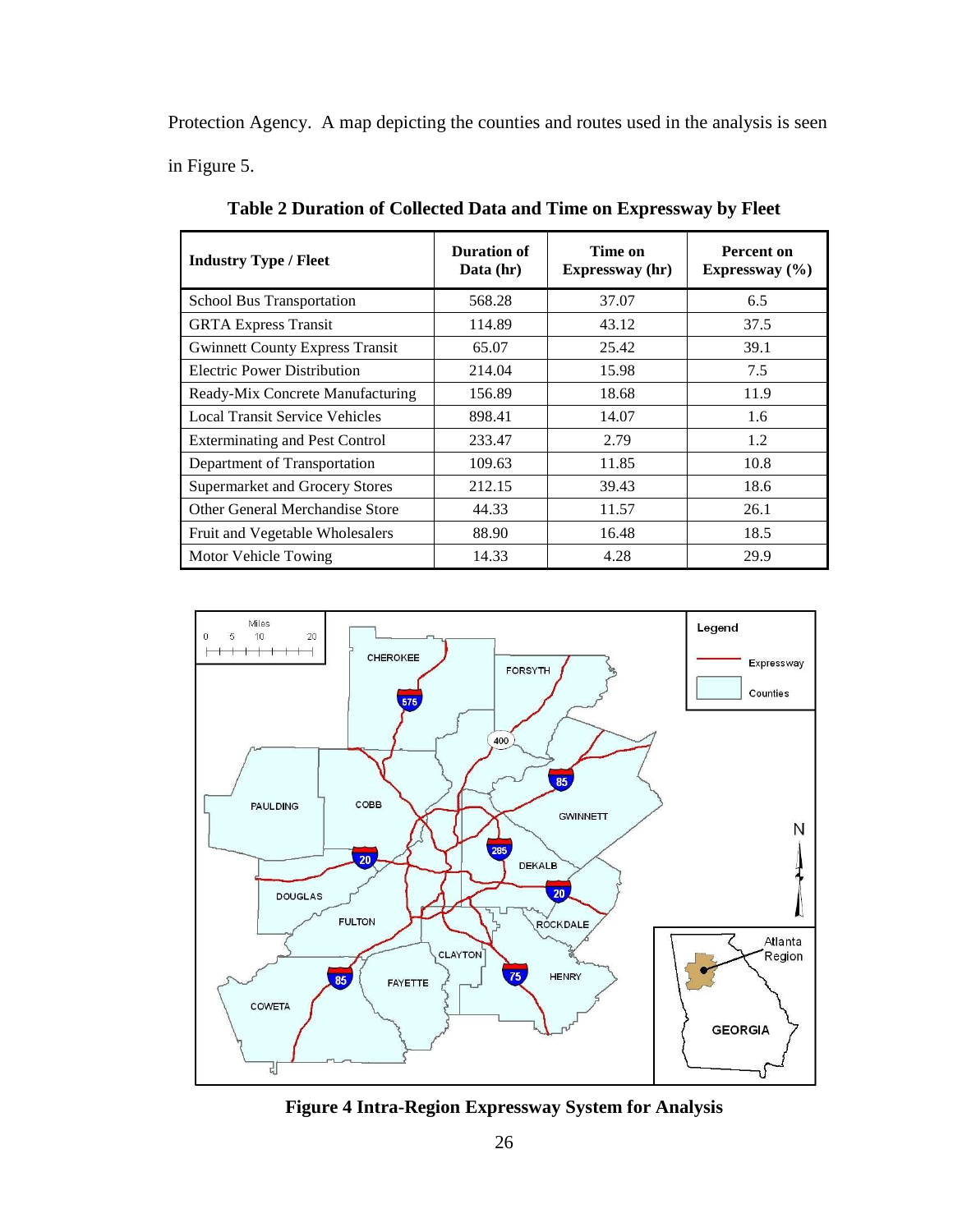Segmenting how much travel occurred on the expressway network was done through a GIS-based approach, similar to how Joonho Ko choose segments for trips on State Route 400 [33]. The GT Freight Data Collector transmitted the time, date, latitude and longitude position, and speed of the vehicle for every second of movement. One second of travel translated into one record being archived. Every record was geocoded within ArcGIS using the latitude and longitude position data, and a buffer of the regional expressway network was created to define a capture zone. Any recorded position that existed within the buffer was listed as being a part of trip conducted on an expressway. A possible disadvantage of using this approach was the tendency to overlap with other adjacent roads and overpasses. To remedy this, additional data reduction measures that excluded travel segments shorter than 60 seconds and less than one mile were incorporated into creating the final dataset for congestion assessment.

After all expressway travel was partitioned, segments were then labeled to demarcate consecutive records by time. This meant that records close to one another by at least 10 seconds were assumed to be of the same trip segment. Each segment in the dataset was given a specific number to note which records should be grouped together. This process created 2,176 segments and consisted of 232.8 hours of data, which was roughly 96.7% of all expressway records. The remaining 3.3% of data were excluded because using less than 60 consecutive second-by-second records within a trip segment on an expressway corridor was not truly representative of travel. An expressway trip segment where a driver would enter and exit a limited-access facility takes longer than 60 seconds.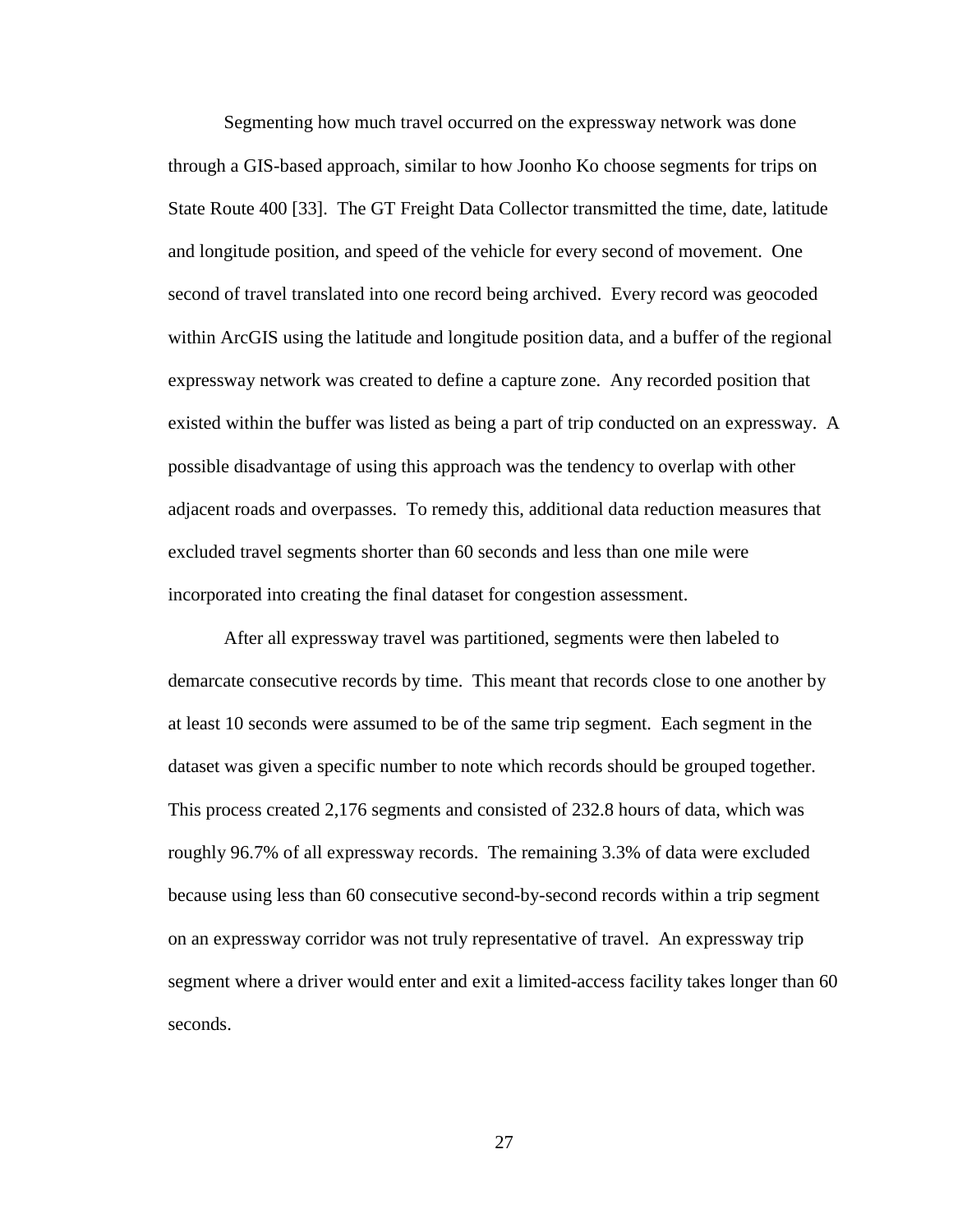#### **3.5 Smoothing Speed Data with a Cubic Spline Fit**

The GPS units provided speed profiles based upon the Doppler shift of GPS signals, bypassing the need to consider position data or calculate speeds based on latitude and longitude data [33]. Because this process uses satellites in geosynchronous orbit, it can be prone to deterioration of reliability due to obstructions in the natural and built environment. Overpasses, buildings, and the weather can influence calculated speed accuracy. Studies have taken the of number of satellites and the positional dilution of precision (PDOP) for every record and used it as metric toward rating data [33, 34]. However, this research did not have either statistic and had to rely on other means of correcting occasionally erroneous data points.

The instances of erroneous data usually occurred with large changes in reported speed. For instance, a point with a speed of 60 had a proceeding recorded speed of zero. It is not possible for a vehicle to decelerate from 60 to 0 mph in one second (unless it is involved in a crash), so this type of occurrence was identified as a likely data error. A process that implemented a cubic spline to smooth the speed profiles was created to bridge the gap with more realistic data.

The method of predicting corrected speeds began with correctly defining which data points were in potential error. To do this, a Perl script was created that calculated acceleration values based on the time and speed records. Acceleration was defined dividing the change in speed by the change in time between two consecutive records. If the acceleration was greater than 15 mph/sec, that record was identified as an error. Subsequent records were then checked for quality because errors typically existed in a tandem series due to signal interference over a period of time; that is a zero speed value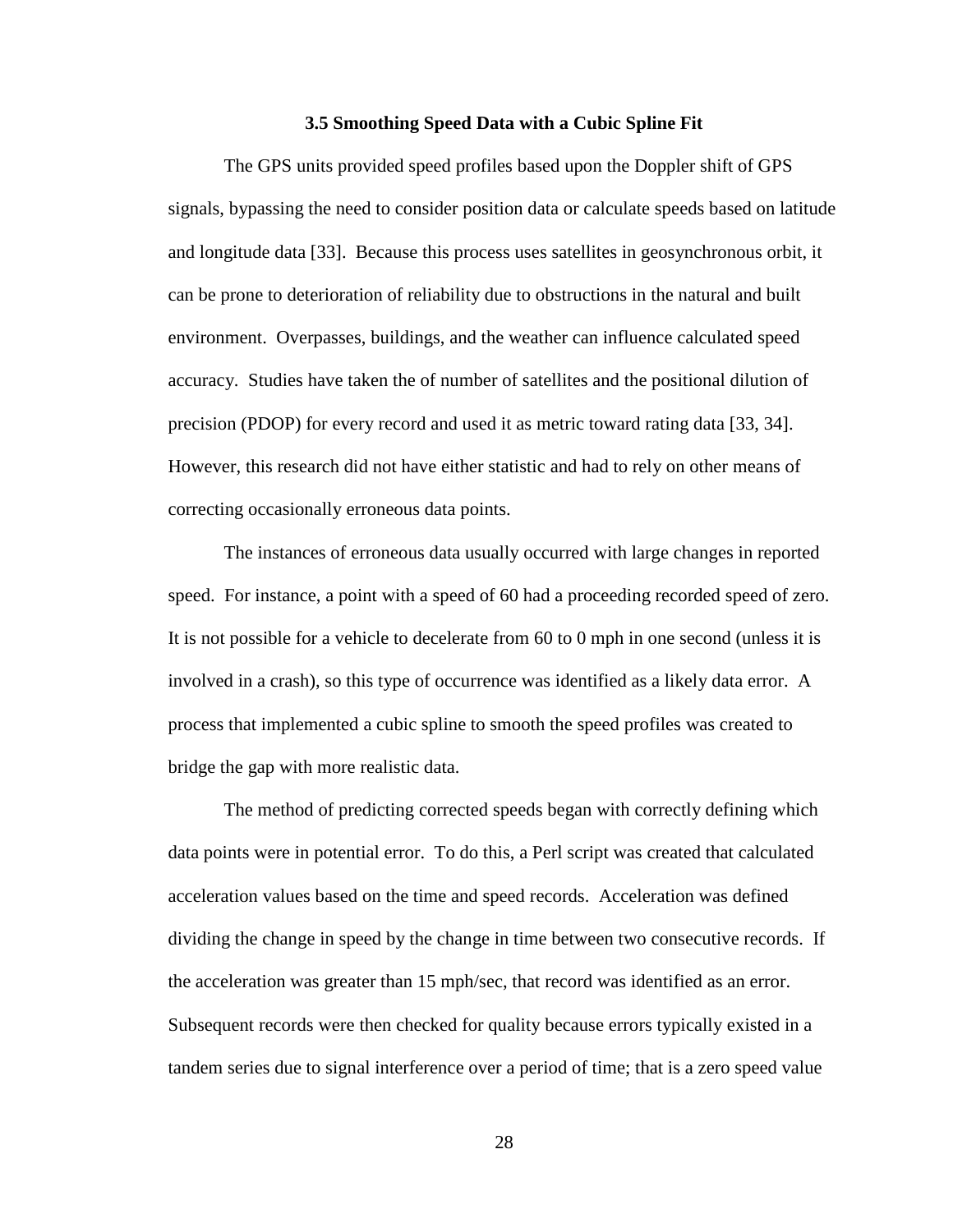was commonly followed by another zero value. All of the consecutive bad records in a single trip segment were labeled as an error until a speed value that was greater than 5 was found. However, if a bad portion was greater than 10 successive data points, only the series of erroneous records would be set aside from an estimated correction because it was unlikely that any process could reasonably predict the speed for a gap of 10 seconds or more. Whole trip segments with deleted gaps were still used in the analysis because an algorithm to calculate lost time only considered the summation of good records to compute time, not the difference between the first and last timestamps for a segment.

A cubic spline function was executed on gap segments shorter than or equal to 10 seconds. The script recognized the first three good data points before and after the erroneous series to predict what the corrected speed should have been. Figure 5 graphically shows an example of this process. Instances where three good speed values could not be found or when a bad series was at the start of the trip were designated as uncorrected. Applying the algorithm corrected 18.1 hours of data, or 7.8% of the data accumulated before running the cubic spline Perl script. About 3.3% of the dataset, or 7.7 hours, could not be corrected due to large data gaps. Approximately 88.9%, or 207.0 hours, contained valid data points and no spline fit was applied.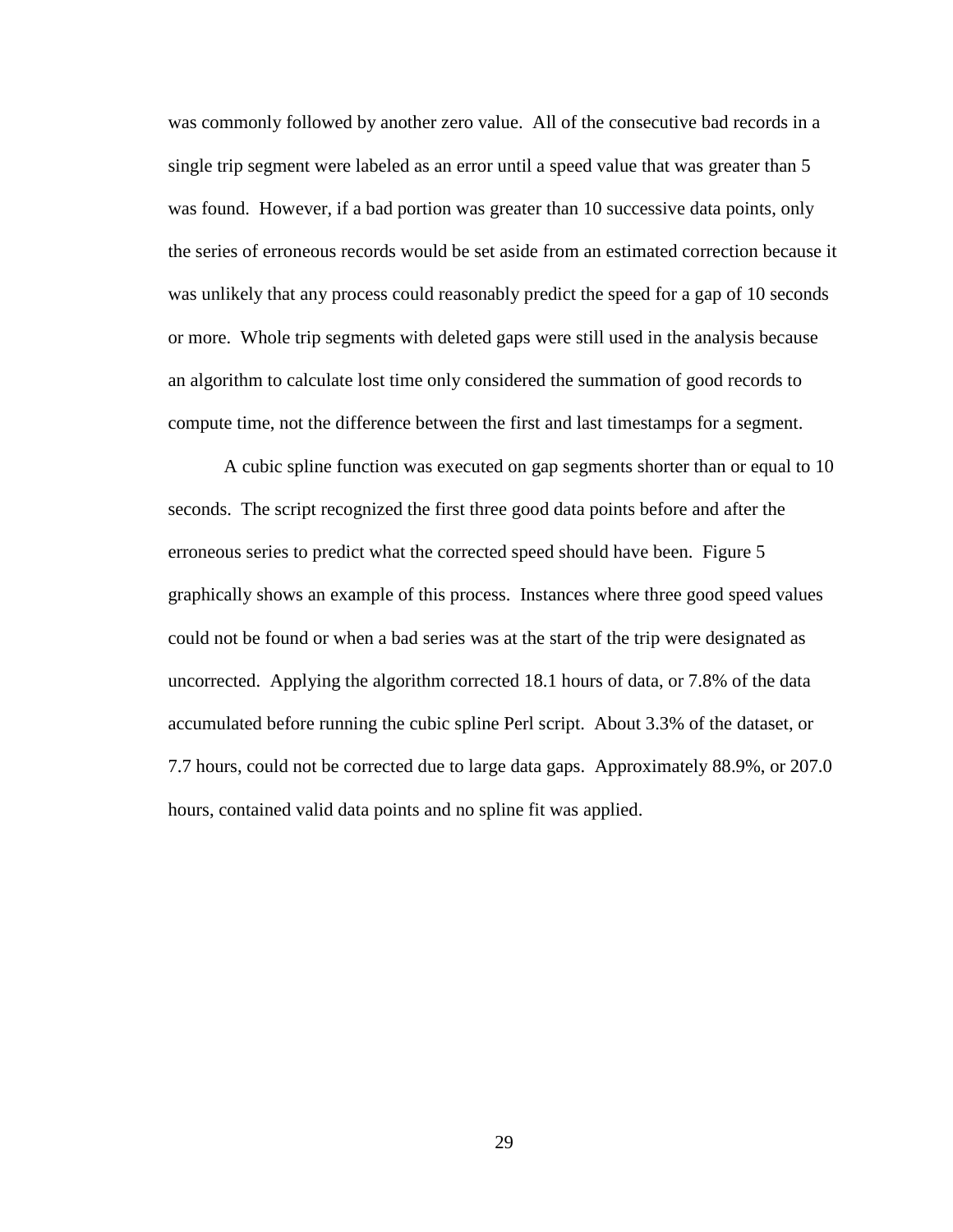



The final data correction step was to ensure that the distance traveled per trip was appropriate for inclusion in the analysis. There were still instances, even after the 60 second trip segment screen that resulted in records being observed on overpasses instead of the actual expressways. As mentioned earlier, a minimum of a one mile freeway segment was established as the benchmark. Shorter trips were not considered because the distance between most entry and exit points in the expressway network were usually longer than one mile. The longer duration of travel observed on the overpasses was the result of delay experienced by fleet vehicles for signalized intersections on top of the freeway. The entire data reduction process to partition out segments with less than 60 seconds of good data and travel distances of less than one mile resulted in 90.4% of all expressway records being retained.

 To calculate distance, the speed values were averaged over the duration of data collected per trip. The duration of time represented in the analysis, the vehicle-days observed, total trip segments observed, and the average numbers of trip segments per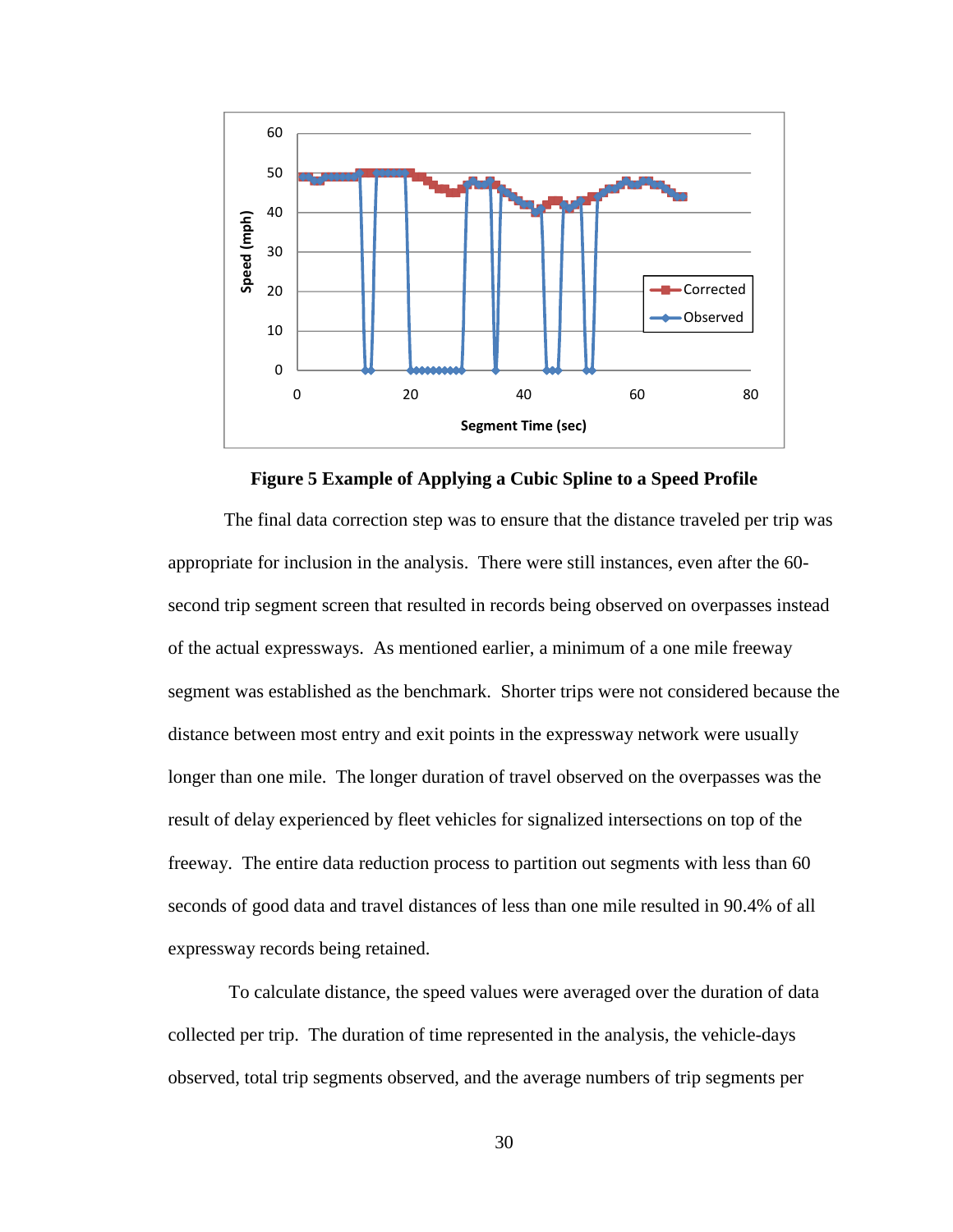vehicle-day by fleet are all shown in Table 3. A total of 354 vehicle-days were observed across all fleets in the analysis. The school bus fleet compromised most of the trip segment freeway data with 507 segments observed for 102 vehicle-days. However, the supermarket fleet was observed for a longer total duration with 3 fleet vehicles at 38.67 hours of recorded data compared to the nine school buses with 32.06 hours of data. The median average freeway trip segments conducted per vehicle-day was 6 trip segments.

| Fleet                                  | Duration of<br><b>Analysis</b><br>Dataset (hr) | <b>Vehicle-Davs</b> | <b>Total</b><br><b>Freeway Trip</b><br><b>Segments</b> | Average<br><b>Segments</b> per<br><b>Vehicle-Dav</b> |
|----------------------------------------|------------------------------------------------|---------------------|--------------------------------------------------------|------------------------------------------------------|
| <b>School Bus Transportation</b>       | 32.06                                          | 102                 | 507                                                    | 5                                                    |
| <b>GRTA</b> Express Transit            | 38.59                                          | 21                  | 158                                                    | 8                                                    |
| <b>Gwinnett County Express Transit</b> | 24.76                                          | 11                  | 86                                                     | 8                                                    |
| <b>Electric Power Distribution</b>     | 14.78                                          | 33                  | 93                                                     | 3                                                    |
| Ready-Mix Concrete Manufacturing       | 15.10                                          | 37                  | 218                                                    | 6                                                    |
| <b>Local Transit Service Vehicles</b>  | 9.52                                           | 45                  | 139                                                    | 3                                                    |
| <b>Exterminating and Pest Control</b>  | 2.60                                           | 17                  | 30                                                     | $\overline{c}$                                       |
| Department of Transportation           | 11.04                                          | 24                  | 87                                                     | $\overline{\mathcal{A}}$                             |
| Supermarket and Grocery Stores         | 38.67                                          | 28                  | 214                                                    | 8                                                    |
| Other General Merchandise Store        | 11.17                                          | 15                  | 56                                                     | $\overline{\mathcal{A}}$                             |
| Fruit and Vegetable Wholesalers        | 15.94                                          | 16                  | 88                                                     | 6                                                    |
| Motor Vehicle Towing                   | 3.43                                           | 5                   | 35                                                     | 7                                                    |

**Table 3 Duration of Analysis Dataset and Trip Segments by Fleet** 

#### **3.6 Summary of the Methodology**

 In summary, this chapter presented a methodology whereby prospective fleets were recruited, monitored on a second-by-second basis, and assessed by creating a dataset that represented trip segments on an expressway network. Recruitment of fleets was constrained by the fact that companies were not compensated for their participation and that no direct benefit for their business would result from involvement. The freight data collector made installation simple by only requiring that a vehicle be stationary for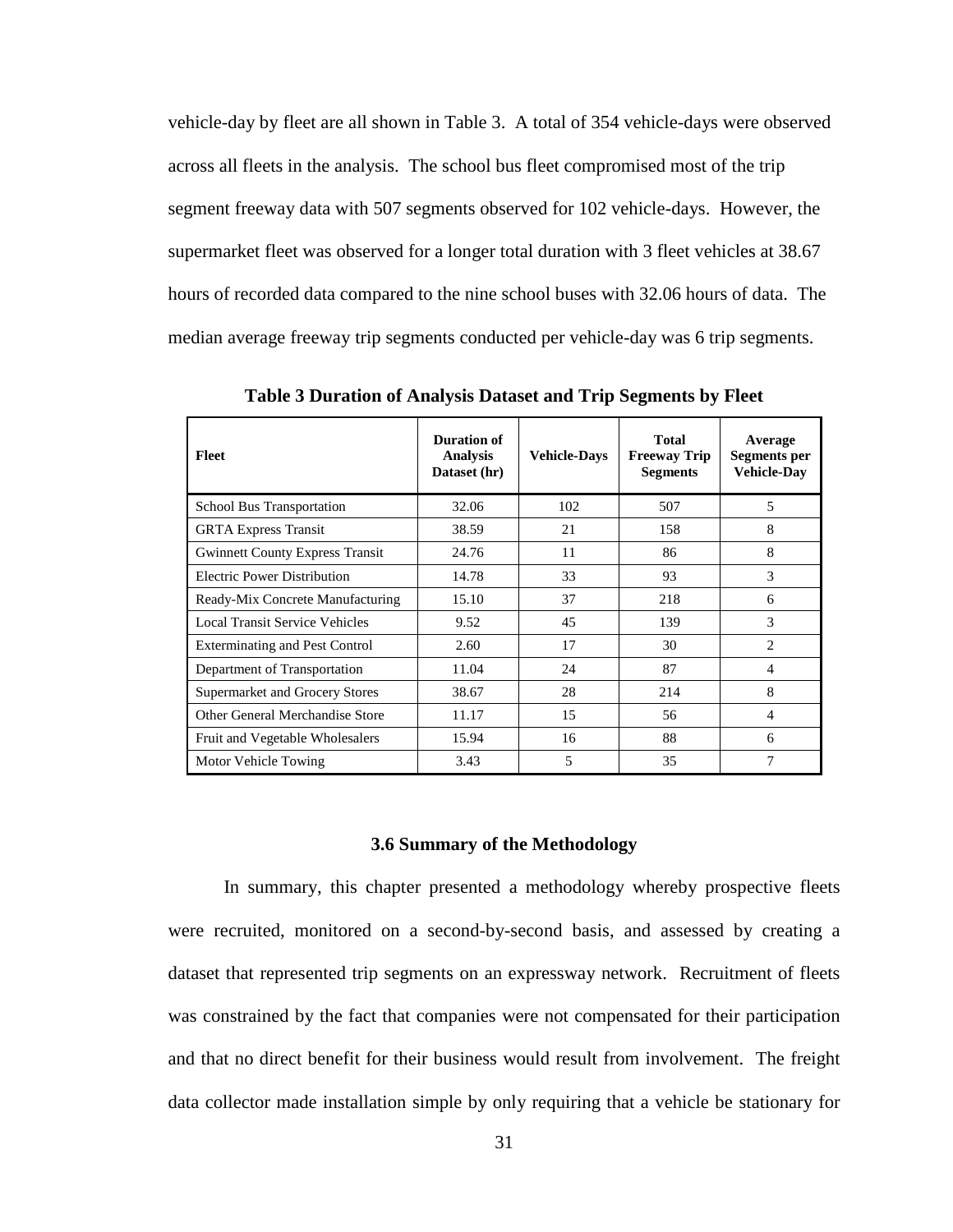five minutes to place the monitoring assembly either in front or behind the passenger seat. A dataset of observed trip segments was derived by taking the second-by-second records and partitioning out erroneous recorded speeds and travel conducted on overpasses. This dataset was then used to calculate the delay rate per trip segment and to assess the distribution of travel time unreliability.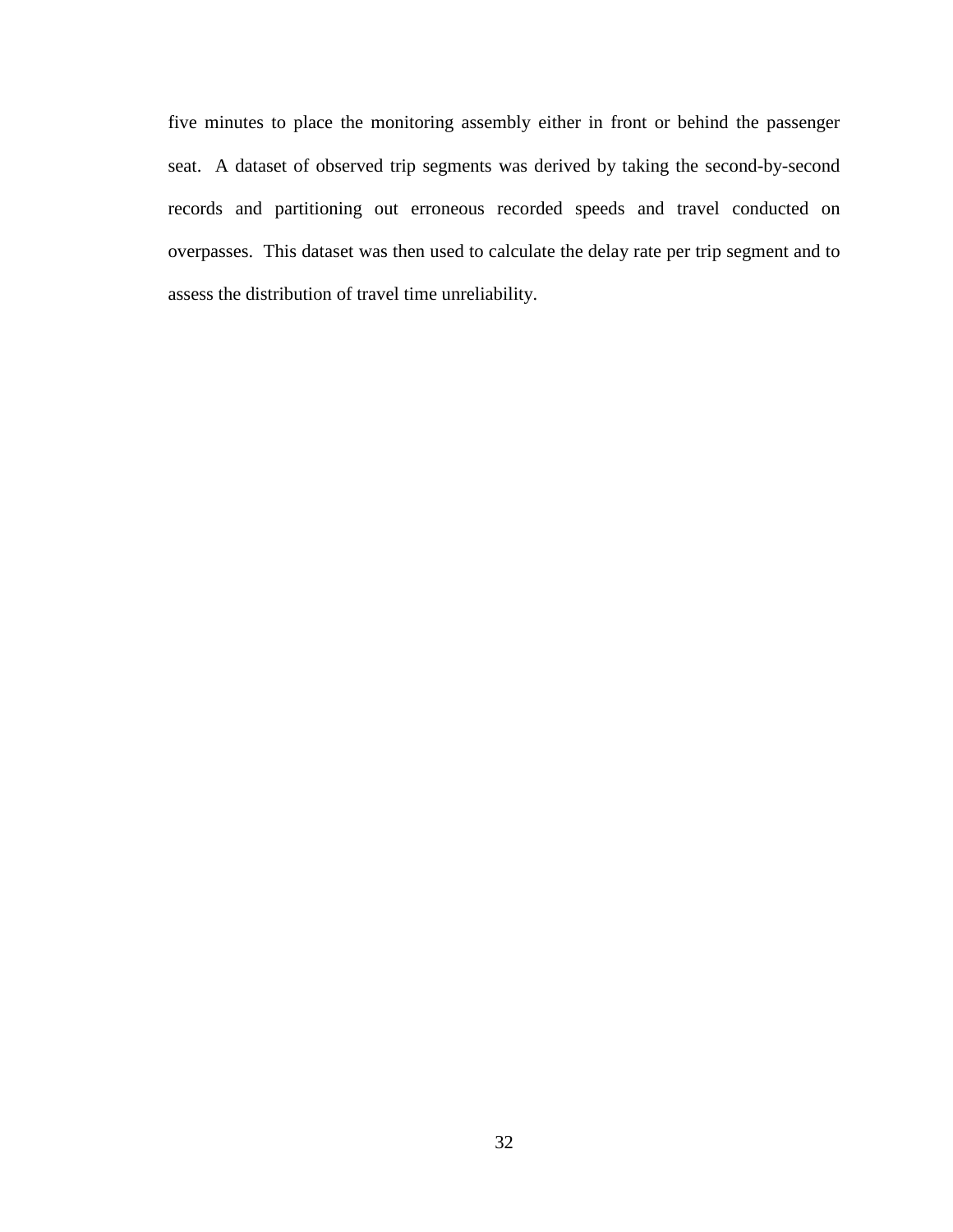## **CHAPTER 4**

# **DATA ANALYSIS AND RESULTS**

## **4.1 Dataset Characteristics**

Roughly 80% of all travel across the 12 monitored fleets occurred during a weekday, within typical daylight hours. Table 4 shows the number of freeway trip segments collected on weekdays, by time period, for each fleet. Five fleets did not have any observed travel on the weekend. The time periods for analysis were selected to match the travel demand model for the Atlanta Regional Commission [35]; where the morning period was from  $6 - 10$  AM, midday period was from  $10$  AM  $-$  3 PM, afternoon period was from 3 PM – 7 PM, and the night period was from 7 PM until 6 AM the next day. The travel during the entire day was dispersed throughout all four time periods, with some variation.

| Fleet                                  | Weekdav<br><b>Segments</b> |             | Weekday Time Period (% of weekday total) |             |              |
|----------------------------------------|----------------------------|-------------|------------------------------------------|-------------|--------------|
|                                        | % of total                 | AM          | <b>Midday</b>                            | <b>PM</b>   | <b>Night</b> |
| <b>School Bus Transportation</b>       | 503 (99.2%)                | 168 (33.4%) | 196 (39.0%)                              | 129 (25.6%) | $10(2.0\%)$  |
| <b>GRTA Express Transit</b>            | 158 (100%)                 | 41 (25.9%)  | $3(1.9\%)$                               | 79 (50.0%)  | 35 (22.2%)   |
| <b>Gwinnett County Express Transit</b> | 86 (100%)                  | 28 (32.6%)  | 12 (13.9%)                               | 40 (46.5%)  | $6(7.0\%)$   |
| <b>Electric Power Distribution</b>     | 93 (100%)                  | 41 (44.1%)  | $6(6.5\%)$                               | 44 (47.3%)  | $2(2.1\%)$   |
| Ready-Mix Concrete Manufacturing       | 189 (86.7%)                | 43 (22.8%)  | 70 (37.0%)                               | 23 (12.2%)  | 53 (28.0%)   |
| <b>Local Transit Service Vehicles</b>  | 124 (89.2%)                | 22 (17.7%)  | 21 (16.9%)                               | 26 (21.0%)  | 55 (44.4%)   |
| <b>Exterminating and Pest Control</b>  | 28 (93.3%)                 | $9(32.1\%)$ | $9(32.1\%)$                              | $8(28.6\%)$ | $2(7.2\%)$   |
| Department of Transportation           | 87 (100%)                  | 28 (32.3%)  | 23 (26.4%)                               | 31 (35.6%)  | 5(5.7%)      |
| Supermarket and Grocery Stores         | 147 (68.7%)                | 30 (20.4%)  | 51 (34.7%)                               | 27 (18.4%)  | 39 (26.5%)   |
| Other General Merchandise Store        | 51 (91.1%)                 | $4(7.8\%)$  | 17 (33.3%)                               | 19 (37.3%)  | 11(21.6%)    |
| Fruit and Vegetable Wholesalers        | 88 (100%)                  | 43 (48.9%)  | 33 (37.5%)                               | $7(8.0\%)$  | $5(5.7\%)$   |
| Motor Vehicle Towing                   | 29 (82.9%)                 | $\Omega$    | 27 (93.1%)                               | $2(6.9\%)$  | $\Omega$     |

**Table 4 Number of Segments on Weekdays by Time Period**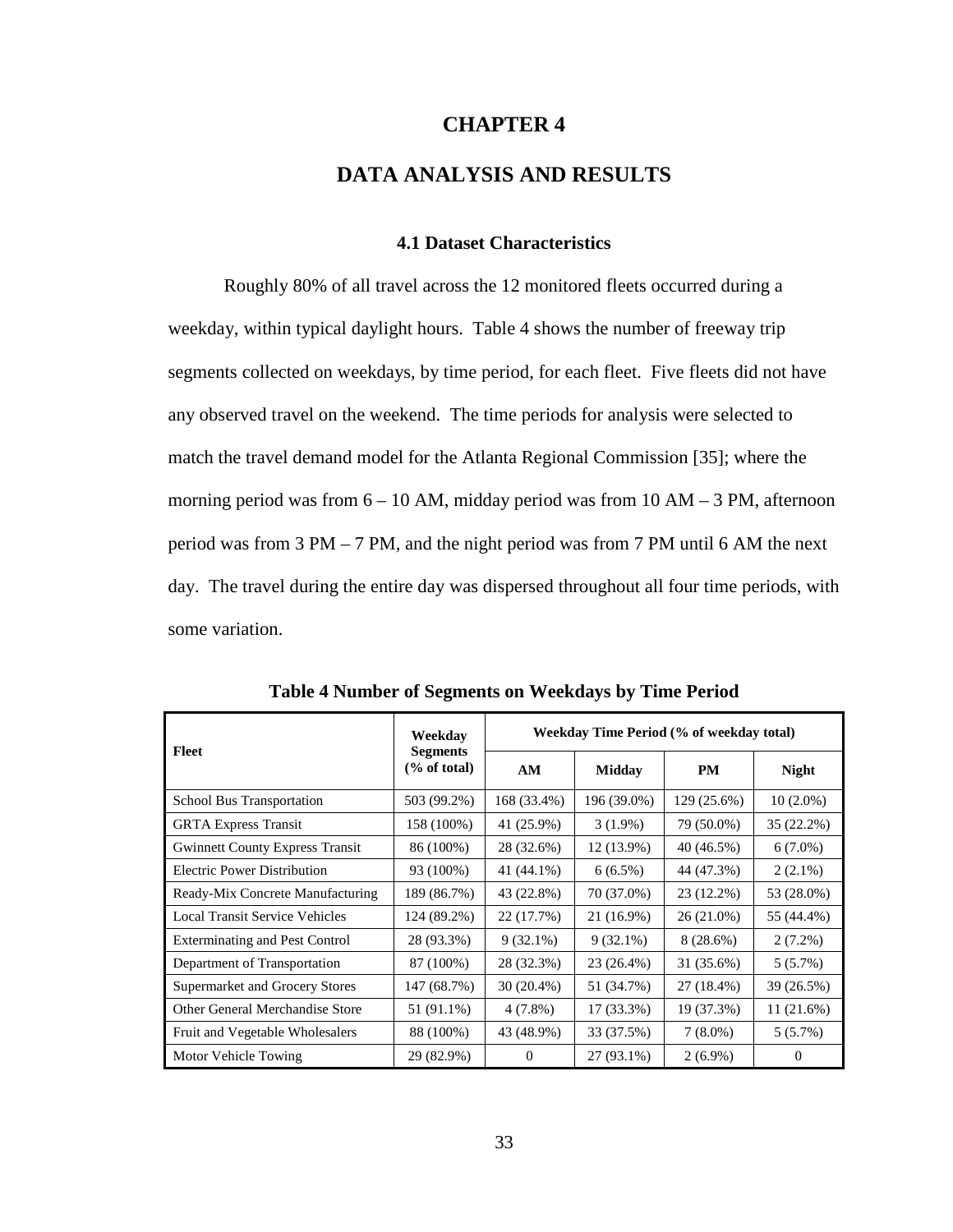Within the regional expressway network, most of the travel across all the fleets converged on the I-75/I-85 Connector, adjacent to the central business district for the City of Atlanta. Figure 6 shows the distribution of the second-by-second location data. The one-mile segment with the greatest amount of data (300 minutes of observation) was the northbound section of the I-75/I-85 Connector that ends a half mile before the interchange with I-20. Other routes with significant sample size include: I-85 from the north split with I-75 to the junction with I-985; I-575 from Canton, GA to I-75; I-75 from I-575 to the northern arc of I-285; I-20 from the western interchange with I-285 to the East Lake neighborhood of Atlanta; and the northern arc of I-285 from I-20 to US Route 78. These number of segments represented approximately 65% of the analysis dataset, in number of trips, although they only accounted for roughly 30% of the observed mileage on the regional expressway network. That is, fleets tended to utilize select corridors within the network and made numerous short trips on those corridors.

A quantitative method to extrapolate geography from the trip dataset was to separate the expressway network into 27 different corridors, based on facility designation and relative location to other significant highways. Expressway segment location variables were created by matching the trip segment midpoint to the intersecting highway segment. The midpoint was defined as the median in a consecutive time series for a trip segment (e.g. record #60 out of a total of 120). Although more than one segment could be traveled in a trip, the midpoint was used as a simple approximate measure of the trip geography.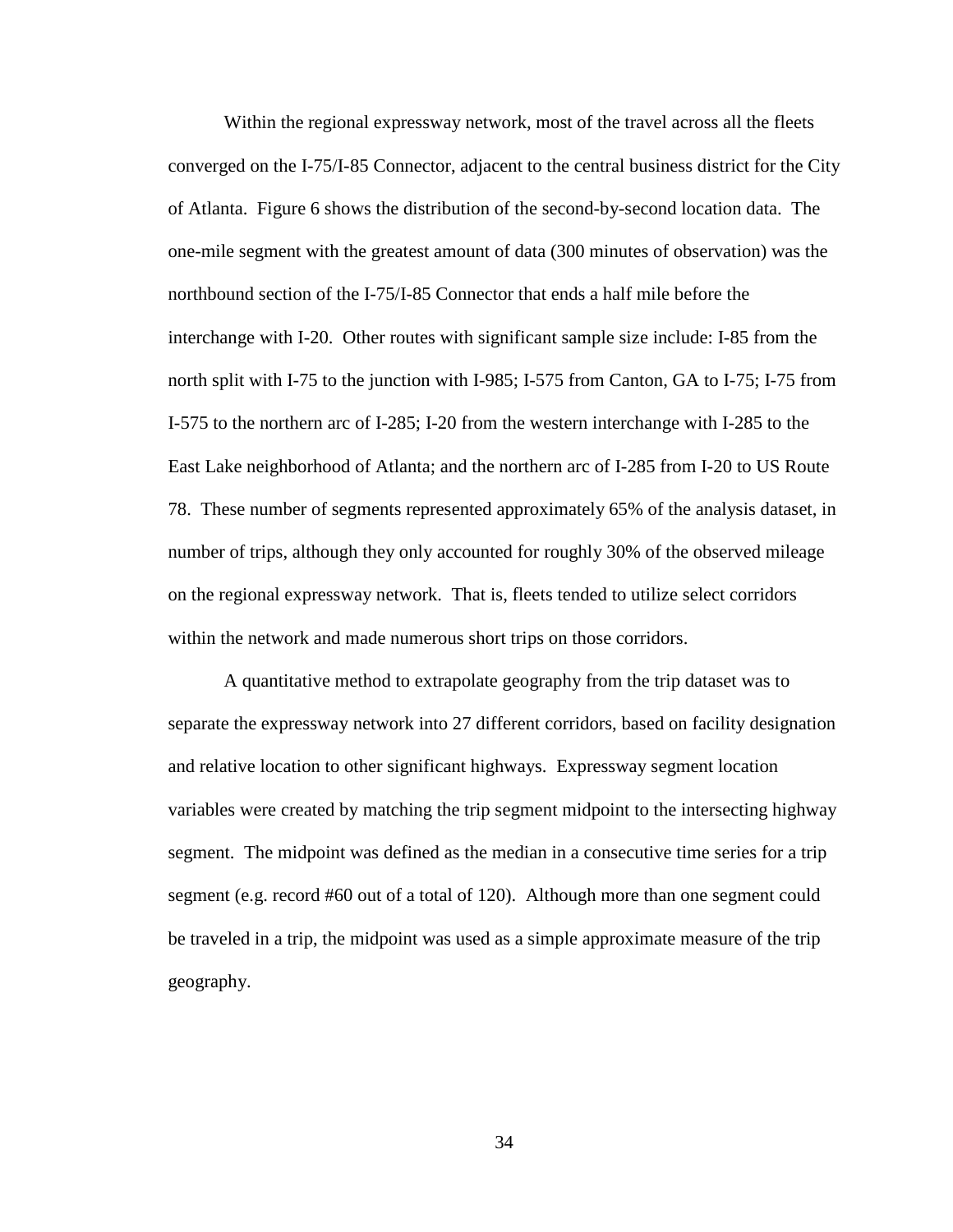

**Figure 6 Duration of Data Collected by Expressway Facility** 

A spatial join within ArcGIS was used to create the variable as a one-to-many link between each observed record and the nearest mile-long highway segment. Table 5 describes the distribution of trip segment midpoints within the highway network. The distribution was not uniform, possibly due to the geographic locations of maintenance centers for each fleet. Those highway segments with a higher representation were apt to be influenced by having more trips originating at maintenance centers closer to those segments.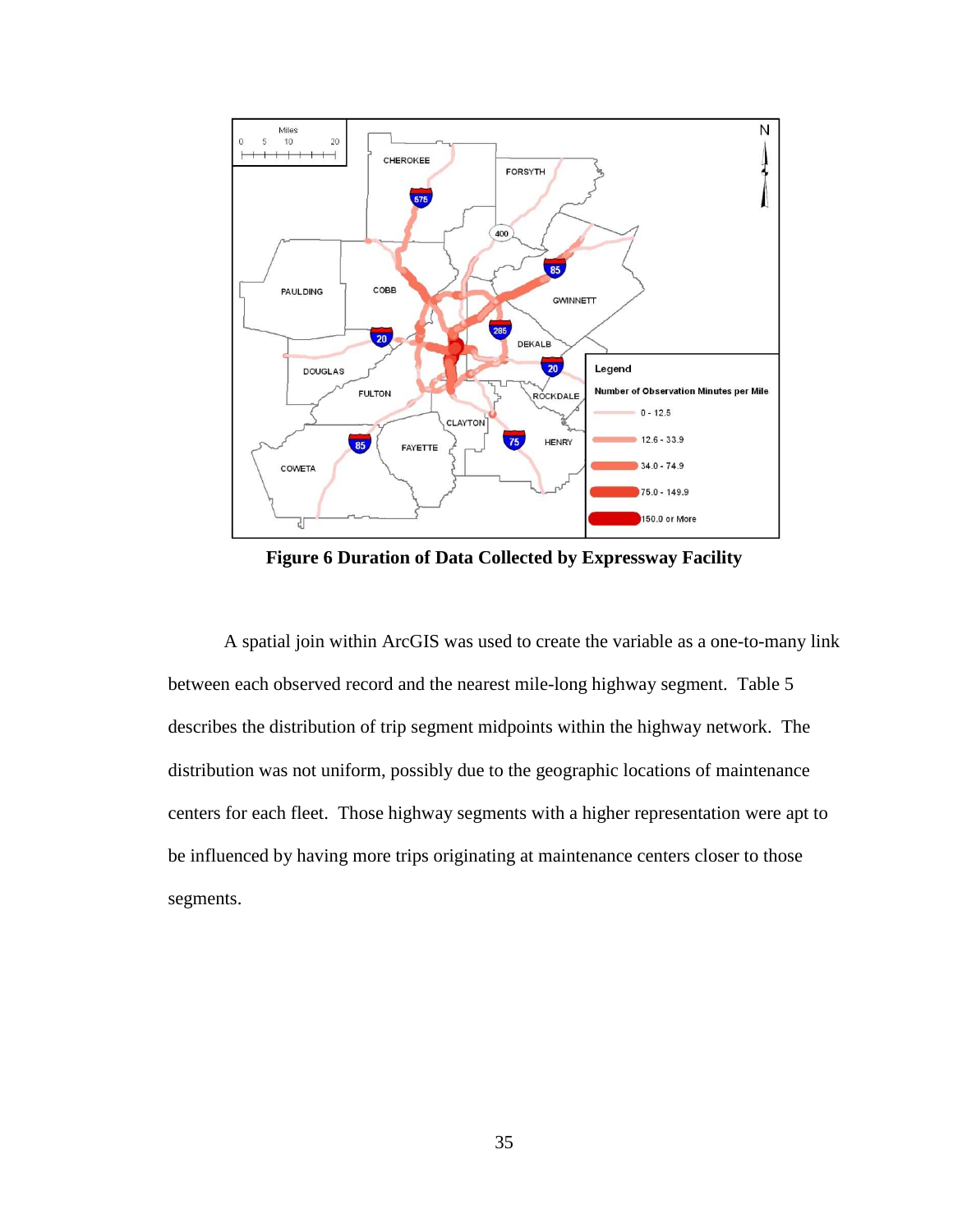| <b>Signed Expressway</b> | <b>Exit Number Range</b> | Number of<br><b>Segments</b> | <b>Percent of Total</b><br><b>Segments</b> |
|--------------------------|--------------------------|------------------------------|--------------------------------------------|
| $I-75/I-85$ (Connector)  | Exit 77 to 87 on I-85    | 489                          | 28.6                                       |
|                          | Exit 4 and Under         | $\overline{4}$               | 0.2                                        |
| GA 400                   | Exit 4 to Exit 12        | 31                           | 1.8                                        |
|                          | Exit 12 and Above        | 15                           | 0.9                                        |
|                          | Exit 51 and Under        | 14                           | 0.8                                        |
| $I-20$                   | Exit 51 to 57            | 149                          | 8.7                                        |
|                          | Exit 57 to 67            | 204                          | 11.9                                       |
|                          | Exit 67 and Above        | 18                           | 1.1                                        |
|                          | Exit 10 and Under        | 29                           | 1.7                                        |
|                          | Exit 10 to 20            | 44                           | 2.6                                        |
|                          | Exit 20 to 27            | 33                           | 1.9                                        |
| $I-285$                  | Exit 27 to 33            | 23                           | 1.3                                        |
|                          | Exit 33 to 46            | 54                           | 3.2                                        |
|                          | Exit 46 to 58            | 40                           | 2.3                                        |
|                          | Exit 58 and Above        | 44                           | 2.6                                        |
| $I-575$                  | <b>Entire Facility</b>   | 44                           | 2.6                                        |
| $I-675$                  | <b>Entire Facility</b>   | 2                            | 0.1                                        |
|                          | Exit 238 and Under       | 22                           | 1.3                                        |
|                          | Exit 238 to 242          | 49                           | 2.9                                        |
| $I-75$                   | Exit 251 to 259          | 32                           | 1.9                                        |
|                          | Exit 259 and Above       | 77                           | 4.5                                        |
|                          | Exit 68 and Under        | 36                           | 2.1                                        |
|                          | Exit 70 to 77            | 33                           | 1.9                                        |
| $I-85$                   | Exit 87 to 94            | 35                           | 2.0                                        |
|                          | Exit 94 to 109           | 136                          | 7.9                                        |
|                          | Exit 109 and Above       | 38                           | 2.2                                        |
| I-985                    | <b>Entire Facility</b>   | 16                           | 0.9                                        |
| <b>Total</b>             | 1711                     | 100.0                        |                                            |

**Table 5 Distribution of Trip Segment Midpoint Locations** 

Trip segment distance was calculated by taking the product of second-by-second speed data and the count of records, which represented time duration, within a single designated trip. The distribution of trip distances closely resembled a gamma distribution, with a median distance of 4.2 miles and a maximum freeway segment length of 52.6 miles. As noted earlier, trips representing less than 1 mile of travel on the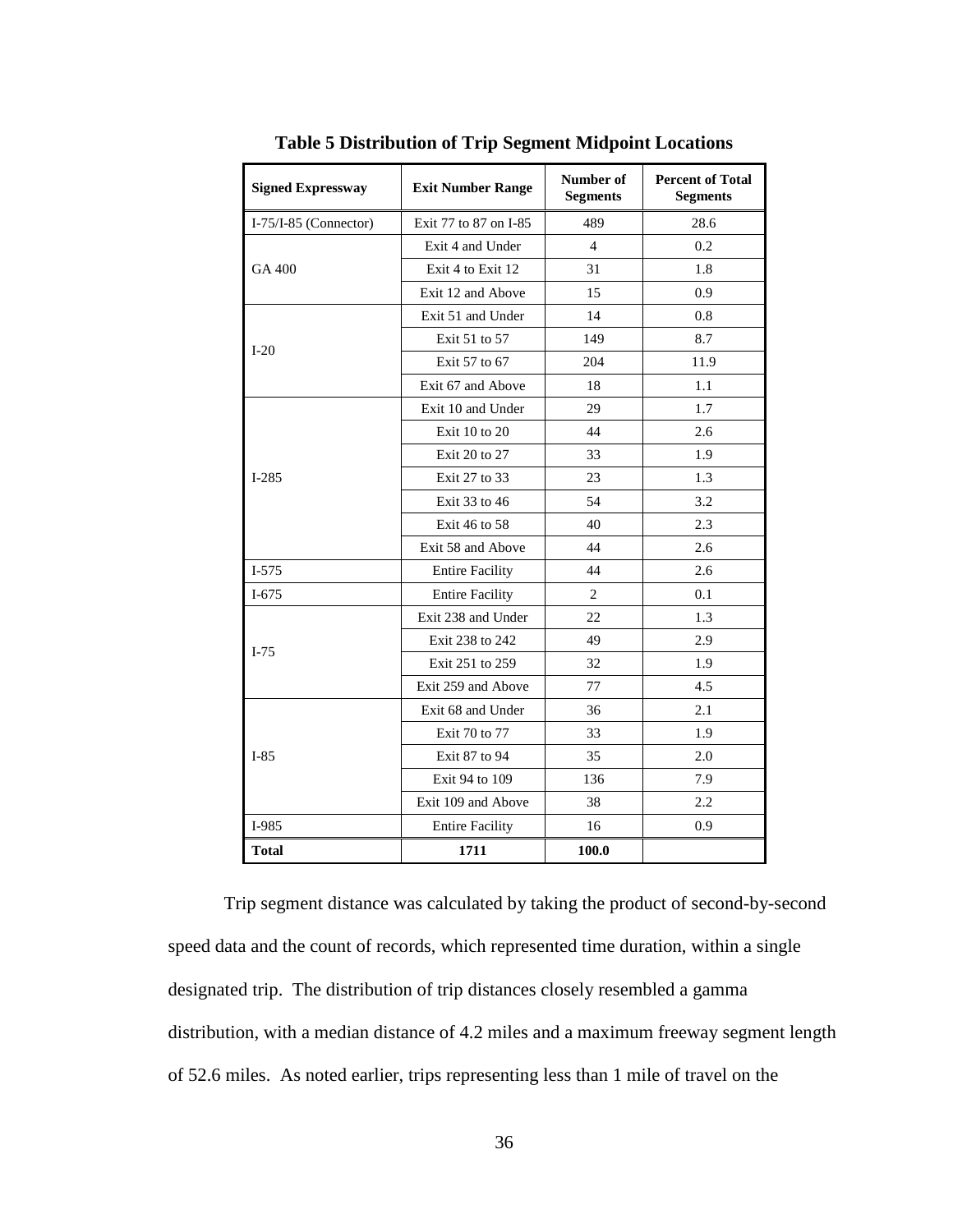freeway were excluded from the analysis dataset. Grouping distance by fleet per trip segment yields a maximum median value of 9.1 miles for the GRTA fleet and a minimum median value of 1.6 miles for the Gwinnett County Transit fleet. Figure 7 shows the distribution of all trip segment lengths.



**Figure 7 Distribution of Trip Segment Distance** 

Average travel speed for each of the trips varied considerably, with a higher probability density near the median of 57.1 mph and a long tail of lower occurrences extending toward slower speeds. Figure 8 illustrates this distribution. The maximum average segment speed is 75.5 mph and the minimum freeway average speed experienced was 5.4 mph, which was a short trip on the expressway. The median free-flow speed for uncongested travel ( $N= 952$  trips) was 59.7 mph. Segmenting by fleet, the free-flow median speed varied from a minimum of 56.7 mph for the Concrete Truck Fleet and to a maximum of 67.1 mph for the Gwinnett County Transit Fleet.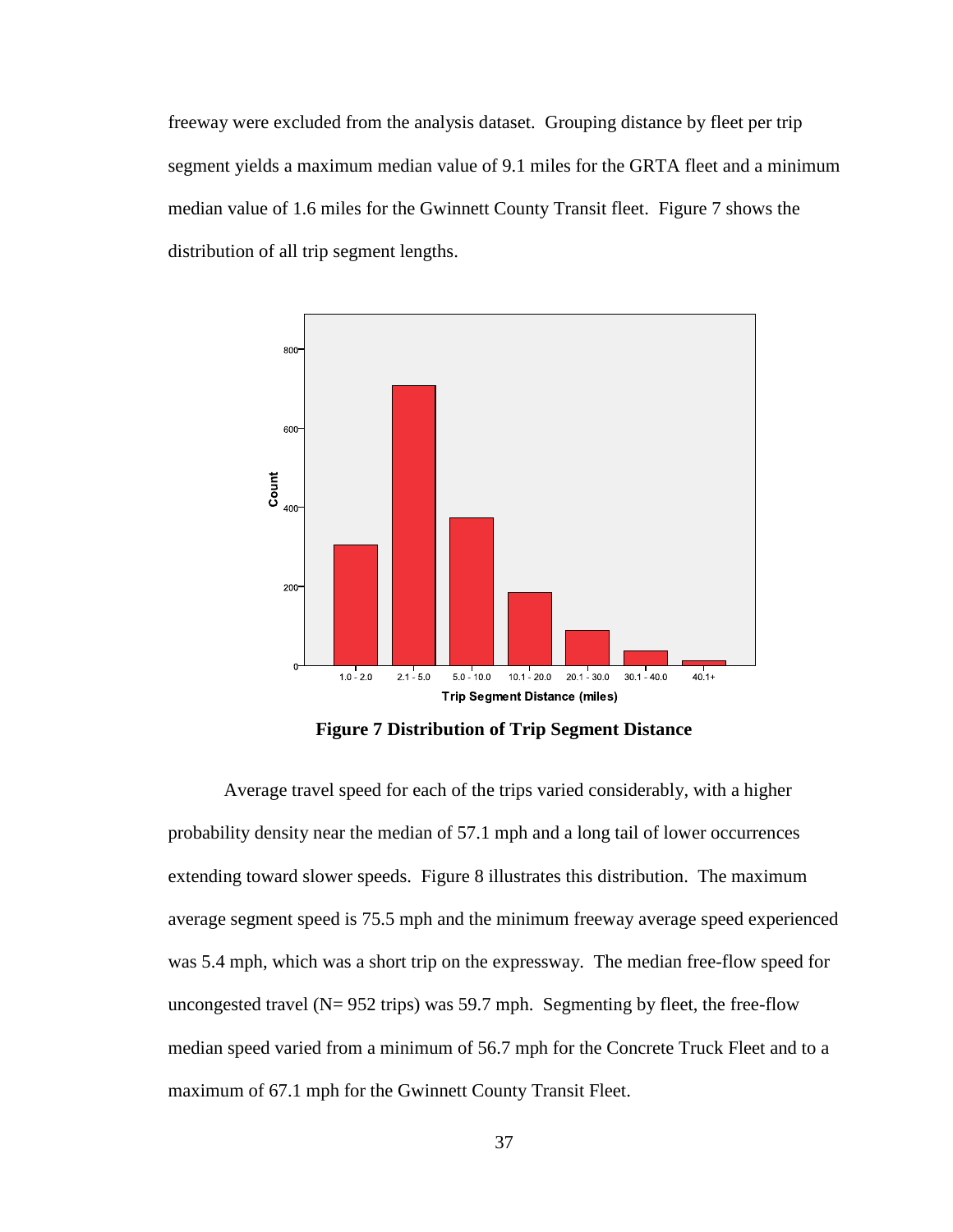

**Figure 8 Distribution of Average Trip Segment Speed**

 The amount of time spent traveling at congested speeds varied by fleet and time period, from a range of 6.8% to 28.2% within each fleet of all time on the expressway system. A low value of 6.8% of the time spent in congestion from the motor vehicle towing fleet (but this was for a single vehicle). However, the supermarket fleet was close with 7.0% of time in congestion with three monitored vehicles. The GRTA transit fleet was shown to have a high percentage of travel time in congestion at 55.6% for midday operation, but this was influenced by the fact that express buses do not frequently operate during midday hours. All four buses were observed to be at the garage from  $10 AM - 3$ PM, except for three instances where travel was recorded on the expressway network just before the 3 PM threshold between the midday and PM weekday time periods (where the early onset of congestion was experienced prior to the natural peak period). Each trip segment was labeled by time period according to when the first observation of a segment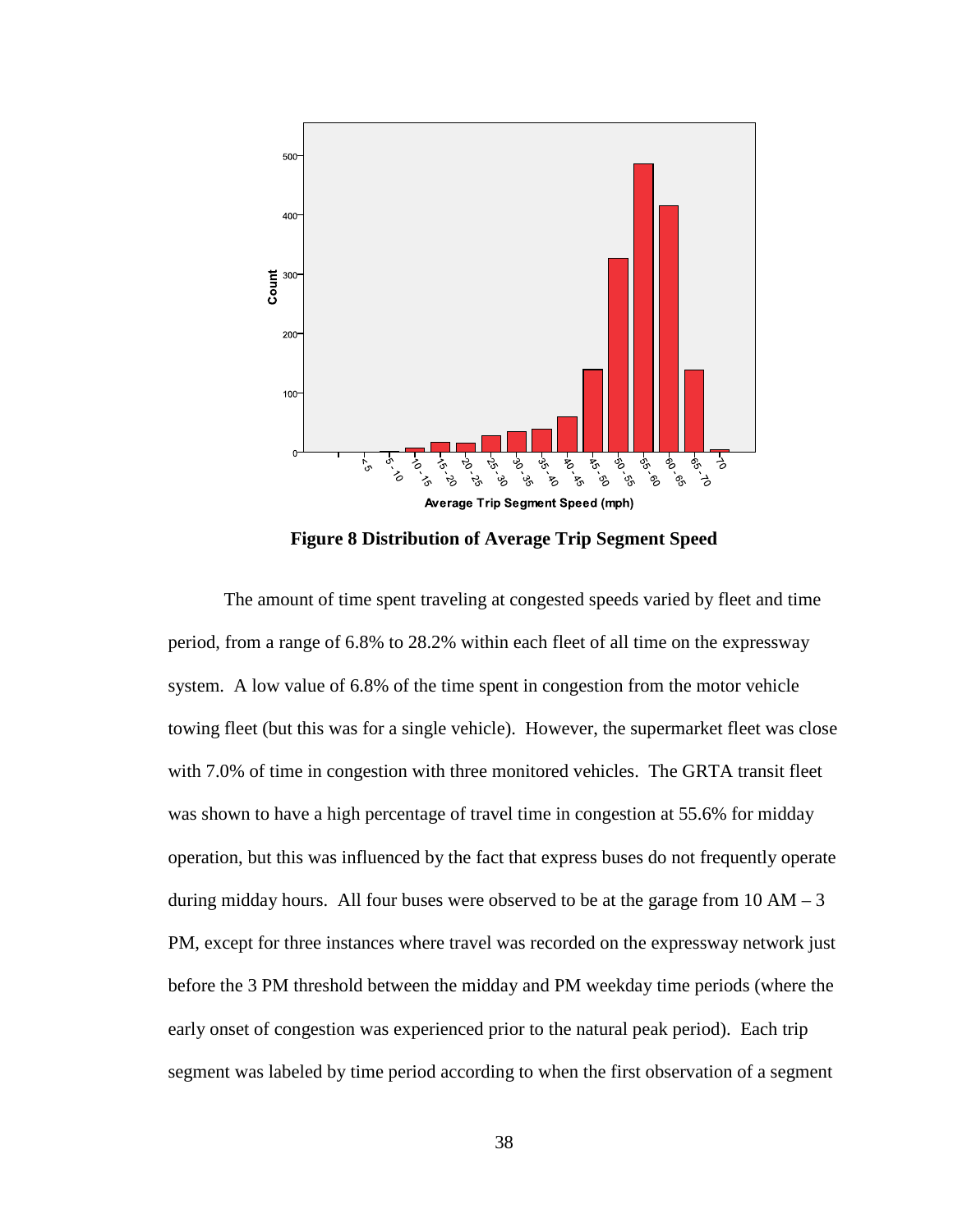occurred. In the case of the GRTA Express Bus fleet, the earliest movement for all three trip segments was recorded at 2:54 PM and the latest endpoint was at 3:27 PM. The total duration of expressway travel for the three segments was 7.9 minutes during midday hours and 34.8 minutes during the afternoon period. Under a different time period classification algorithm, one that used the midpoint instead of the record at the start, two of the three GRTA segments would have been indicated as PM trip segments instead of midday segments.

 Separating the data by weekday time period, fleet vehicles typically spent a greater share of their time in congestion during the AM and PM time periods, and significantly less during nighttime hours. Any wide deviations in this pattern were influenced by the lack of a significant sample size for that fleet during specific weekday time periods. Table 6 shows the deviation in percentages of total time spent traveling below 45 mph by fleet and time period.

| Fleet                                  | All Time       | <b>Weekday Time Period</b> |               |           |              |  |
|----------------------------------------|----------------|----------------------------|---------------|-----------|--------------|--|
|                                        | <b>Periods</b> | AM                         | <b>Midday</b> | <b>PM</b> | <b>Night</b> |  |
| <b>School Bus Transportation</b>       | 20.4%          | 16.4%                      | 14.0%         | 34.0%     | 5.4%         |  |
| <b>GRTA Express Transit</b>            | 19.1%          | 23.8%                      | 55.6%         | 27.2%     | 1.3%         |  |
| <b>Gwinnett County Express Transit</b> | 7.6%           | 4.6%                       | 10.9%         | 9.4%      | 3.8%         |  |
| <b>Electric Power Distribution</b>     | 15.9%          | 3.8%                       | 31.7%         | 25.1%     | 1.4%         |  |
| Ready-Mix Concrete Manufacturing       | 14.8%          | 26.4%                      | 18.6%         | 24.1%     | 3.7%         |  |
| <b>Local Transit Service Vehicles</b>  | 9.1%           | 13.1%                      | 13.3%         | 8.8%      | 7.6%         |  |
| <b>Exterminating and Pest Control</b>  | 28.2%          | 46.8%                      | 12.2%         | 24.7%     | 1.9%         |  |
| Department of Transportation           | 24.2%          | 11.4%                      | 6.6%          | 53.2%     | 2.4%         |  |
| <b>Supermarket and Grocery Stores</b>  | 7.0%           | 16.5%                      | 3.0%          | 23.9%     | 1.2%         |  |
| Other General Merchandise Store        | 17.8%          | 60.5%                      | 7.5%          | 24.8%     | 12.9%        |  |
| Fruit and Vegetable Wholesalers        | 13.9%          | 15.8%                      | 3.4%          | 55.2%     | 1.1%         |  |
| Motor Vehicle Towing                   | 6.8%           | N/A                        | 7.1%          | $0.0\%$   | N/A          |  |

**Table 6 Percentage of Cumulative Freeway Time Traveling below 45 MPH**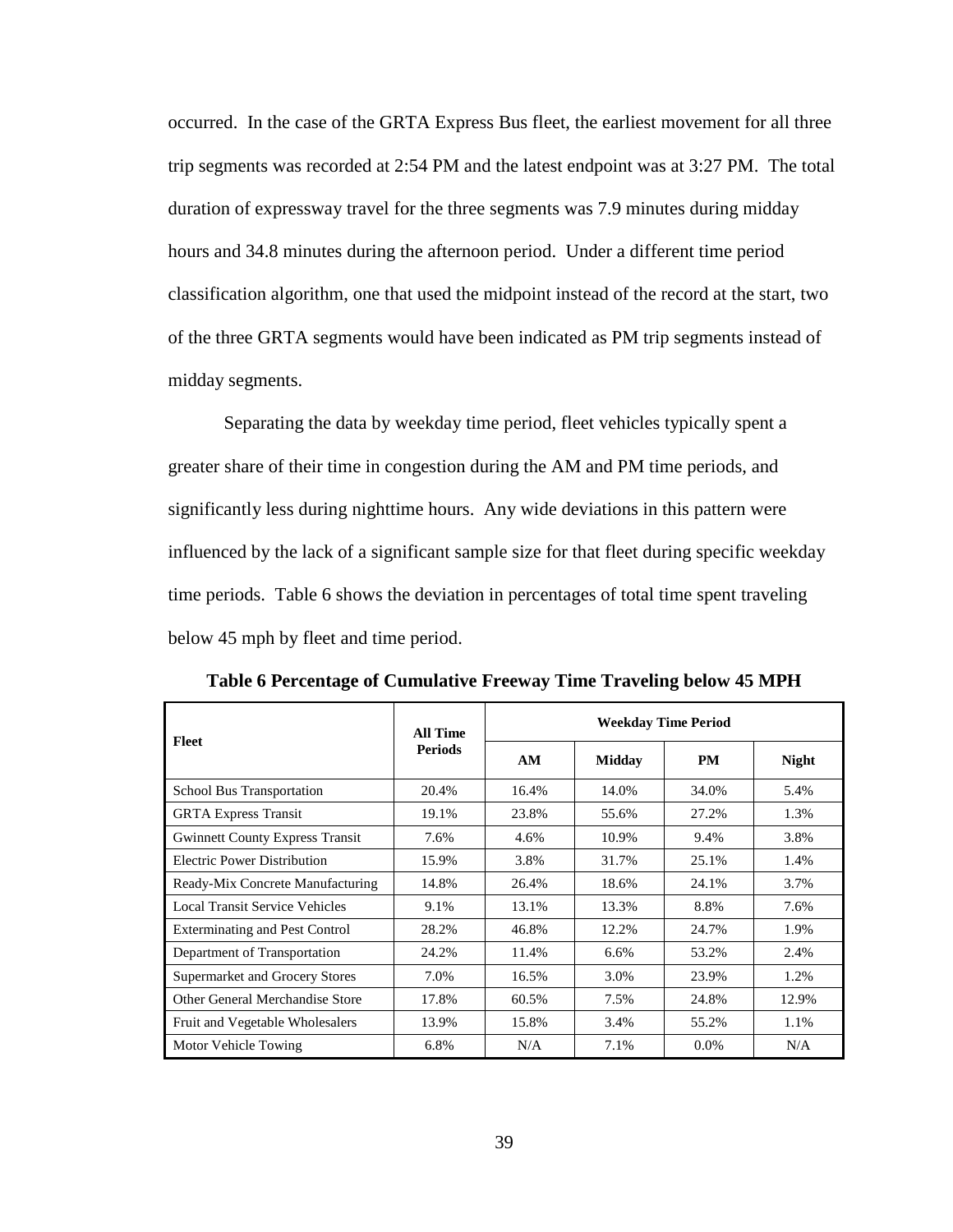#### **4.2 Calculating Delay**

Delay was calculated by considering all of the speeds for a given trip segment and defining congestion as the occurrence of any travel below 45 mph. The value of 45 mph was selected because it was observed on I-85 in Atlanta to be the typical speed for which maximum throughput of vehicles can be achieved [12]. Each of the 783,592 records representing an observed speed for one second on the expressway was first analyzed to see whether it was above or below the 45 mph threshold. If the observed speed was above 45 mph, it was determined to be uncongested. However, if the GPS speed was below 45 mph, then the same speed value was recorded in a new category labeled, "congested speed." For instance, a speed of 38 mph in a record was 38 mph in the "congested speed" column, while a speed of 47 mph was 0 for the record in the same column. The congested speeds were then summed for each of the 1,711 designated trip segments and then divided by the number of records, or seconds, where a speed below 45 mph was observed. The resulting value was the average travel speed for only the duration of travel observed below 45 mph. The distance covered in one second at a speed lower than 45 mph can be traversed at less than one second at 45 mph. For each second of data, the differences in travel time for that small distance is summed to obtain congestion loss. Lost travel speeds were then converted from seconds to minutes. In summary, the equations used for the delay experienced per trip segment can be expressed as follows: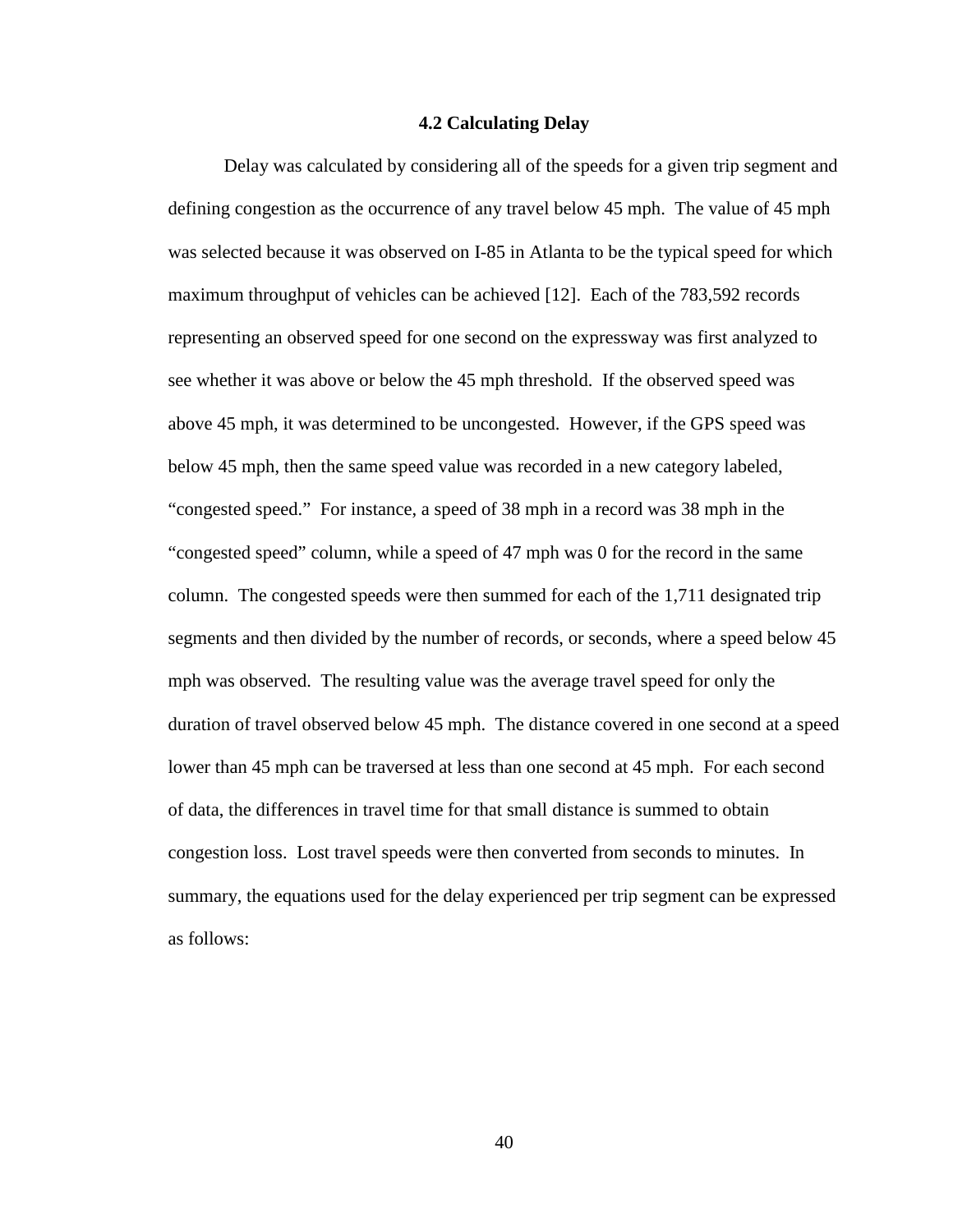Sum of Congested Speeds = 
$$
CS = \sum_{\substack{i=1 \ v < 45}}^{n} v_i
$$
  
 Lost Time (min) =  $\frac{n_{v < 45}}{2700} [45 - \frac{CS}{n_{v < 45}}]$ 

Where:

$$
v = Recorded Speed for One Second
$$
  

$$
n_{v<45} = Number of Records of Speed Below 45 mph
$$

The resulting distribution of delay for trip segments across all fleets had a high occurrence of variables with a low delay rate and a much lower frequency of instances where a high delay rate was observed. Table 7 extrapolates this distribution.

| <b>Delay Rate (min/mile)</b> | <b>Frequency</b> | <b>Percent</b> | <b>Cumulative</b><br><b>Percent</b> |
|------------------------------|------------------|----------------|-------------------------------------|
| None                         | 398              | 23.3           | 23.3                                |
| Less than $0.05$             | 924              | 54.0           | 77.3                                |
| $0.06 \text{ to } 0.10$      | 110              | 6.4            | 83.7                                |
| $0.11$ to $0.20$             | 80               | 4.7            | 88.4                                |
| $0.21$ to $0.50$             | 92               | 5.4            | 93.7                                |
| $0.51 \text{ to } 1.00$      | 60               | 3.5            | 97.3                                |
| 1.01 to $2.00$               | 28               | 1.6            | 98.9                                |
| 2.01 to 3.00                 | 14               | 0.8            | 99.7                                |
| More than 3.01               | 5                | 0.3            | 100.0                               |

**Table 7 Distribution of the Delay Rate, Lost Minutes per Mile Traveled** 

## **4.3 Testing Significance and Correlation Across Variables**

Statistical tests were done to determine whether the delay rate was a function of the independent variables for expressway corridor traveled, time period, day of week, and fleet. Analytical results indicate that all of the variables had an influence upon the delay rate, with exceptionally strong correlations for the expressway corridor, day of week, and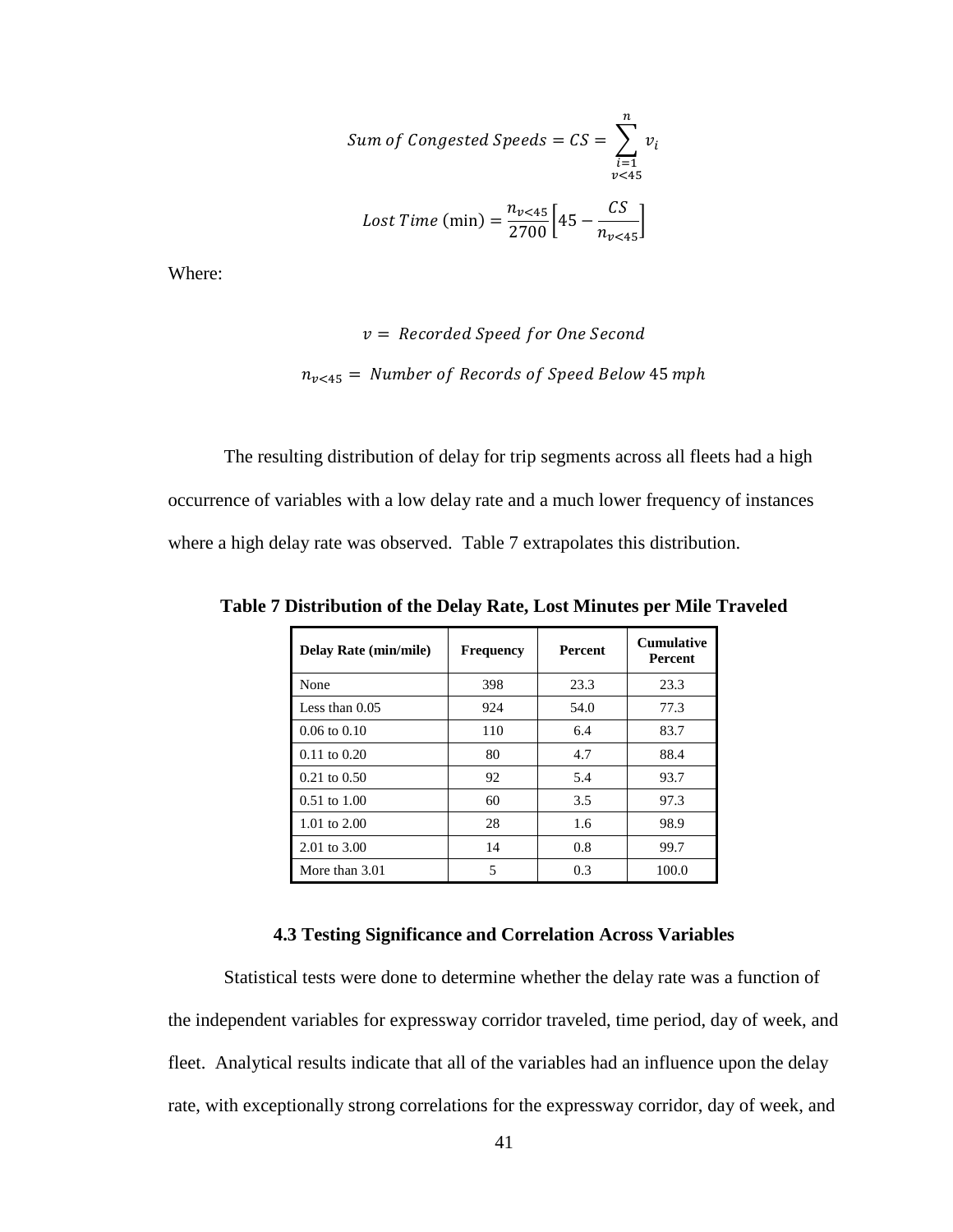fleet variables. The known variables were tested for dependence using the Kendall tau rank correlation coefficients. Kendall tau was chosen as a test statistic because it relied on a non-parametric procedure that does not require any distribution for analysis. Day of week only considered weekdays from Monday through Friday since the differences between weekday and weekends were already discovered. Table 8 shows the results of this test.

| <b>Variable</b>            | <b>Kendall Tau Correlation</b><br>Coefficient | <b>Two-Tailed Significance</b> |
|----------------------------|-----------------------------------------------|--------------------------------|
| <b>Expressway Corridor</b> | 0.131                                         | 0.000                          |
| Time Period                | 0.037                                         | 0.043                          |
| Day of Week                | 0.068                                         | 0.000                          |
| Fleet                      | 0.117                                         | 0.000                          |

**Table 8 Correlation Test for Delay Rate on Weekday Trip Segments** 

The strongest correlation was found between the expressway corridor and fleet variables, with a correlation coefficient of 0.229 that was likely influenced by having certain highway segments nearby the servicing stations for each fleet, typically the origin location for all trips (i.e. vehicles use the same routes per week and these routes experience recurrent congestion on most days).

The time period variable was selected as the segmenting criteria in further analyses because it was the dependent variable that allowed for a maximum sample size between the four time periods. Day of week required five values to distinguish each weekday. Fleet was selected because it denoted a specific industry type, which would allow an analysis on labor market rates, grouped by corresponding job title. Expressway corridor was not chosen for this analysis because the regional highway network was not adequately represented uniformly across the various facilities. Therefore, any further expressions of the delay rate and associated marginal cost values were not segmented by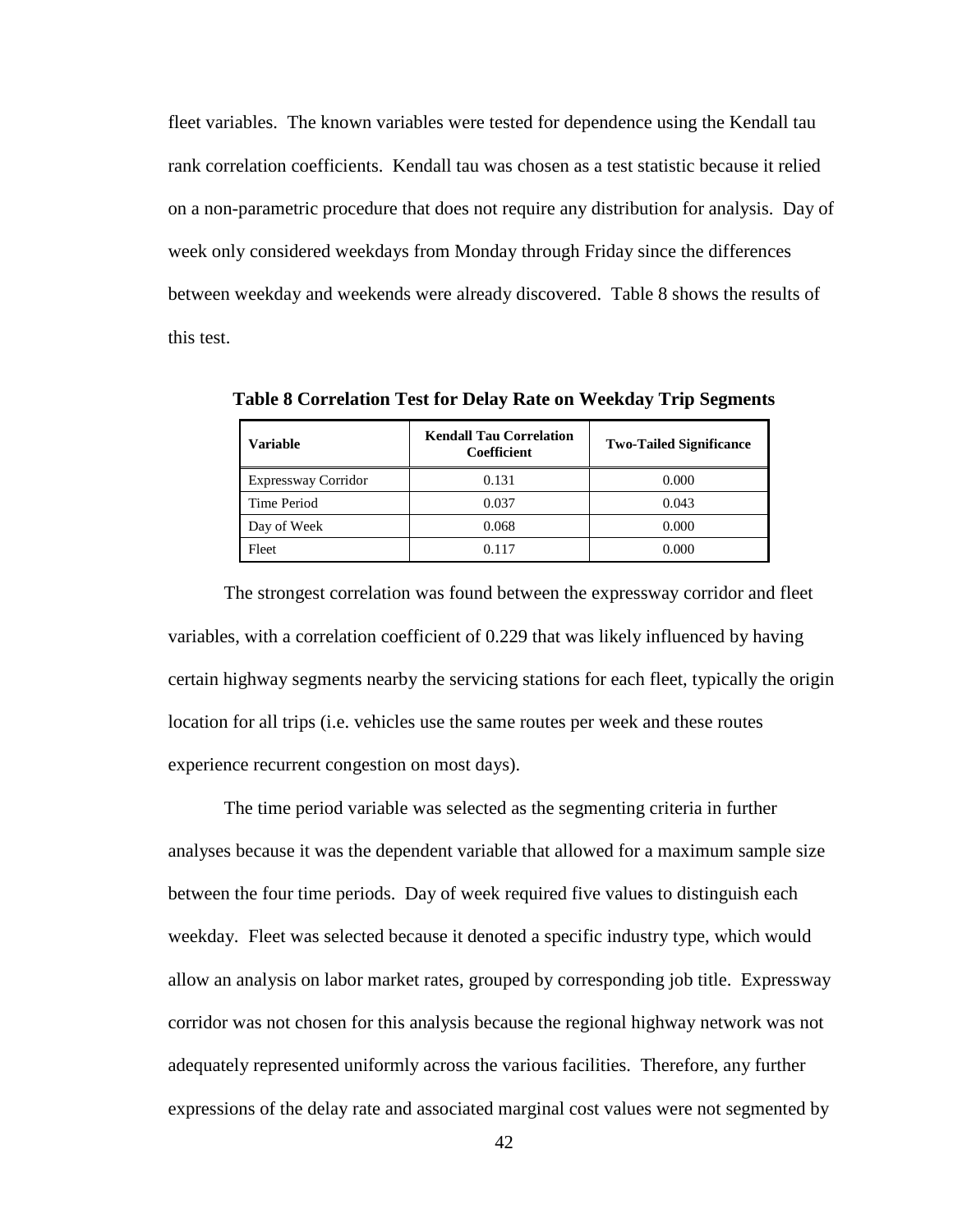geography, but rather, fleet and time period. Future studies would focus on specific corridors with larger datasets.

### **4.4 Extra Time Needed per Fleet Vehicle**

The reliability measure selected to capture the distribution of travel time delays expected to influence vehicle fleet decisions was based in part on the buffer index as recently described in NCHRP Report 618 [36]. The buffer index is calculated by taking the difference between the 95th percentile travel time and the average time and then dividing it by the average time, yielding an extra time buffer for which users may need to plan ahead. The intent was to gauge as a percentage how much additional time must be added per trip segment to reach a destination on-time with an expectation of greater certainty. In the analysis conducted in this section of the thesis, a similar approach was applied to assess the delay rate as time lost per mile for an entire trip segment based on an assumption that any travel speed below 45 mph was due to congestion.

The 95<sup>th</sup> percentile delay rate was determined for each fleet and time period (AM, Midday, PM, and Night for weekdays and a separate category for weekends). Not all fleets and time periods had a statistically significant sample size to derive the 95<sup>th</sup> percentile, so lesser values of the  $90<sup>th</sup>$  or  $75<sup>th</sup>$  percentiles were used instead. Previous research has validated the use of lower percentiles in generating unreliability statistics when confronted with limited data  $[24, 37]$ . Table 9 shows the 95<sup>th</sup> percentiles by fleet and time period, and notes where the lesser percentiles were found. The exterminating and general merchandise store fleets did not have any statistically significant sample sizes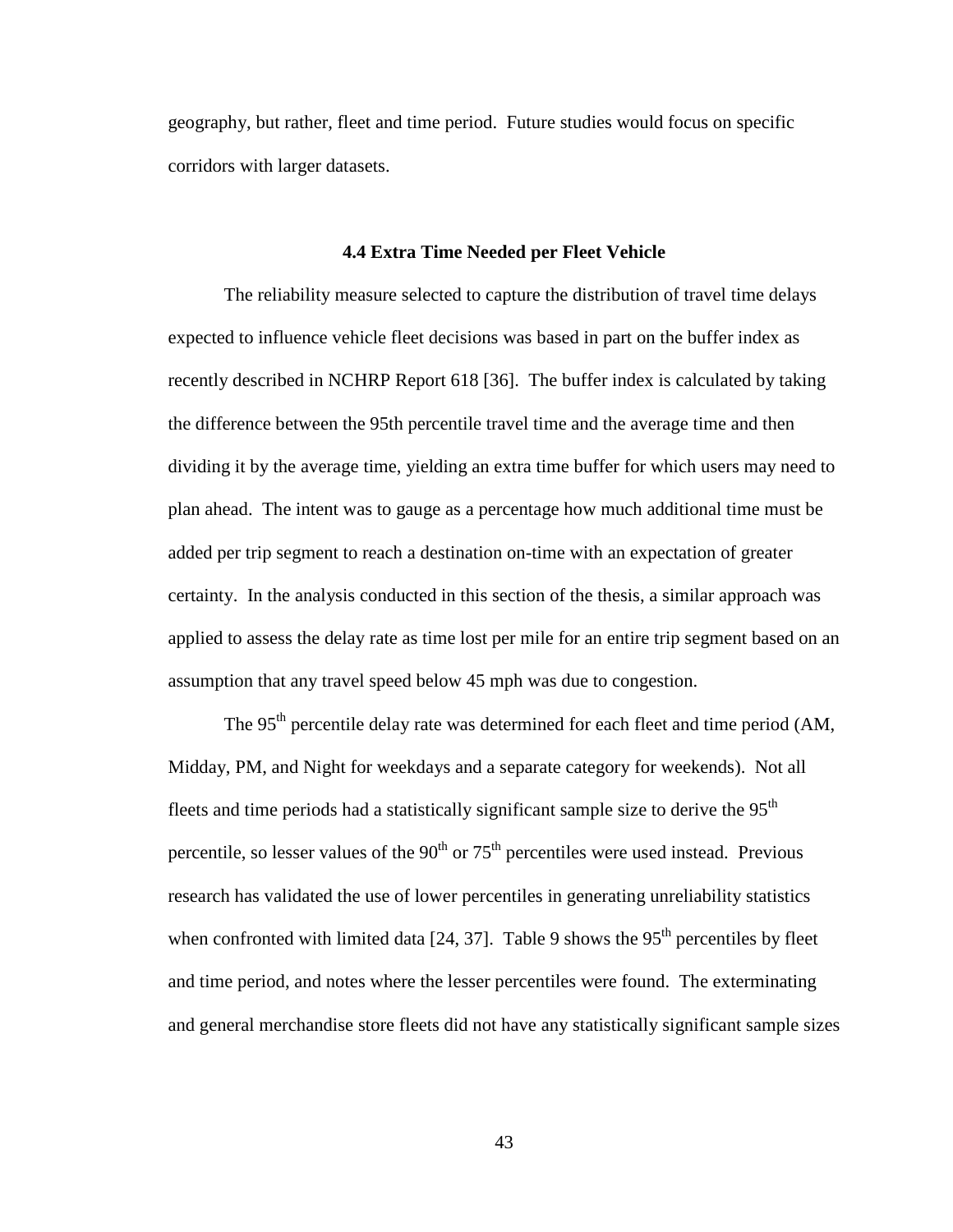to produce  $95<sup>th</sup>$  percentile values. Generally, neither the midday, night, nor weekend time periods had enough trip segments across most fleets to derive 95<sup>th</sup> percentile values.

|                                        | 95 <sup>th</sup> Percentile Delay Rate, min/mile (Maximum Value) |                          |                |                         |                |  |
|----------------------------------------|------------------------------------------------------------------|--------------------------|----------------|-------------------------|----------------|--|
| Fleet                                  | Weekdav<br>AM                                                    | Weekdav<br><b>Midday</b> | Weekdav<br>PM  | Weekdav<br><b>Night</b> | Weekend        |  |
| <b>School Bus Transportation</b>       | 0.54(1.28)                                                       | 0.42(1.76)               | 0.86(3.31)     | $*0.02(0.04)$           | #0.02(0.11)    |  |
| <b>GRTA Express Transit</b>            | 1.94(2.15)                                                       | $\#0.01(2.87)$           | 1.32(2.99)     | 0.07(0.13)              |                |  |
| <b>Gwinnett County Express Transit</b> | 0.09(0.11)                                                       | $*0.16(0.39)$            | 0.20(0.21)     | #0.00(0.12)             |                |  |
| <b>Electric Power Distribution</b>     | 0.04(0.05)                                                       | $\#0.18(0.20)$           | 0.67(1.24)     | #0.01(0.01)             |                |  |
| Ready-Mix Concrete Manufacturing       | 0.96(3.65)                                                       | 0.35(1.59)               | 1.82(2.09)     | 0.54(0.89)              | 0.60(0.78)     |  |
| <b>Local Transit Service Vehicles</b>  | 0.39(0.40)                                                       | 0.65(0.67)               | 0.16(0.17)     | 0.29(1.15)              | $*0.01(0.03)$  |  |
| <b>Exterminating and Pest Control</b>  | $\#0.94(1.92)$                                                   | $\#0.02(0.74)$           | $\#0.27(0.31)$ | $\#0.03(0.05)$          | $\#0.00(0.01)$ |  |
| Department of Transportation           | 0.62(0.65)                                                       | 0.89(1.07)               | 2.86(3.14)     | #0.01(0.02)             |                |  |
| Supermarket and Grocery Stores         | 0.61(0.80)                                                       | 0.03(0.08)               | 1.57(2.38)     | 0.02(0.02)              | 0.03(0.16)     |  |
| Other General Merchandise Store        | #0.80(1.20)                                                      | $*0.30(0.53)$            | $*2.99(9.75)$  | $*0.05(0.34)$           | #0.00          |  |
| Fruit and Vegetable Wholesalers        | 1.65(3.06)                                                       | 0.22(0.23)               | $\#0.26(1.64)$ | $\#0.00(0.05)$          |                |  |
| Motor Vehicle Towing                   |                                                                  | 0.63(1.01)               | 0.00           |                         | $\#0.04(0.11)$ |  |

**Table 9 95th Percentile Delay Rate by Time Period** 

\* 90<sup>th</sup> percentile used.

# 75<sup>th</sup> percentile used.

Median delay rates by fleet and time period were determined across all fleets, with the values as shown in Table 10. The  $50<sup>th</sup>$  percentile delay rates across all the observed fleets ranged from smaller values of less than 0.10 minutes per mile to higher rates of 0.42 minutes per mile for the department of transportation fleet during midday operation and 0.51 minutes per mile for the general merchandise fleet during morning operation. The general merchandise fleet did not have a large sample size for the time period with the high delay rate, where the department of transportation fleet did. A high common occurrence of delay for the department of transportation fleet for midday travel was influenced by taking numerous trip segments on a single corridor where the location commonly experienced congestion during the midday hours.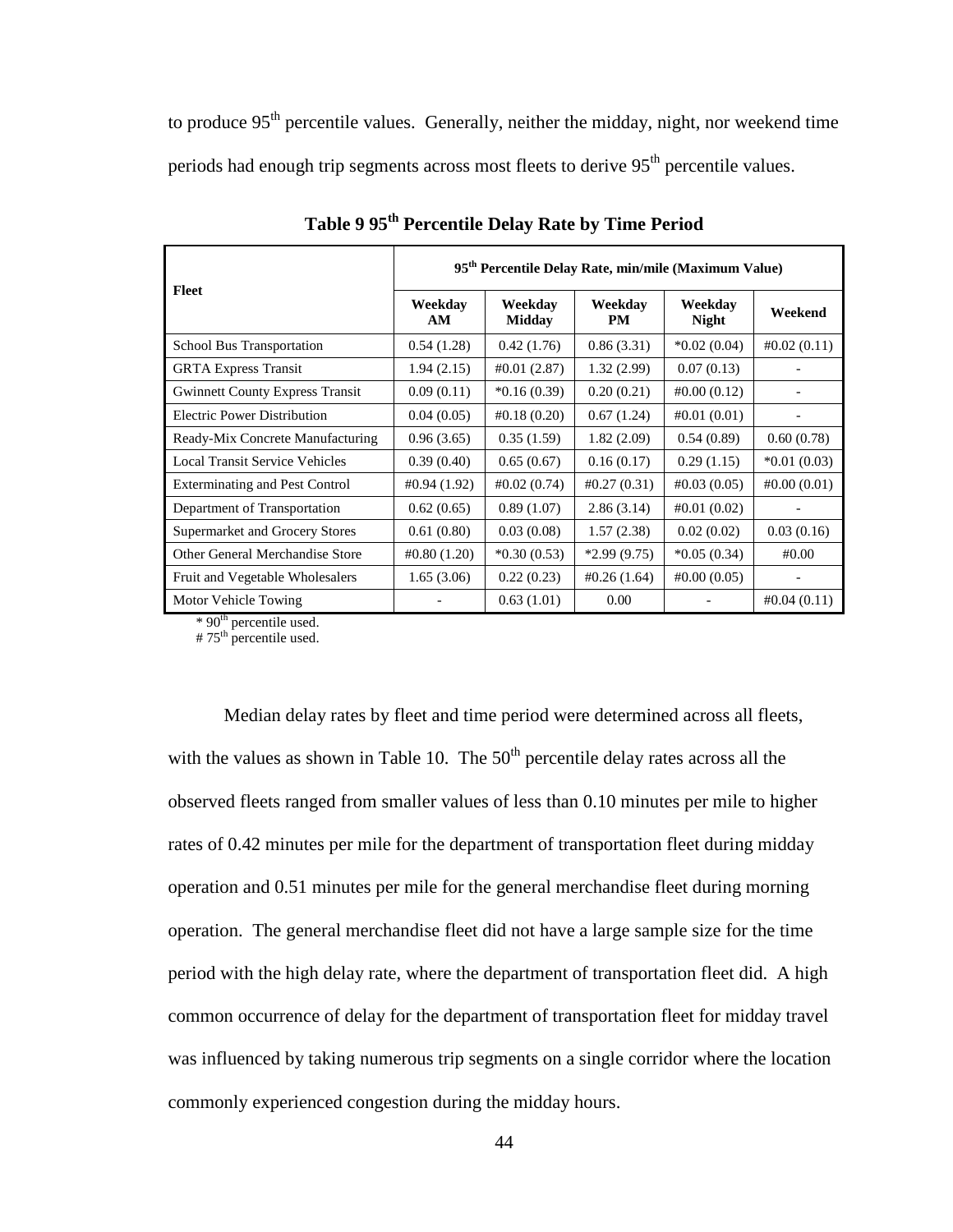| Fleet                                  | 50 <sup>th</sup> Percentile Delay Rate (min/mile) |                          |                      |                         |         |
|----------------------------------------|---------------------------------------------------|--------------------------|----------------------|-------------------------|---------|
|                                        | Weekday<br>AM                                     | Weekdav<br><b>Midday</b> | Weekday<br><b>PM</b> | Weekdav<br><b>Night</b> | Weekend |
| <b>School Bus Transportation</b>       | 0.01                                              | 0.02                     | 0.03                 | 0.01                    | 0.02    |
| <b>GRTA Express Transit</b>            | 0.02                                              | 0.01                     | 0.02                 | 0.00                    |         |
| <b>Gwinnett County Express Transit</b> | 0.00                                              | 0.00                     | 0.00                 | 0.00                    |         |
| <b>Electric Power Distribution</b>     | 0.00                                              | 0.07                     | 0.02                 | 0.01                    |         |
| Ready-Mix Concrete Manufacturing       | 0.05                                              | 0.02                     | 0.00                 | 0.00                    | 0.01    |
| Local Transit Service Vehicles         | 0.01                                              | 0.01                     | 0.01                 | 0.00                    | 0.00    |
| <b>Exterminating and Pest Control</b>  | 0.09                                              | 0.00                     | 0.09                 | 0.03                    | 0.00    |
| Department of Transportation           | 0.00                                              | 0.00                     | 0.42                 | 0.00                    |         |
| Supermarket and Grocery Stores         | 0.01                                              | 0.00                     | 0.00                 | 0.00                    | 0.00    |
| Other General Merchandise Store        | 0.51                                              | 0.00                     | 0.01                 | 0.00                    | 0.00    |
| Fruit and Vegetable Wholesalers        | 0.00                                              | 0.00                     | 0.00                 | 0.00                    |         |
| Motor Vehicle Towing                   | $\qquad \qquad$                                   | 0.00                     | 0.00                 |                         | 0.00    |

**Table 10 50th Percentile Delay Rate by Time Period** 

Expecting normal delay is not a condition of unreliability. If a driver characterizes travel delay by what is commonly experienced during the day, the  $50<sup>th</sup>$ percentile is a reasonable expectation, but the median does not take into consideration the occurrences of high delay that would alter a schedule based upon on-time arrival certainty, such as 95% of the time. To assess unreliability, the difference between the common expectation and the unexpected experience were measured – which was the  $50<sup>th</sup>$ and  $95<sup>th</sup>$  percentiles, respectively (except in cases where the  $95<sup>th</sup>$  percentile could not be calculated and either the  $90<sup>th</sup>$  or  $75<sup>th</sup>$  percentiles were used). Table 11 shows the differences between the  $50<sup>th</sup>$  and  $95<sup>th</sup>$  percentile delay rates.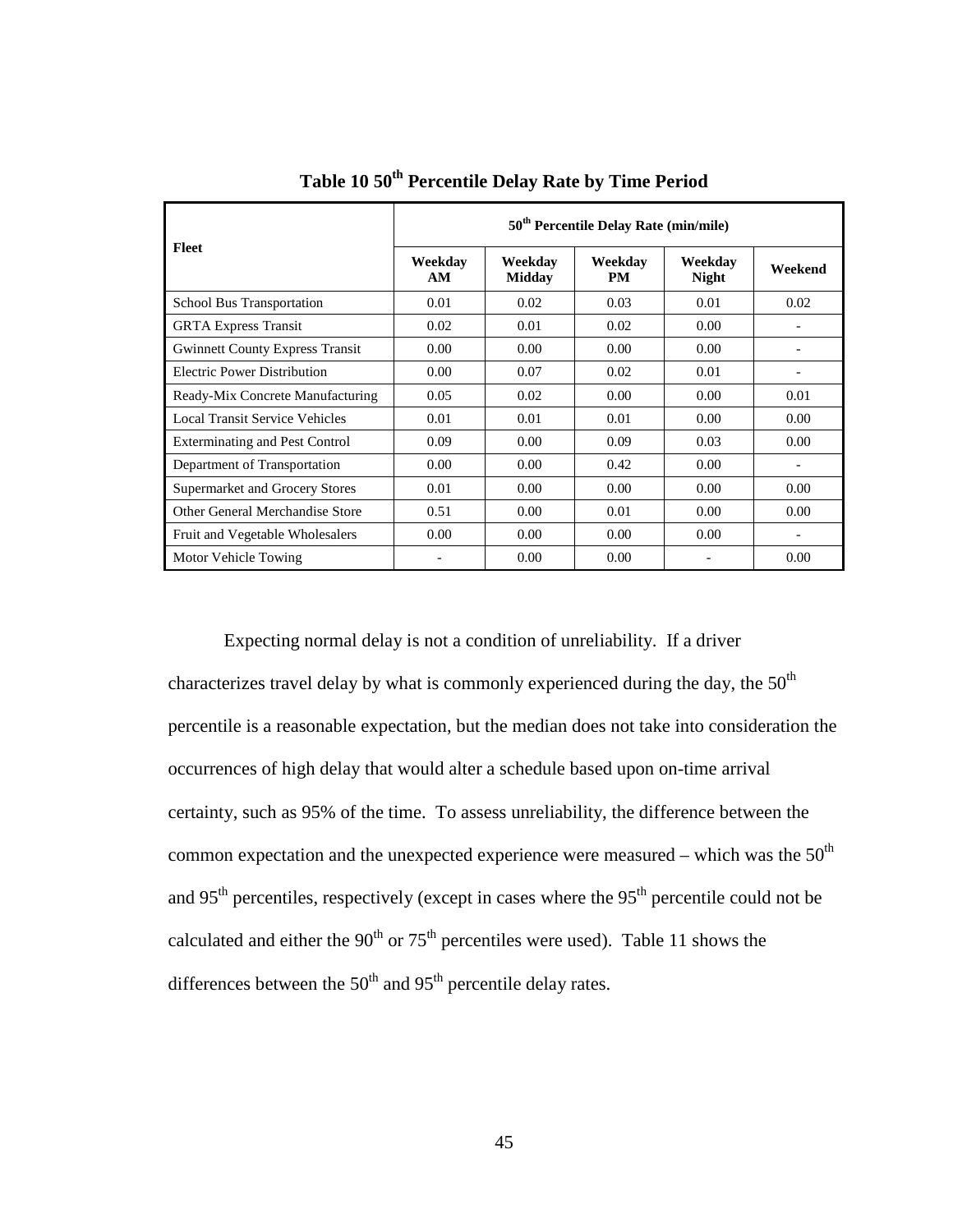| Fleet                                  | Difference Between 95 <sup>th</sup> and 50 <sup>th</sup> Percentile Delay Rates (min/mile) |                          |                      |                         |                              |  |
|----------------------------------------|--------------------------------------------------------------------------------------------|--------------------------|----------------------|-------------------------|------------------------------|--|
|                                        | Weekdav<br>AM                                                                              | Weekdav<br><b>Midday</b> | Weekdav<br><b>PM</b> | Weekday<br><b>Night</b> | Weekend                      |  |
| <b>School Bus Transportation</b>       | 0.53                                                                                       | 0.40                     | 0.83                 | 0.01                    | 0.00                         |  |
| <b>GRTA Express Transit</b>            | 1.92                                                                                       | 0.00                     | 1.30                 | 0.07                    |                              |  |
| <b>Gwinnett County Express Transit</b> | 0.09                                                                                       | 0.16                     | 0.20                 | 0.00                    |                              |  |
| <b>Electric Power Distribution</b>     | 0.04                                                                                       | 0.11                     | 0.65                 | 0.00                    | $\qquad \qquad \blacksquare$ |  |
| Ready-Mix Concrete Manufacturing       | 0.91                                                                                       | 0.33                     | 1.82                 | 0.54                    | 0.59                         |  |
| <b>Local Transit Service Vehicles</b>  | 0.38                                                                                       | 0.64                     | 0.15                 | 0.29                    | 0.01                         |  |
| <b>Exterminating and Pest Control</b>  | 0.85                                                                                       | 0.02                     | 0.18                 | 0.00                    | 0.00                         |  |
| Department of Transportation           | 0.62                                                                                       | 0.89                     | 2.44                 | 0.01                    |                              |  |
| Supermarket and Grocery Stores         | 0.60                                                                                       | 0.03                     | 1.57                 | 0.02                    | 0.03                         |  |
| Other General Merchandise Store        | 0.29                                                                                       | 0.30                     | 2.98                 | 0.05                    | 0.00                         |  |
| Fruit and Vegetable Wholesalers        | 1.65                                                                                       | 0.22                     | 0.26                 | 0.00                    | $\overline{\phantom{0}}$     |  |
| Motor Vehicle Towing                   |                                                                                            | 0.63                     | 0.00                 |                         | 0.04                         |  |

**Table 11 Difference Between 95th and 50th Percentile Delay Rates** 

Relating delay rate percentile differences to a more applied measure of vehicleminutes lost per day per fleet vehicle by time period required knowing both the distance traveled across all trip segments observed within the time periods (sum of distances) and the number of days where any expressway travel activity was observed during the same periods (time periods represented). To arrive at an average value of vehicle-minutes lost per day per fleet vehicle in operation, the difference between the  $95<sup>th</sup>$  and  $50<sup>th</sup>$  percentiles were weighted by the sum of all of the distances during only days and time periods with observed traveled. The averages within time periods are shown in Table 12. The value of delay is essentially the amount of extra time needed per fleet vehicle within a daily time period to maintain a schedule with on-time reliability at a 95% confidence level. For instance, the fruit and vegetable wholesaler, based on what was observed, needed to pad almost 50 minutes of extra time on average per fleet vehicle within the delivery schedule during weekdays from the hours of 7 to 10 AM to ensure on-time reliability in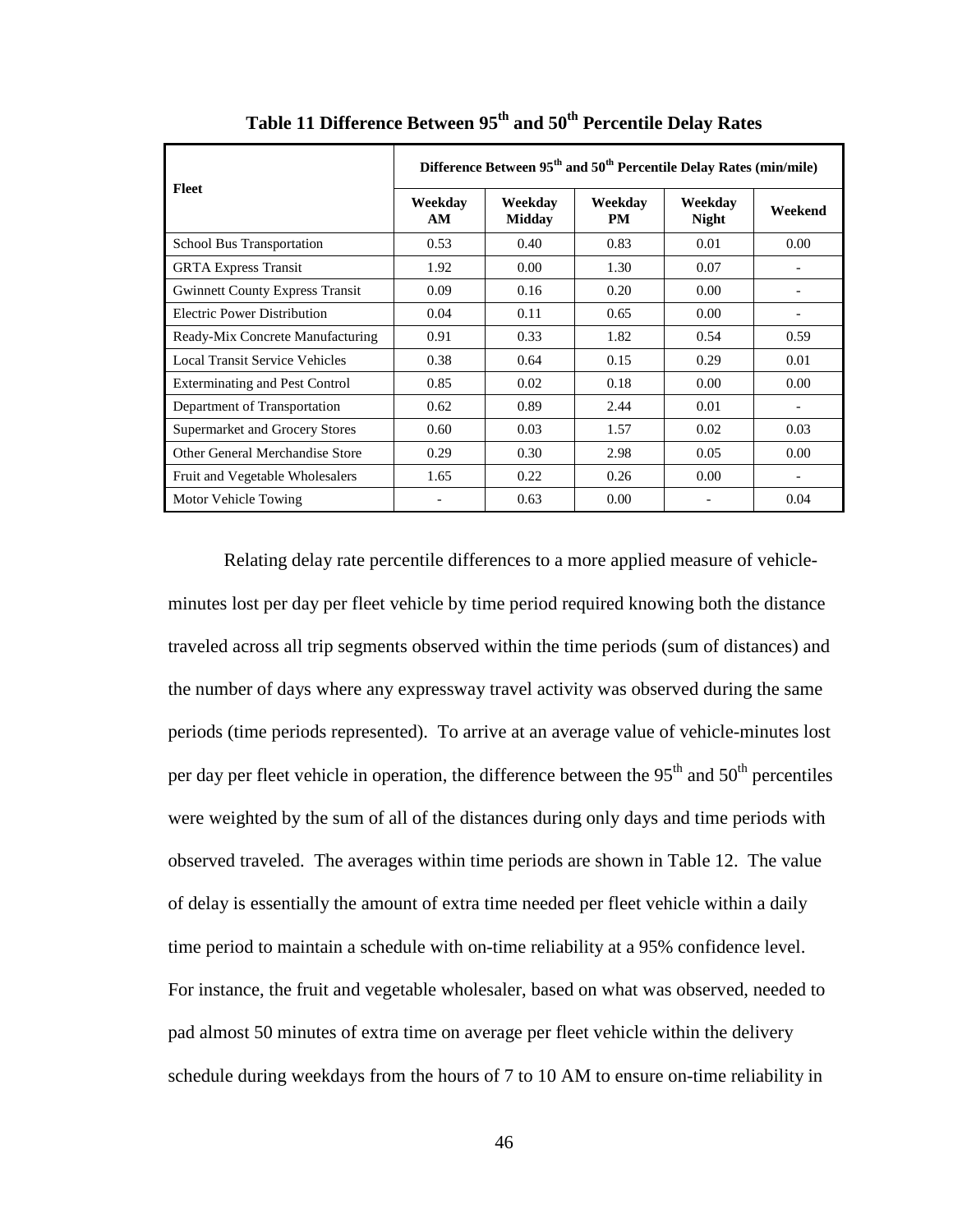the delivery of goods. At 95% of the time, the median values of daily vehicle-minutes of delay per fleet vehicle observed across all 12 fleets were 6.5 minutes of extra time needed for AM weekday operation, 3.1 minutes for midday weekday operation, 9.4 minutes for weekday PM operation, and 0.1 minutes for nighttime weekday and weekend operation. The highest amount of additional time needed for the general merchandise store fleet and the GRTA Express Transit fleet during afternoon operations at about 97 and 61 minutes of extra time, respectively. However, a high value for the general merchandise fleet may have been influenced by a small sample.

| Fleet                                  | <b>Average Daily Vehicle-Minutes of Delay per Fleet Vehicle</b> |                          |                      |                         |                              |  |
|----------------------------------------|-----------------------------------------------------------------|--------------------------|----------------------|-------------------------|------------------------------|--|
|                                        | Weekdav<br>AM                                                   | Weekdav<br><b>Midday</b> | Weekday<br><b>PM</b> | Weekdav<br><b>Night</b> | Weekend                      |  |
| <b>School Bus Transportation</b>       | 3.40                                                            | 2.74                     | 4.19                 | 0.04                    | 0.00                         |  |
| <b>GRTA Express Transit</b>            | 54.55                                                           | 0.00                     | 60.96                | 2.88                    |                              |  |
| <b>Gwinnett County Express Transit</b> | 6.45                                                            | 2.41                     | 16.21                | 0.00                    |                              |  |
| Electric Power Distribution            | 0.65                                                            | 0.77                     | 10.27                | 0.00                    | $\qquad \qquad \blacksquare$ |  |
| Ready-Mix Concrete Manufacturing       | 6.86                                                            | 3.51                     | 8.58                 | 13.37                   | 6.96                         |  |
| <b>Local Transit Service Vehicles</b>  | 3.96                                                            | 4.82                     | 1.07                 | 2.21                    | 0.08                         |  |
| <b>Exterminating and Pest Control</b>  | 4.11                                                            | 0.10                     | 0.92                 | 0.05                    | 0.00                         |  |
| Department of Transportation           | 9.92                                                            | 10.20                    | 23.57                | 0.07                    | $\qquad \qquad \blacksquare$ |  |
| <b>Supermarket and Grocery Stores</b>  | 21.59                                                           | 1.27                     | 42.33                | 0.57                    | 0.89                         |  |
| Other General Merchandise Store        | 5.30                                                            | 5.81                     | 97.06                | 1.40                    | 0.00                         |  |
| Fruit and Vegetable Wholesalers        | 49.56                                                           | 8.29                     | 3.84                 | 0.00                    |                              |  |
| Motor Vehicle Towing                   |                                                                 | 36.24                    | 0.00                 |                         | 1.21                         |  |

**Table 12 Average Daily Vehicle-Minutes of Extra Time Needed per Fleet Vehicle in Observed Operation**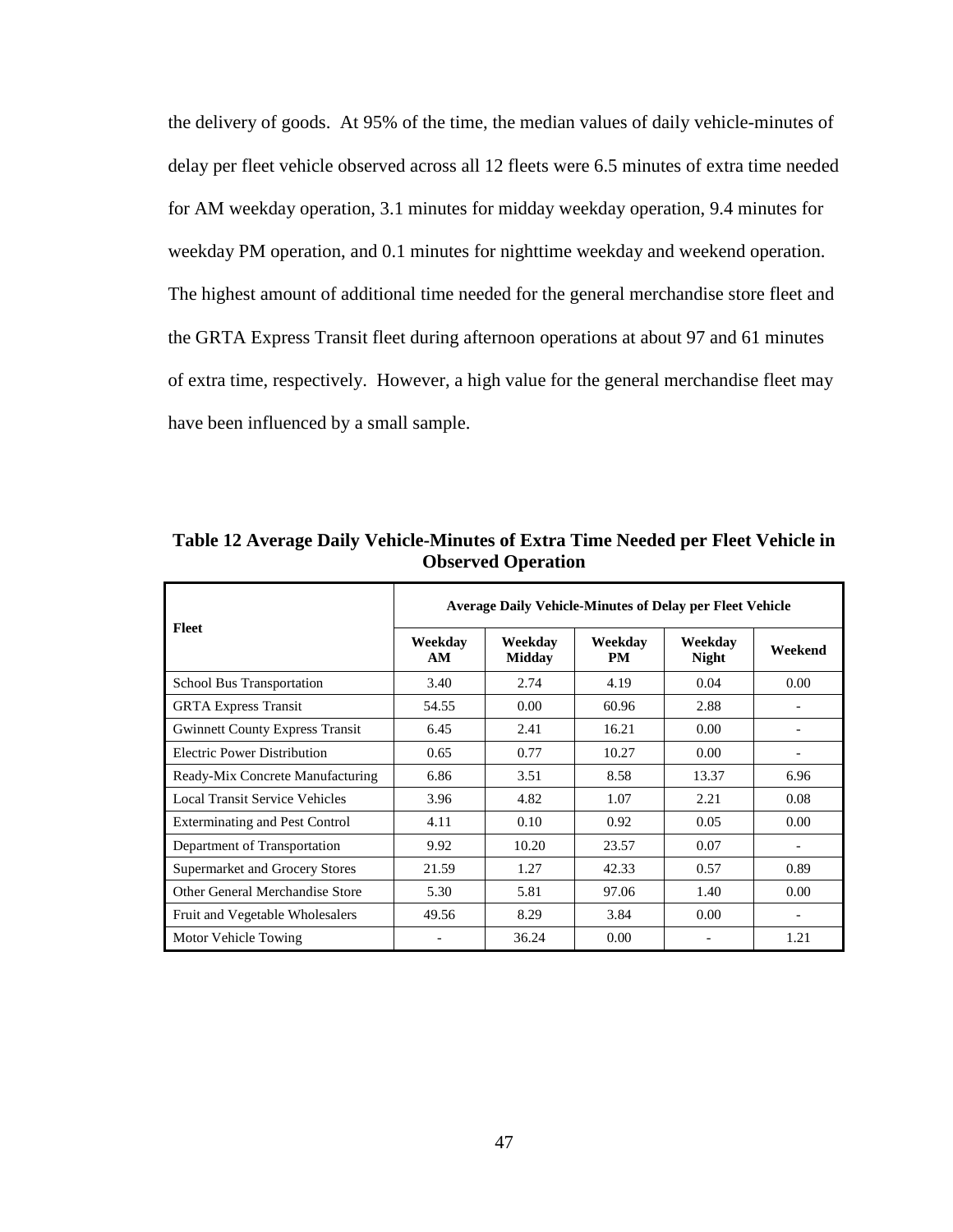Periods of non-activity for fleet vehicles should be considered when assessing longer periods of analysis (e.g. weekly, monthly, annually) that estimate longitudinally how much additional time must be present to account for unexpected delay. Not all fleet vehicles traveled every day or during all observation periods, so utilization factors were considered that reduced the average daily vehicle-minutes of extra time needed per fleet vehicle (as determined in Table 12) in a conversion to weekly vehicle-minutes of delay per fleet vehicle that accounted for periods of non-activity. The periods of non-activity may have included instances where the fleet vehicle was scheduled for servicing or occasions where drivers did not use the local expressway system. Non-activity was measured by counting the number of days and time periods with recorded expressway activity per vehicle and dividing that by the total number of days and time periods between the first and last timestamps seen in the dataset for all vehicles in a fleet. A fleet vehicle that was only noticed to have used the expressway system from Monday through Thursday and had no recordings for Friday, but had observed travel the next week would have a utilization factor of 0.80 for weekdays during the first week. The utilization factors were calculated by dividing the periods of expressway activity by all periods in the observation timeframe for the AM, midday, PM, and nighttime weekday periods, and across an entire weekday and a day on the weekend. Table 13 shows the average utilization factor per fleet vehicle by time period for each individual fleet.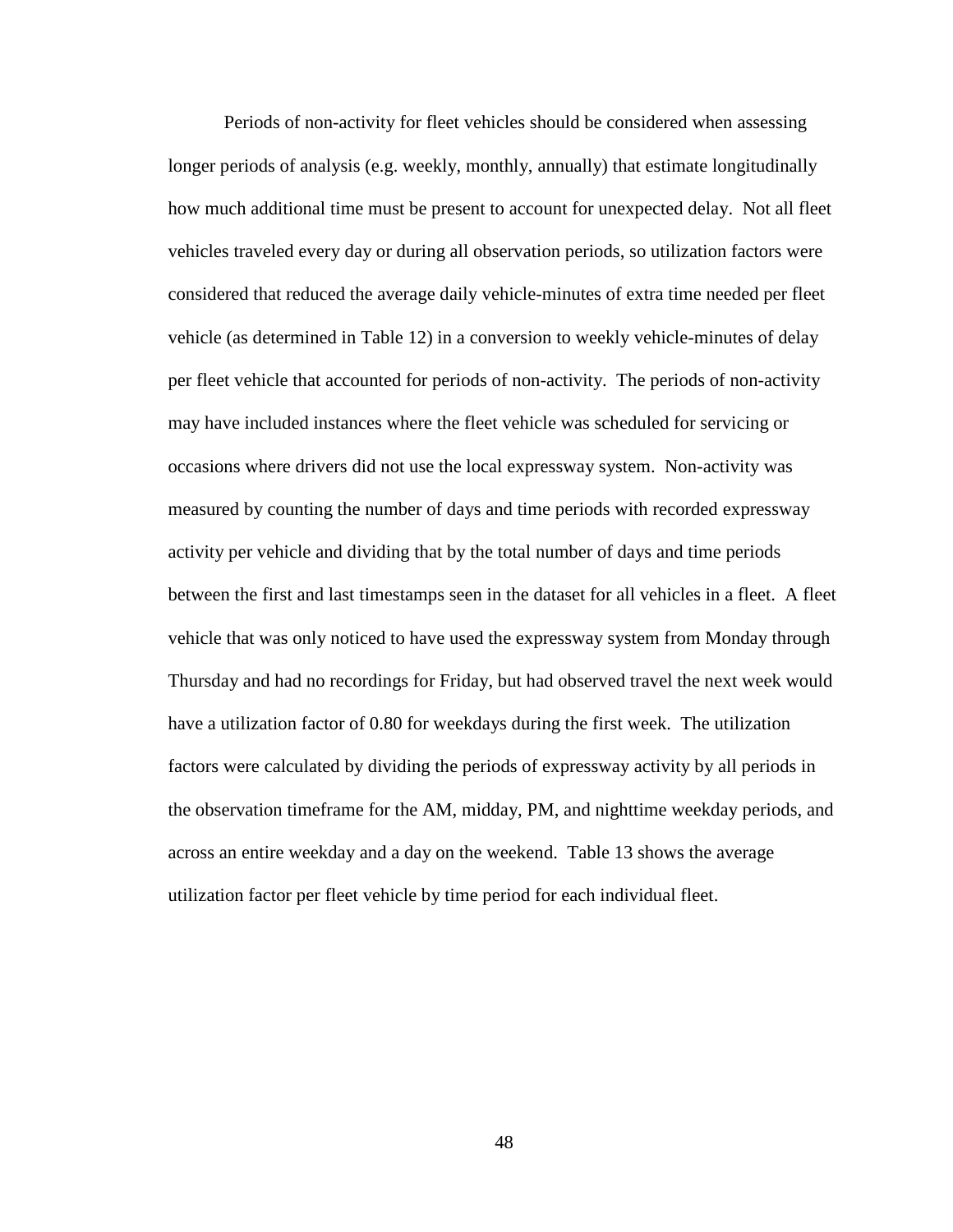| Fleet                                  | <b>Probability of Travel</b> |                          |               |                         |                  |                  |
|----------------------------------------|------------------------------|--------------------------|---------------|-------------------------|------------------|------------------|
|                                        | Weekdav<br>AM                | Weekdav<br><b>Midday</b> | Weekdav<br>PM | Weekdav<br><b>Night</b> | Weekdav<br>Util. | Weekend<br>Util. |
| <b>School Bus Transportation</b>       | 0.84                         | 0.90                     | 0.82          | 0.07                    | 1.00             | 0.04             |
| <b>GRTA Express Transit</b>            | 0.71                         | 0.14                     | 0.95          | 0.86                    | 1.00             | 0.00             |
| <b>Gwinnett County Express Transit</b> | 0.73                         | 0.73                     | 0.91          | 0.55                    | 1.00             | 0.00             |
| Electric Power Distribution            | 0.76                         | 0.18                     | 0.76          | 0.03                    | 1.00             | 0.00             |
| Ready-Mix Concrete Manufacturing       | 0.59                         | 0.66                     | 0.38          | 0.28                    | 0.71             | 0.47             |
| Local Transit Service Vehicles         | 0.24                         | 0.26                     | 0.29          | 0.79                    | 0.82             | 0.31             |
| <b>Exterminating and Pest Control</b>  | 0.50                         | 0.38                     | 0.50          | 0.13                    | 0.68             | 0.13             |
| Department of Transportation           | 0.63                         | 0.50                     | 0.58          | 0.21                    | 0.86             | 0.00             |
| Supermarket and Grocery Stores         | 0.44                         | 0.72                     | 0.56          | 0.89                    | 0.85             | 1.00             |
| Other General Merchandise Store        | 0.13                         | 0.73                     | 0.55          | 0.36                    | 0.74             | 0.89             |
| Fruit and Vegetable Wholesalers        | 0.75                         | 0.63                     | 0.25          | 0.25                    | 1.00             | 0.00             |
| Motor Vehicle Towing                   | 0.00                         | 0.75                     | 0.50          | 0.00                    | 0.67             | 0.50             |

**Table 13 Average Freeway Utilization Factor per Fleet Vehicle, by Time Period** 

 Estimates of extra time needed per vehicle to maintain a schedule of on-time reliability in the delivery of goods and services were derived by taking the daily vehicleminutes of extra time needed by time period (from Table 12), multiplying that by the corresponding freeway utilization factor (from Table 13), and summing the results to represent a typical day and week. After each daily vehicle-minute of extra time was factored, the results from each weekday time period (AM, midday, PM, and night) were added together and the sum was then multiplied by the weekday utilization factor to arrive at a representative vehicle-minute extra time value for a single weekday. A representative delay rate of a single day of the weekend was calculated by multiplying the daily vehicle-minutes of extra time needed within the weekend category by the corresponding weekend freeway utilization factor. The typical buffers for all vehicles in a fleet (whether operating or not) are shown by weekday and day of the weekend in Table 14.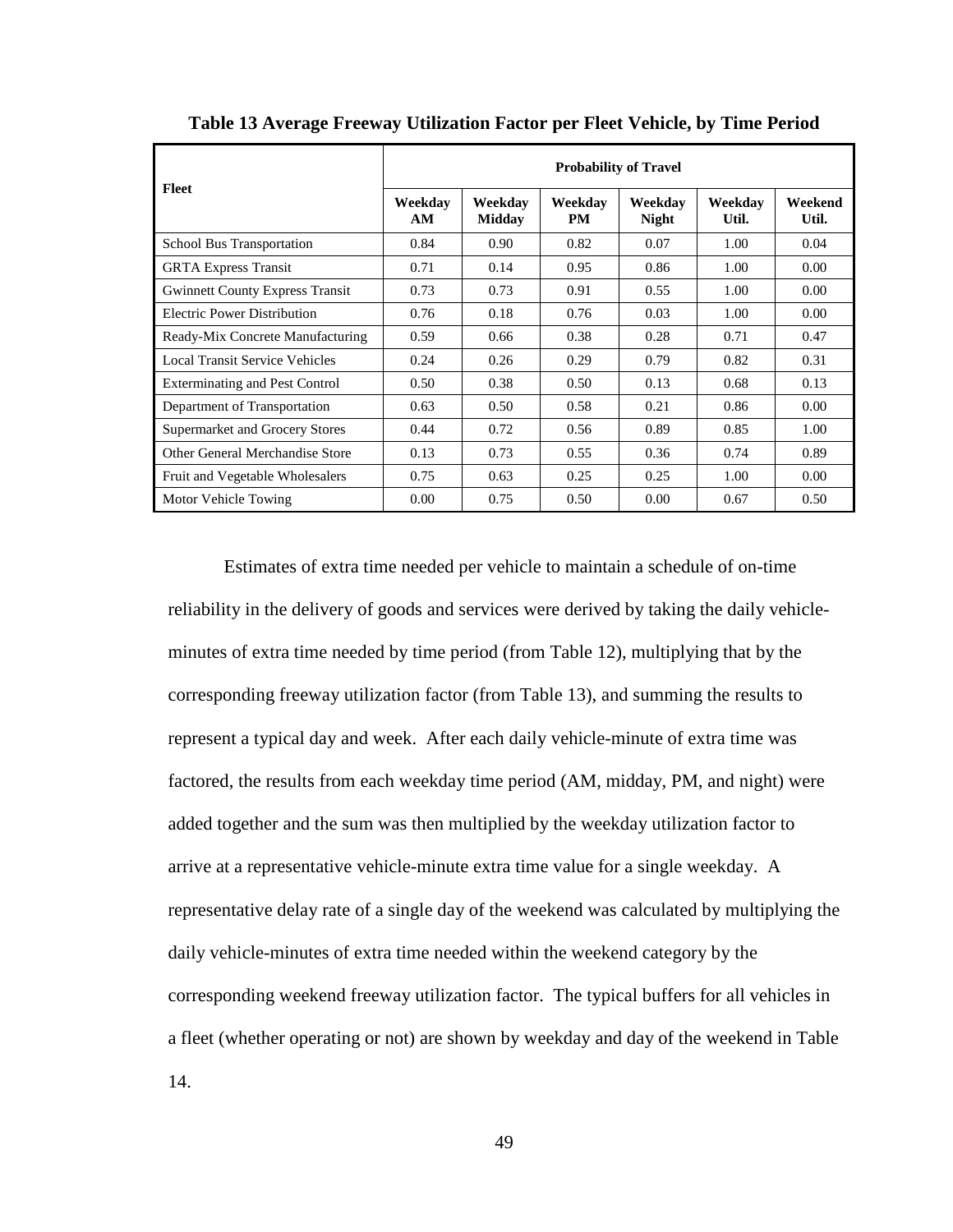| Fleet                                  | <b>Extra Time Needed per</b><br>Weekday (min) | <b>Extra Time Needed per</b><br><b>Weekend Day (min)</b> |
|----------------------------------------|-----------------------------------------------|----------------------------------------------------------|
| <b>School Bus Transportation</b>       | 8.8                                           | 0.0                                                      |
| <b>GRTA Express Transit</b>            | 99.5                                          | 0.0                                                      |
| <b>Gwinnett County Express Transit</b> | 21.2                                          | 0.0                                                      |
| Electric Power Distribution            | 8.4                                           | 0.0                                                      |
| Ready-Mix Concrete Manufacturing       | 9.5                                           | 6.5                                                      |
| Local Transit Service Vehicles         | 3.5                                           | 0.1                                                      |
| <b>Exterminating and Pest Control</b>  | 1.5                                           | 0.0                                                      |
| Department of Transportation           | 21.5                                          | 0.0                                                      |
| Supermarket and Grocery Stores         | 29.4                                          | 1.8                                                      |
| Other General Merchandise Store        | 43.3                                          | $0.0^{\circ}$                                            |
| Fruit and Vegetable Wholesalers        | 43.3                                          | 0.0                                                      |
| Motor Vehicle Towing                   | 18.1                                          | 1.2                                                      |

**Table 14 Average Weekly Time Needed per Weekday and Weekend Day** 

The weekly estimates were determined by factoring the representative value for weekday time needed by 5 (one for Monday through Friday), factoring the representative day of the weekend by 2 (one each for Saturday and Sunday), and summing both values together. Table 15 shows the extra time needed per fleet vehicle to maintain on-time reliability for each fleet. The average weekly time needed per fleet vehicle varied considerably by fleet, with the highest value being 8.29 hours of added time each week per vehicle for the GRTA Express Transit fleet and the lowest being 0.12 hours of added time each week per vehicle for the exterminator. The buffer estimates seem sensible as extra buses operate primarily in congested peak conditions and exterminators use the major arterial network and avoid freeway travel. The extra time needed assumes that most fleet operations have built-in time buffers into their schedules to account for unreliable behavior. Expressway travel conditions do not affect the normal operations schedule for the exterminator, with the duration of expressway travel only consisting of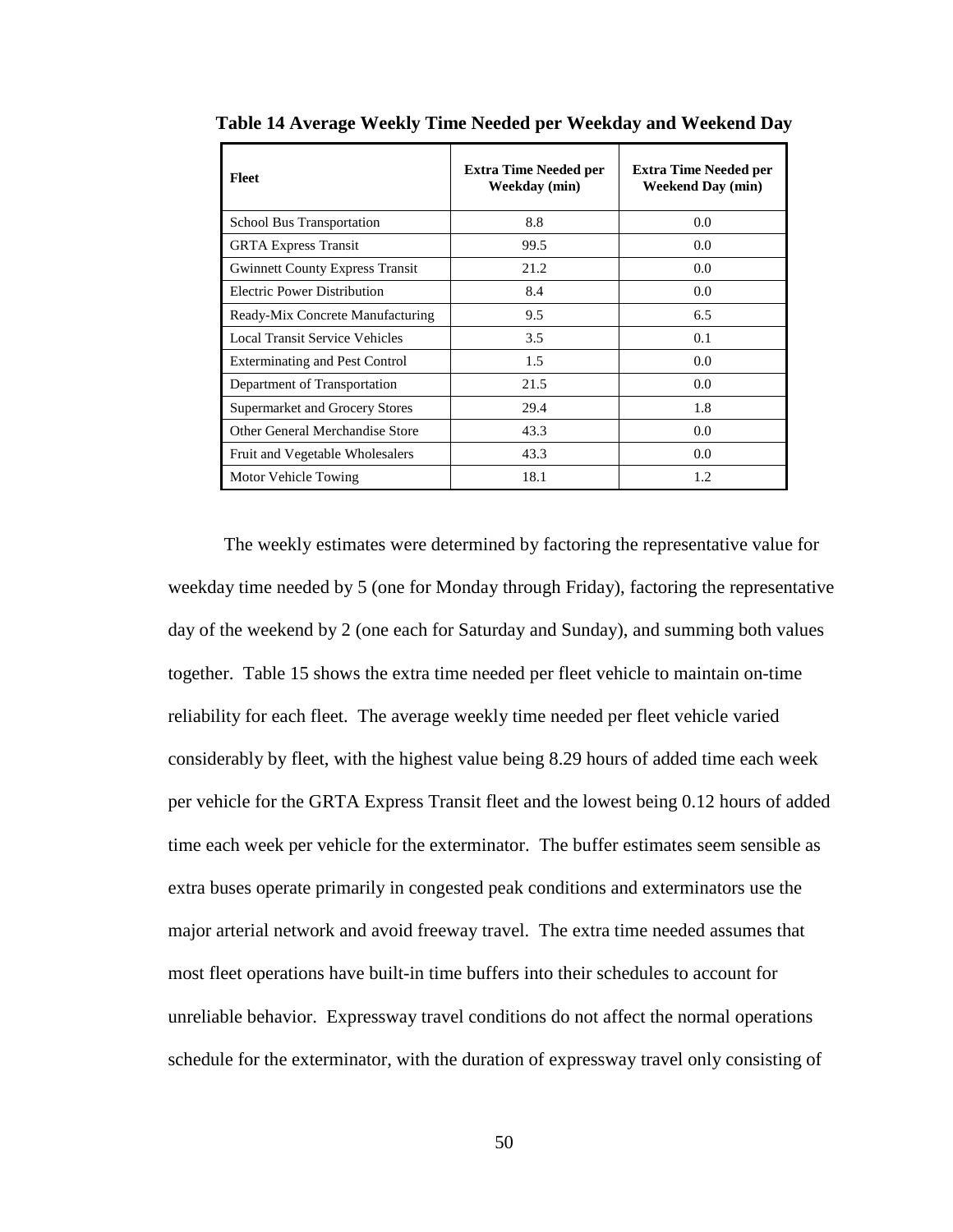1.2% of the duration for all movement within the transportation system. The median buffer across all fleets was 1.65 hours of added time per fleet vehicle per week.

| <b>Fleet</b>                           | <b>Extra Time Needed</b><br>per Week (hr) |
|----------------------------------------|-------------------------------------------|
| <b>School Bus Transportation</b>       | 0.73                                      |
| <b>GRTA Express Transit</b>            | 8.29                                      |
| <b>Gwinnett County Express Transit</b> | 1.77                                      |
| Electric Power Distribution            | 0.70                                      |
| Ready-Mix Concrete Manufacturing       | 0.90                                      |
| <b>Local Transit Service Vehicles</b>  | 0.29                                      |
| <b>Exterminating and Pest Control</b>  | 0.12                                      |
| Department of Transportation           | 1.79                                      |
| Supermarket and Grocery Stores         | 2.48                                      |
| Other General Merchandise Store        | 3.61                                      |
| Fruit and Vegetable Wholesalers        | 3.61                                      |
| Motor Vehicle Towing                   | 1.53                                      |

**Table 15 Average Weekly Time Needed per Fleet Vehicle** 

### **4.5 Percent of Fleet Activity Time Lost**

Using the information on the extra time needed per fleet vehicle, assumptions can be made regarding the percent of fleet activity lost due to unreliability to satisfy on-time performance. The percent of fleet activity lost was determined by dividing the extra time needed per fleet vehicle by the average weekly operation time per vehicle observed moving anywhere in the transportation system (including local, arterial, and expressway roads). Table 17 shows the percent of fleet activity lost due to travel time unreliability by each fleet.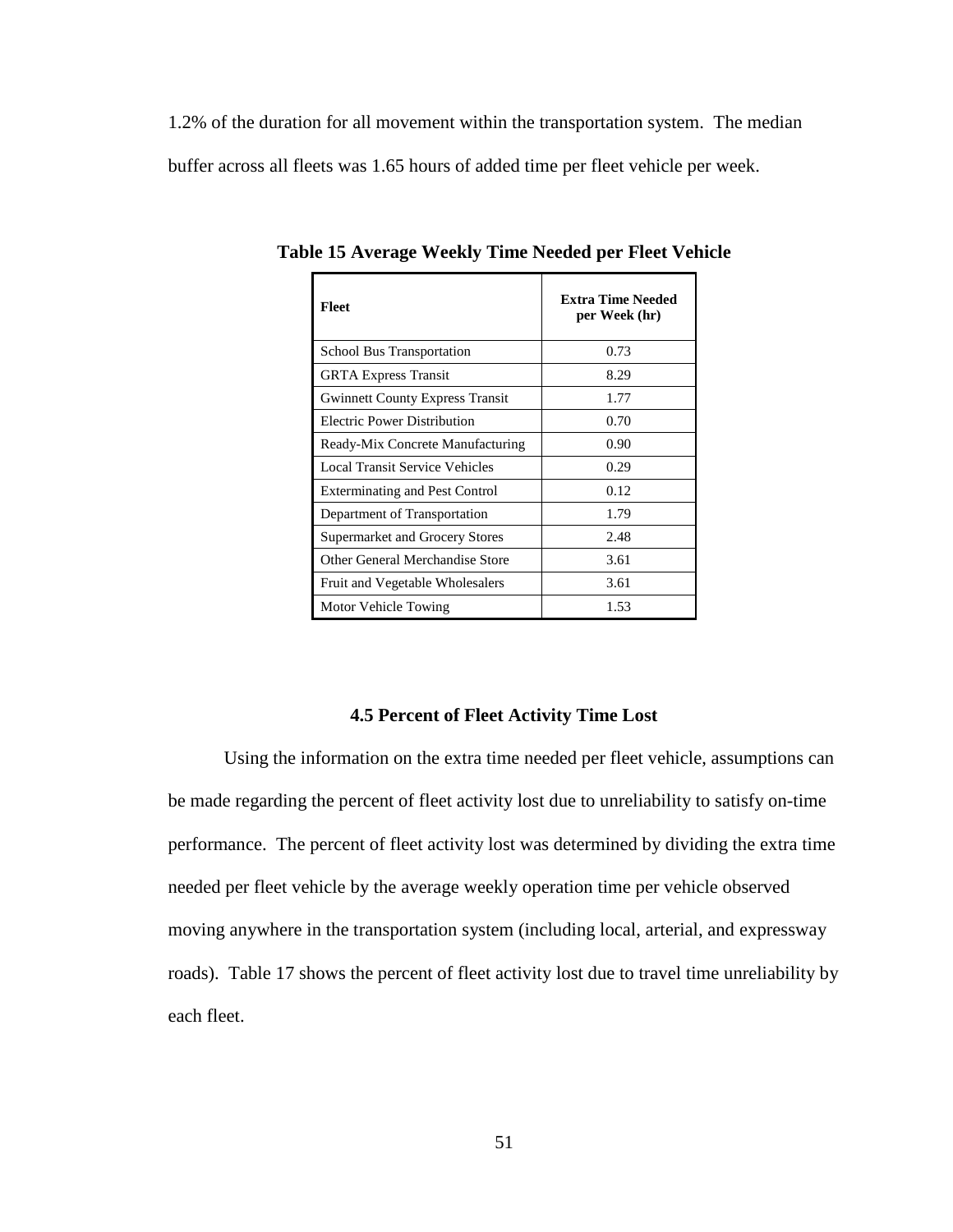| <b>Fleet</b>                           | <b>Extra Time</b><br>Needed per<br>Week (hr) | Avg. Weekly<br><b>Operation Time</b><br>on All Roads (hr) | <b>Percent of Fleet</b><br><b>Activity Time Lost</b><br>to Unreliability |
|----------------------------------------|----------------------------------------------|-----------------------------------------------------------|--------------------------------------------------------------------------|
| <b>School Bus Transportation</b>       | 0.73                                         | 18.8                                                      | 3.9%                                                                     |
| <b>GRTA Express Transit</b>            | 8.29                                         | 20.4                                                      | 40.6%                                                                    |
| <b>Gwinnett County Express Transit</b> | 1.77                                         | 29.3                                                      | 6.0%                                                                     |
| Electric Power Distribution            | 0.70                                         | 25.6                                                      | 2.7%                                                                     |
| Ready-Mix Concrete Manufacturing       | 0.90                                         | 14.2                                                      | 6.3%                                                                     |
| Local Transit Service Vehicles         | 0.29                                         | 57.5                                                      | $0.5\%$                                                                  |
| <b>Exterminating and Pest Control</b>  | 0.12                                         | 23.3                                                      | 0.5%                                                                     |
| Department of Transportation           | 1.79                                         | 18.1                                                      | 9.9%                                                                     |
| <b>Supermarket and Grocery Stores</b>  | 2.48                                         | 49.7                                                      | 5.0%                                                                     |
| Other General Merchandise Store        | 3.61                                         | 13.8                                                      | 26.2%                                                                    |
| Fruit and Vegetable Wholesalers        | 3.61                                         | 29.8                                                      | 12.1%                                                                    |
| Motor Vehicle Towing                   | 1.53                                         | 8.8                                                       | 17.4%                                                                    |

**Table 16 Operational Statistics and Percent of Fleet Activity Lost to Unreliability per Fleet Vehicle** 

The percent of activity lost varies considerably by fleet, with the highest percentage lost to unreliability being the GRTA Express Transit fleet with 40.6% of all travel time lost due to the scheduling of additional time caused by unreliable travel schedules on the expressway network. The exterminator and local transit service vehicles had significantly lower percentages lost because the proportion of overall trip segments on freeways was significantly less in comparison to all travel conducted. A median percent of 6.2% for all travel activity caused by unreliability in the system was found across all 12 fleets.

## **4.6 Considering Labor Costs**

Taking the assumption that the value of time for commercial operations is at 100% of the employment cost, the associated labor wage rates were considered in calculating the marginal cost of congestion due to delay and unreliability. Each fleet was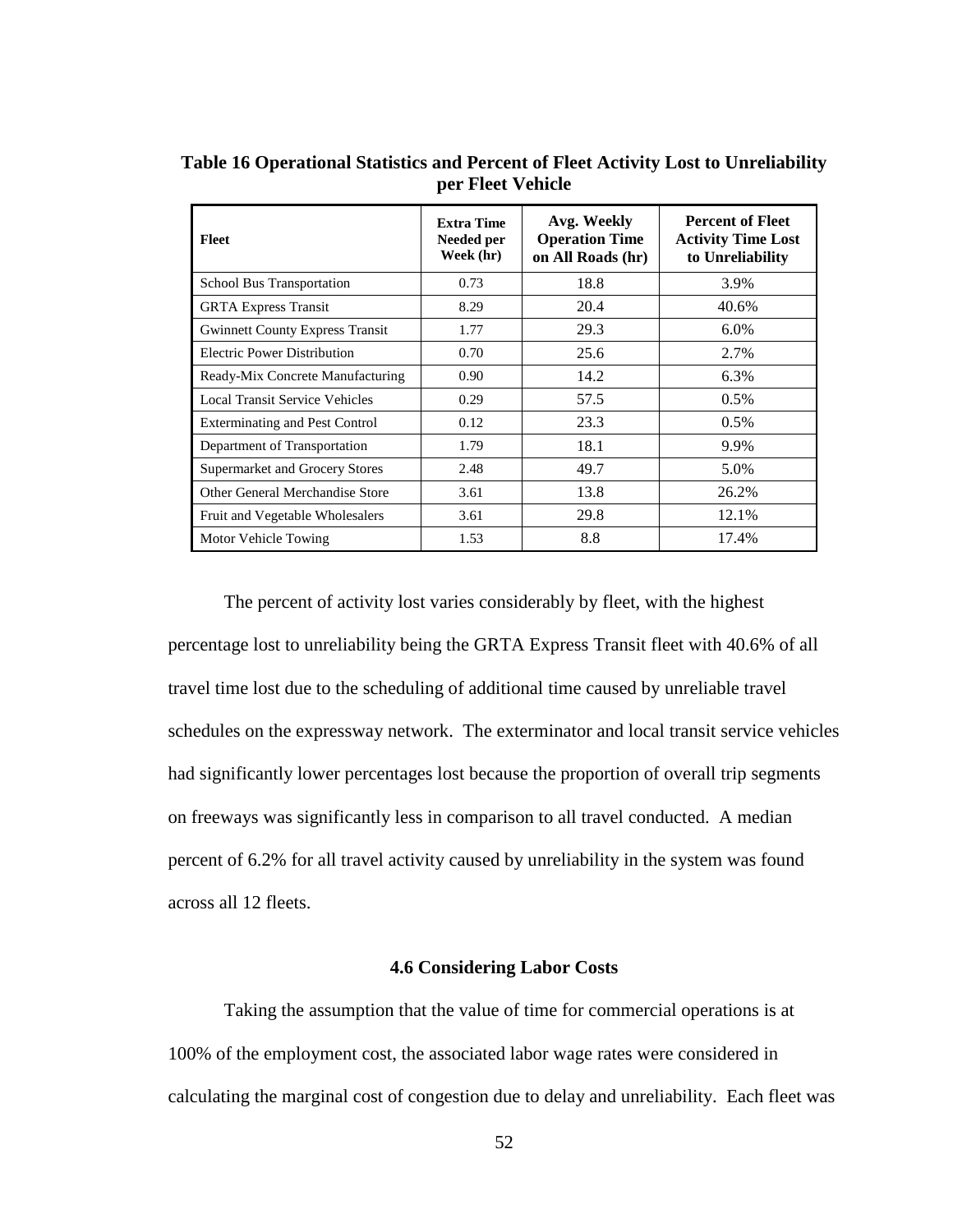matched with a comparable profession as listed in the Georgia Department of Labor database and linked with the median hourly wage rate for 2009 in the Atlanta Metropolitan Statistical Area (MSA) [38]. The values of time are shown in Table 17. To consider the full employment costs of contributing to benefits such as paid leave, retirement, insurance, and workers' compensation factors from the U.S. Department of Labor were added to the median wage rates. The direct wages and salaries composed 72.3% of the total employment cost for private firm employees in the Southeastern U.S. Region [39] and 65.6% for public employees nationwide [40]. The only fleet observed that consisted of employees in the public sector (not including public transit) was from the Department of Transportation fleet. Factors accounting for worker benefits were added to create the hourly full employment cost, as shown in Table 18. All of these fleets were observed to have only one employee operating the vehicle.

| <b>Fleet</b>                          | <b>Comparable Profession</b>            | 2009 Median<br><b>Hourly Wage</b> |
|---------------------------------------|-----------------------------------------|-----------------------------------|
| <b>Electric Power Distribution</b>    | Electricians                            | \$19.75                           |
| Ready-Mix Concrete Manufacturing      | Truck Driver, Heavy                     | \$19.46                           |
| <b>Exterminating and Pest Control</b> | Pest Control Worker                     | \$16.20                           |
| Department of Transportation          | Civil Engineer                          | \$33.60                           |
| Supermarket and Grocery Stores        | Truck Driver, Heavy                     | \$19.46                           |
| Other General Merchandise Store       | Truck Driver, Light or Delivery Service | \$14.50                           |
| Fruit and Vegetable Wholesalers       | Truck Driver, Light or Delivery Service | \$14.50                           |
| Motor Vehicle Towing                  | Truck Driver, Light or Delivery Service | \$14.50                           |

**Table 17 Comparable Professions and Median Wage Rates for Fleet Vehicle Drivers**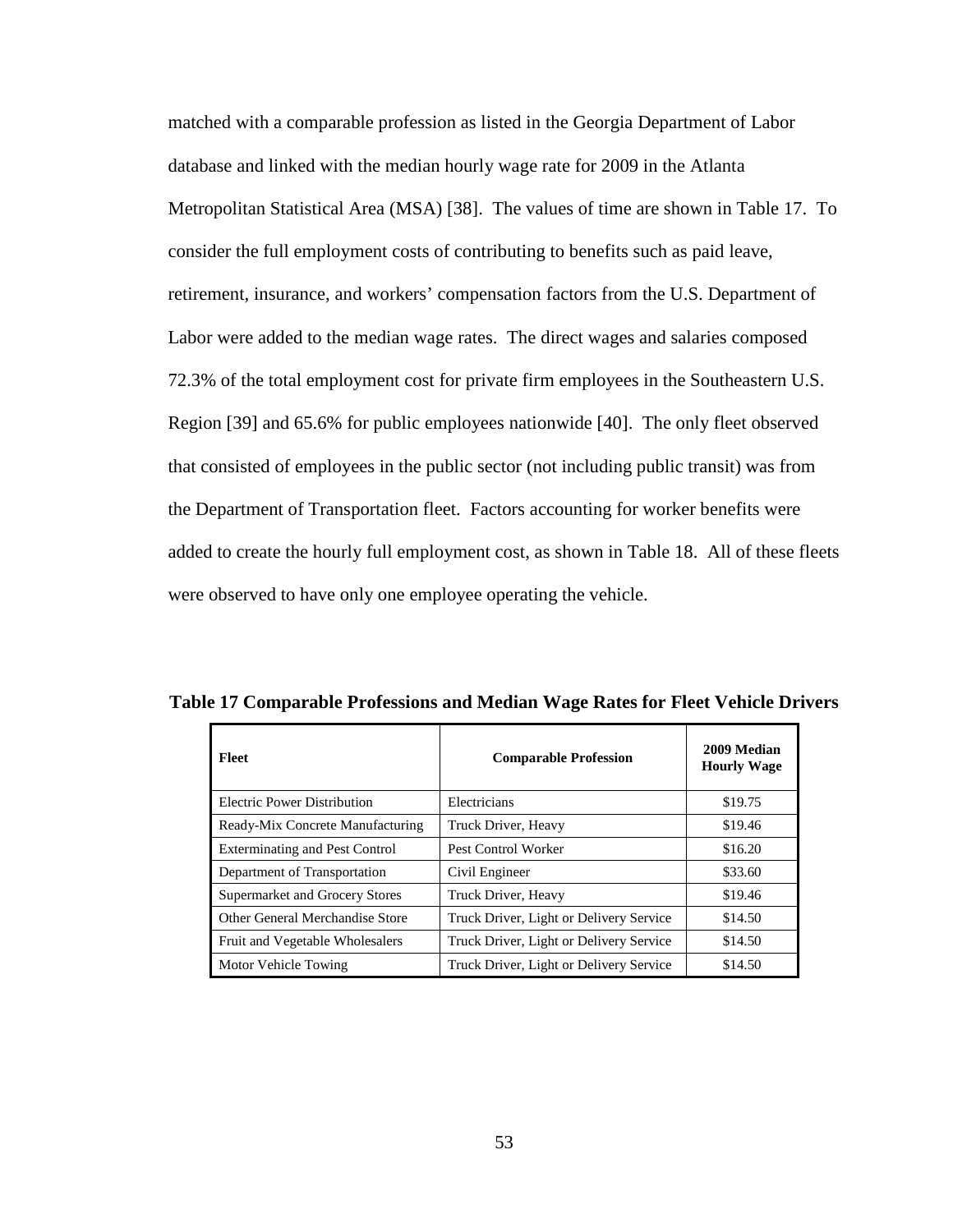| Fleet                                 | Percentage of Wages within the<br><b>Full Employment Cost</b> | <b>Hourly</b><br><b>Employment</b><br>Cost |
|---------------------------------------|---------------------------------------------------------------|--------------------------------------------|
| Electric Power Distribution           | 72.3%                                                         | \$27.32                                    |
| Ready-Mix Concrete Manufacturing      | 72.3%                                                         | \$26.92                                    |
| <b>Exterminating and Pest Control</b> | 72.3%                                                         | \$22.41                                    |
| Department of Transportation          | 65.6%                                                         | \$51.22                                    |
| Supermarket and Grocery Stores        | 72.3%                                                         | \$26.92                                    |
| Other General Merchandise Store       | 72.3%                                                         | \$20.06                                    |
| Fruit and Vegetable Wholesalers       | 72.3%                                                         | \$20.06                                    |
| Motor Vehicle Towing                  | 72.3%                                                         | \$20.06                                    |
|                                       |                                                               |                                            |

**Table 18 Hourly Employment Cost for Non-Transit Fleets** 

The value of time for public transit fleets was derived from information contained in the National Transit Database as maintained by the Federal Transit Administration [41]. The latest figures for the operating expense per vehicle revenue hour statistic were taken from the 2008 annual reports for the local transit service, GRTA Express Bus, and Gwinnett County Transit fleets. The operating expense per vehicle revenue hour value includes not only driver wages, but also considers other operating expenses needed to conduct the service. The hourly operating expense for the school bus fleet was given in the range of \$80-\$90 per hour, with \$85 selected as the median for the analysis [42]. Hourly expense values for the public transportation fleets can be seen in Table 19.

| Fleet                                  | <b>Hourly Operating Expense</b> |
|----------------------------------------|---------------------------------|
| School Bus Transportation              | \$85.00                         |
| <b>GRTA Express Transit</b>            | \$138.38                        |
| <b>Gwinnett County Express Transit</b> | \$94.25                         |
| <b>Local Transit Service Vehicles</b>  | \$88.50                         |

**Table 19 Hourly Operation Costs for Transit-Based Fleets** 

A 95<sup>th</sup> percentile delay rate was used to represent the marginal burden experienced by individual fleet vehicles as compared to a free-flowing condition where all trips made within a system is completed on-time. The difference between the  $95<sup>th</sup>$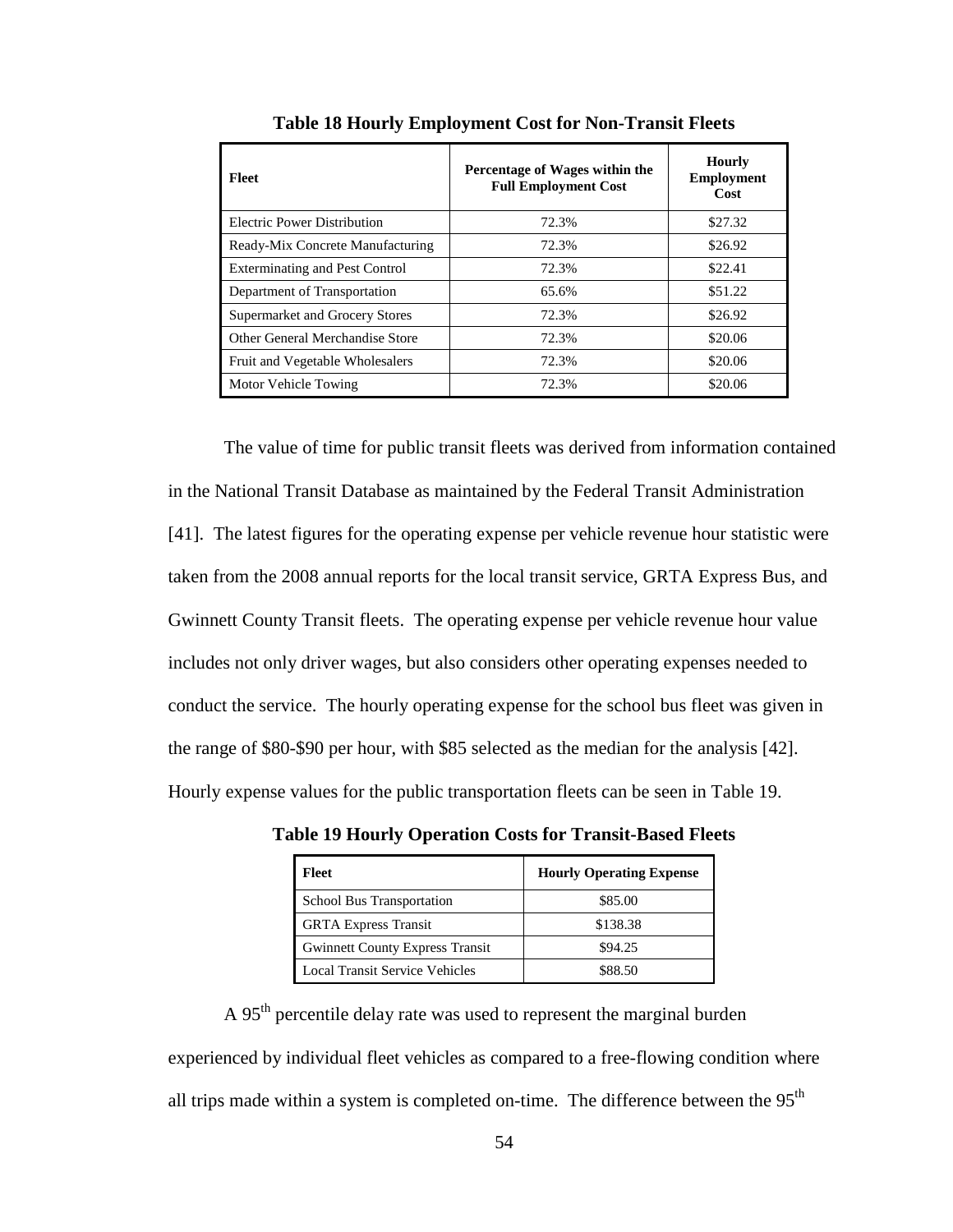percentile burden and a continuously non-congested freeway is the marginal burden imposed on each driver, which can also be expressed as a marginal cost of congestion. Using the value of time, the marginal travel cost per fleet vehicle was estimated by setting corresponding toll values equal to those costs. The equivalent toll estimates were calculated by taking the  $95<sup>th</sup>$  percentile delay rate and factoring it by the hourly employment cost or hourly operating expense, depending upon whether it was a transit or non-transit fleet. Specifically, the values contained in Table 9 were multiplied by Table 18 or Table 19. The equivalent toll rates are shown in Tables 20, 21, and 22 next to the average daily distances traveled per fleet vehicle by time period. Average daily distances were derived by taking the sum of all distances traveled by all vehicles within a fleet and time period and dividing it by the number of time periods with observed freeway activity for each fleet vehicle activity period.

|                                        | <b>AM Weekdav</b>           |                            | <b>PM Weekday</b>           |                            |
|----------------------------------------|-----------------------------|----------------------------|-----------------------------|----------------------------|
| Fleet                                  | Avg. Daily<br>Distance (mi) | Equivalent<br>Toll (\$/mi) | Avg. Daily<br>Distance (mi) | Equivalent<br>Toll (\$/mi) |
| School Bus Transportation              | 6.4                         | \$0.77                     | 5.0                         | \$1.22                     |
| <b>GRTA Express Transit</b>            | 28.4                        | \$4.47                     | 46.9                        | \$3.04                     |
| <b>Gwinnett County Express Transit</b> | 71.7                        | \$0.14                     | 81.1                        | \$0.31                     |
| <b>Electric Power Distribution</b>     | 16.1                        | \$0.02                     | 15.8                        | \$0.31                     |
| Ready-Mix Concrete Manufacturing       | 7.5                         | \$0.43                     | 4.7                         | \$0.82                     |
| <b>Local Transit Service Vehicles</b>  | 10.4                        | \$0.58                     | 7.2                         | \$0.24                     |
| <b>Exterminating and Pest Control</b>  | 4.8                         | \$0.43                     | 5.1                         | \$0.12                     |
| Department of Transportation           | 16.0                        | \$0.53                     | 9.7                         | \$2.44                     |
| <b>Supermarket and Grocery Stores</b>  | 36.0                        | \$0.27                     | 27.0                        | \$0.70                     |
| Other General Merchandise Store        | 18.3                        | \$0.27                     | 32.6                        | \$1.00                     |
| Fruit and Vegetable Wholesalers        | 30.0                        | \$0.55                     | 14.8                        | \$0.09                     |
| Motor Vehicle Towing                   |                             |                            | 2.0                         | \$0.00                     |

**Table 20 Average Operating Weekday Mileage and Equivalent Toll Rates by Time Period, AM and PM Time Periods**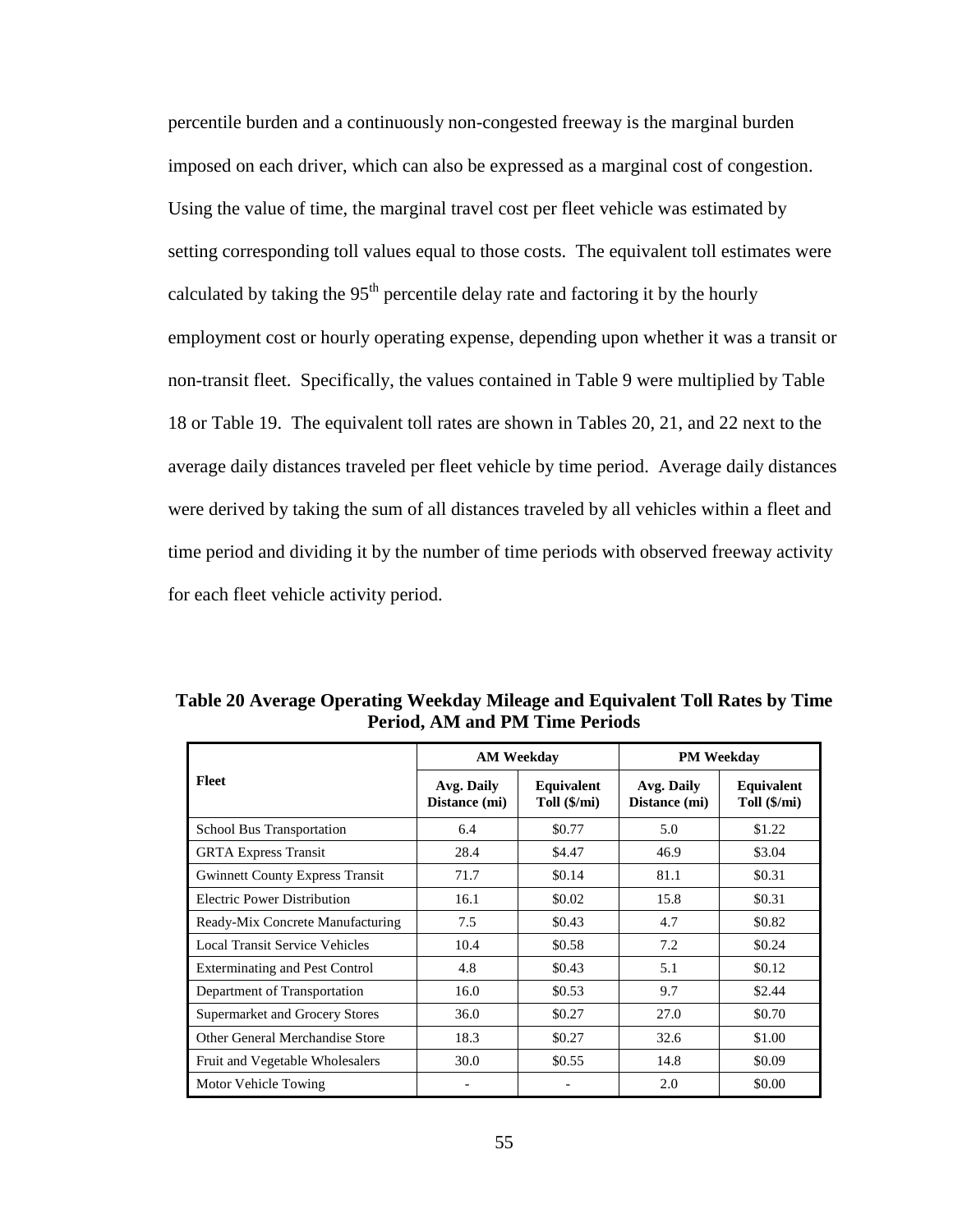|                                        |                             | <b>Midday Weekday</b>      | <b>Night Weekday</b>        |                            |
|----------------------------------------|-----------------------------|----------------------------|-----------------------------|----------------------------|
| Fleet                                  | Avg. Daily<br>Distance (mi) | Equivalent<br>Toll (\$/mi) | Avg. Daily<br>Distance (mi) | Equivalent<br>Toll (\$/mi) |
| School Bus Transportation              | 6.8                         | \$0.60                     | 3.5                         | \$0.03                     |
| <b>GRTA Express Transit</b>            | 7.8                         | \$0.02                     | 41.2                        | \$0.16                     |
| <b>Gwinnett County Express Transit</b> | 15.0                        | \$0.25                     | 9.1                         | \$0.00                     |
| <b>Electric Power Distribution</b>     | 7.0                         | \$0.08                     | 5.1                         | \$0.00                     |
| Ready-Mix Concrete Manufacturing       | 10.6                        | \$0.16                     | 24.8                        | \$0.24                     |
| Local Transit Service Vehicles         | 7.5                         | \$0.96                     | 7.6                         | \$0.43                     |
| <b>Exterminating and Pest Control</b>  | 5.0                         | \$0.01                     | 5.1                         | \$0.01                     |
| Department of Transportation           | 11.5                        | \$0.76                     | 6.7                         | \$0.01                     |
| Supermarket and Grocery Stores         | 42.4                        | \$0.01                     | 28.6                        | \$0.01                     |
| Other General Merchandise Store        | 19.4                        | \$0.10                     | 28.0                        | \$0.02                     |
| Fruit and Vegetable Wholesalers        | 37.7                        | \$0.07                     | 23.9                        | \$0.00                     |
| Motor Vehicle Towing                   | 57.5                        | \$0.21                     |                             |                            |

**Table 21 Average Operating Weekday Mileage and Equivalent Toll Rates by Time Period, Midday and Night Time Periods** 

**Table 22 Average Daily Operating Weekend Mileage and Equivalent Toll Rates by Time Period** 

|                                        | <b>Daily Weekend</b>        |                            |  |  |
|----------------------------------------|-----------------------------|----------------------------|--|--|
| <b>Fleet</b>                           | Avg. Daily<br>Distance (mi) | Equivalent<br>Toll (\$/mi) |  |  |
| <b>School Bus Transportation</b>       | 7.9                         | \$0.03                     |  |  |
| <b>GRTA Express Transit</b>            |                             |                            |  |  |
| <b>Gwinnett County Express Transit</b> |                             |                            |  |  |
| Electric Power Distribution            |                             |                            |  |  |
| Ready-Mix Concrete Manufacturing       | 11.8                        | \$0.27                     |  |  |
| <b>Local Transit Service Vehicles</b>  | 8.3                         | \$0.01                     |  |  |
| <b>Exterminating and Pest Control</b>  | 3.3                         | \$0.00                     |  |  |
| Department of Transportation           |                             |                            |  |  |
| Supermarket and Grocery Stores         | 29.6                        | \$0.01                     |  |  |
| Other General Merchandise Store        | 25.3                        | \$0.00                     |  |  |
| Fruit and Vegetable Wholesalers        |                             |                            |  |  |
| Motor Vehicle Towing                   | 30.2                        | \$0.01                     |  |  |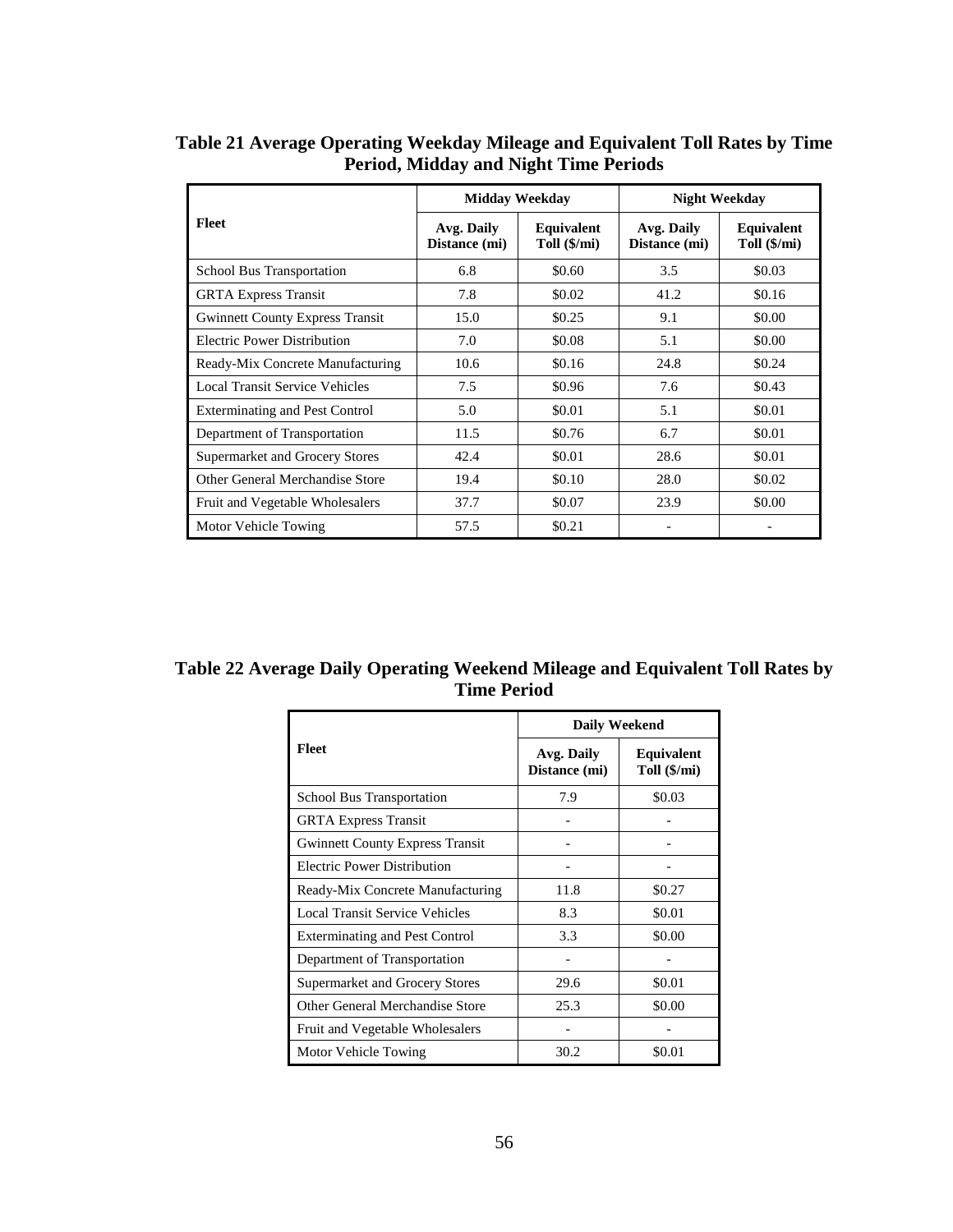The median equivalent toll rates across all fleets was \$0.43 per mile for weekday mornings, \$0.13 for midday weekdays, \$0.53 per mile for afternoon weekdays and \$0.01 per mile for weekday nights and weekends. Similar values were found when applying a value of time of \$27 per hour (the median hourly cost for the 12 fleets) to an FHWA in Northern Virginia. The observed delay on I-495 was used to assess toll rates in the range of \$0.78 to \$0.21 per mile traveled during peak morning and afternoon times [43]. All fleets varied considerably in equivalent toll rates due to differences in employment and operating expense costs and variances in delay rates. The variances are also subject to fleets utilizing different corridors within the system during the time periods.

A weekly summary of the marginal cost of congestion was given in Table 23 by factoring the extra time needed per week to account for travel time unreliability by the hourly value of time. The cost due to unreliability was essentially the cost of having to schedule additional time for each fleet vehicle to ensure on-time delivery of goods and services.

| <b>Fleet</b>                           | <b>Extra Time</b><br>Needed per<br>Week (hr) | <b>Hourly Cost</b><br>$\left( \mathbb{S}\right)$ | <b>Weekly Cost</b><br>due to<br><b>Unreliability</b> |
|----------------------------------------|----------------------------------------------|--------------------------------------------------|------------------------------------------------------|
| School Bus Transportation              | 0.73                                         | \$85.00                                          | \$62.05                                              |
| <b>GRTA Express Transit</b>            | 8.29                                         | \$138.38                                         | \$1,147.17                                           |
| <b>Gwinnett County Express Transit</b> | 1.77                                         | \$94.25                                          | \$166.82                                             |
| Electric Power Distribution            | 0.70                                         | \$27.32                                          | \$19.12                                              |
| Ready-Mix Concrete Manufacturing       | 0.90                                         | \$26.92                                          | \$24.23                                              |
| Local Transit Service Vehicles         | 0.29                                         | \$88.50                                          | \$25.67                                              |
| <b>Exterminating and Pest Control</b>  | 0.12                                         | \$27.32                                          | \$3.28                                               |
| Department of Transportation           | 1.79                                         | \$51.22                                          | \$91.68                                              |
| Supermarket and Grocery Stores         | 2.48                                         | \$26.92                                          | \$66.76                                              |
| Other General Merchandise Store        | 3.61                                         | \$20.06                                          | \$72.42                                              |
| Fruit and Vegetable Wholesalers        | 3.61                                         | \$20.06                                          | \$72.42                                              |
| Motor Vehicle Towing                   | 1.53                                         | \$20.06                                          | \$30.69                                              |

**Table 23 Weekly Costs due to Unreliability per Fleet Vehicle**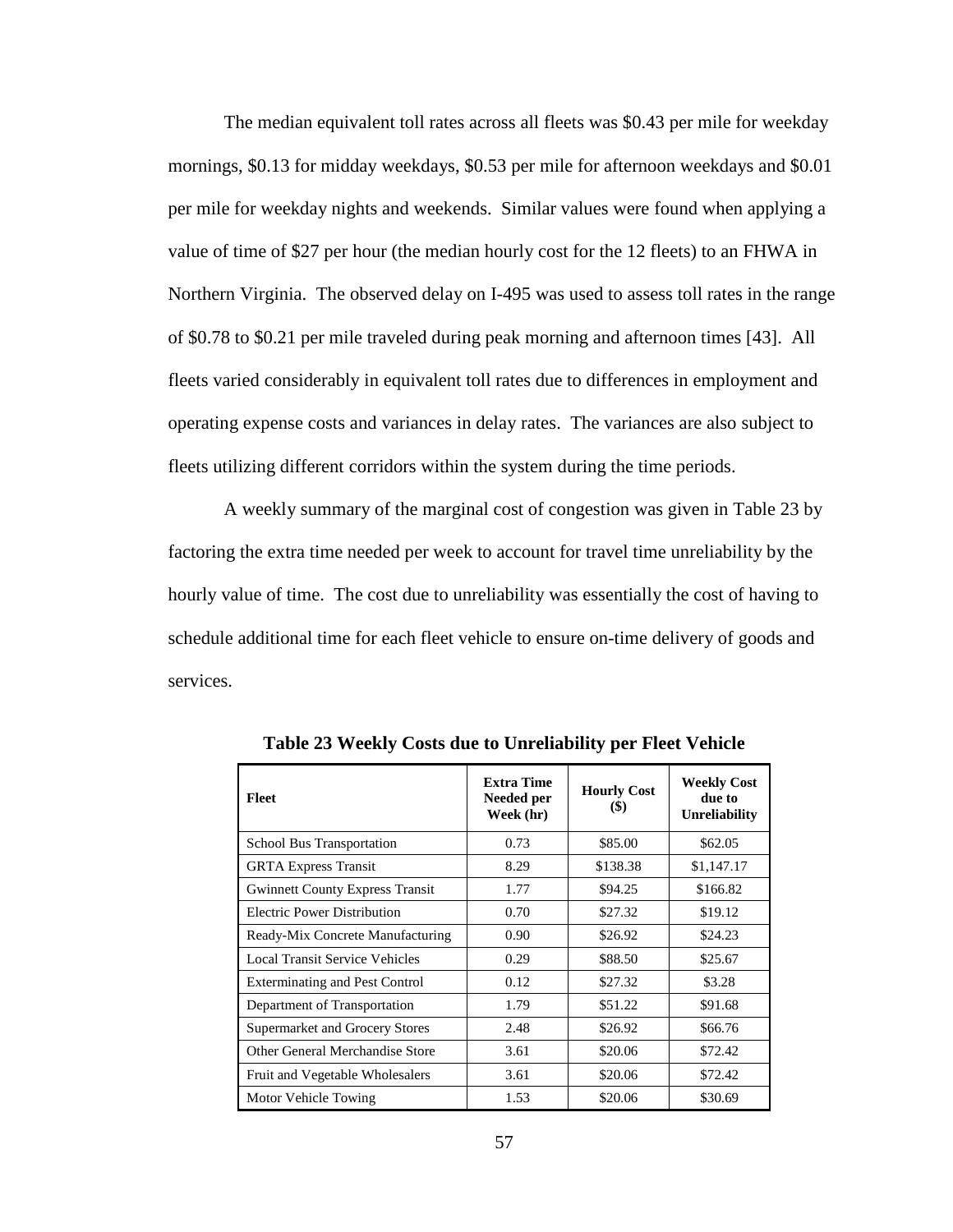The fleet with the highest weekly cost due to unreliability was the GRTA Express Transit fleet with a cost of \$1,147.17 per week and the lowest was for the exterminator at a cost of \$3.28 per week. The Gwinnett County Express Transit fleet had the second highest cost per vehicle at \$166.82 per week, yet had a lower equivalent toll rate for morning travel at \$0.14 per mile traveled in Table 20. The reason for the apparent disparity in cost values can be explained by looking at the corresponding average daily distances in Table 20. An average of daily distance of 71.1 miles for morning travel was observed to be comparatively ahead of the fleet with the next highest average daily distance for the same time period, the supermarket fleet at a value of 36.0 miles per weekday morning time period. The weekly cost due to unreliable travel times was calculated using the values of extra time needed per week, which was influenced by taking the differences between expected and unexpected delay rates across longer travel distances. Distance was correlated with the duration of time spent on the freeway system, and any increase in duration causes the summed cost of travel to also increase.

### **4.7 Summary of Data Analysis and Results**

 The section on data analysis and results took the trip segments created in the previous chapter and analyzed specific delay rate values toward assessing the marginal cost of congestion. A basic profile of how many trip segments were recorded by fleet, where the freeway trips were conducted, and the proportion of time spent in congestion characterized the dataset. A rate of delay, expressed as a unit of lost minutes per mile traveled, was derived by taking the difference in speeds observed during congestion from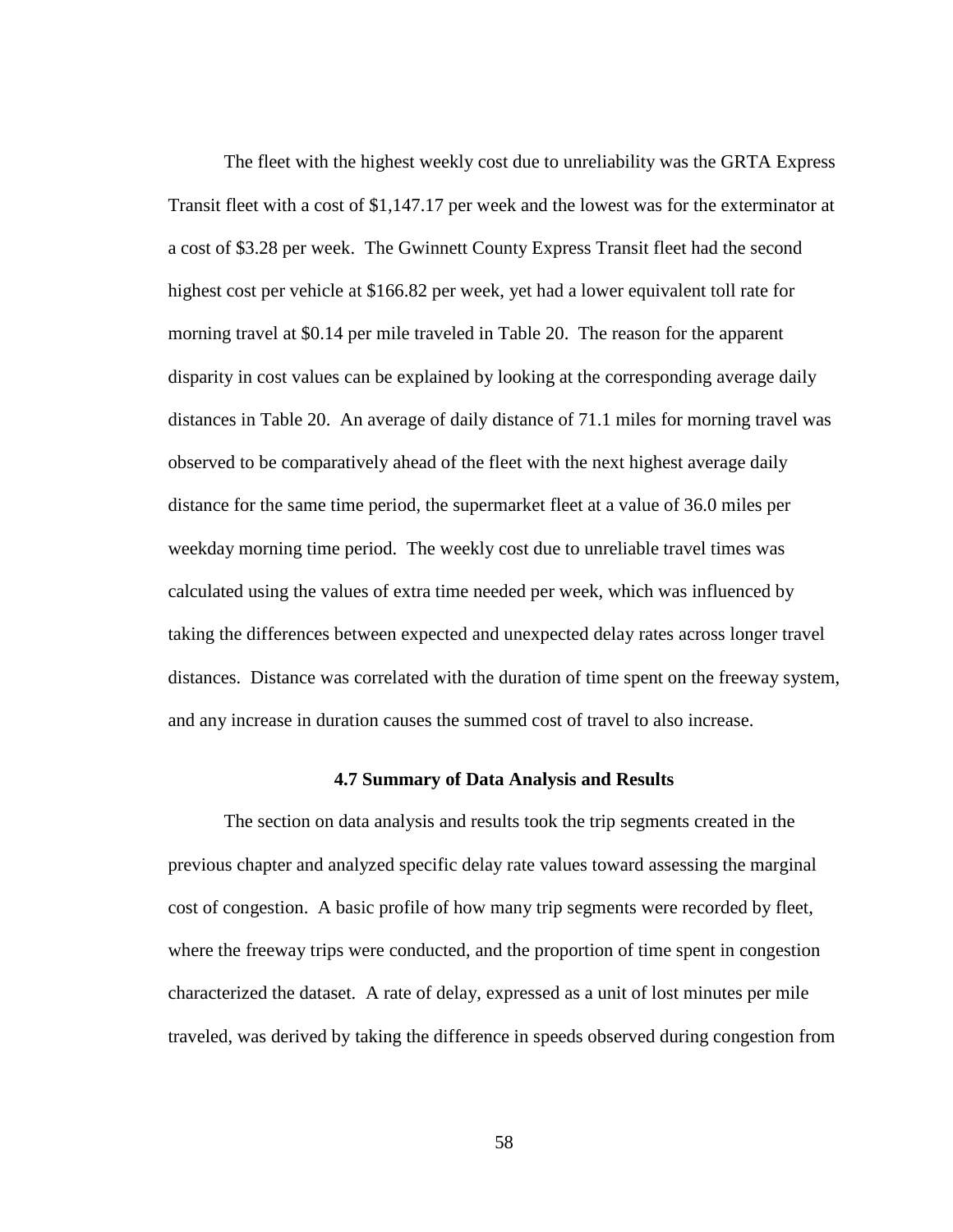an optimal free-flowing speed of 45 mph and dividing that by the distance traveled per segment.

 The variation between expected and unexpected delay was used as the measure for travel unreliability by selecting the difference between the  $50<sup>th</sup>$  and  $95<sup>th</sup>$  percentile delay rates within all segments observed for each time period by fleet. Daily average values of extra time needed per fleet vehicle to ensure on-time arrivals were calculated by weighting the unreliable travel buffer rates (differences between the percentiles) by distances traveled. To account for days and periods not traveled by fleet vehicles, freeway utilization factors were used to consider periods of non-activity for a longitudinal estimate of average weekly time needed per vehicle to maintain a reliable travel schedule. The GRTA Express Bus fleet had the highest weekly buffer at 8.29 hours per vehicle, which was expected due to buses operating during peak conditions on long portions of the expressway. A weekly extra time value of 0.12 hours per vehicle was found for the exterminator, who tended to avoid the expressway and primarily traveled on arterials. The median buffer across all fleets was 1.65 hours of added time per vehicle.

 The percent of fleet activity lost was derived by dividing the average duration of time witnessed moving anywhere in the transportation network (expressways, arterials, and local roads included) by the amount of extra time needed per fleet vehicle to account for unreliability. Weekly marginal costs per fleet vehicle were estimated by factoring in the corresponding fleet driver wages or hourly operation costs (for transit fleets). Using the same hourly cost assumptions, equivalent toll rates were calculated by multiplying the 95<sup>th</sup> percentile delay rate by the hourly costs. The optimum toll per mile traveled was representative of an equal relationship between the marginal costs of congestion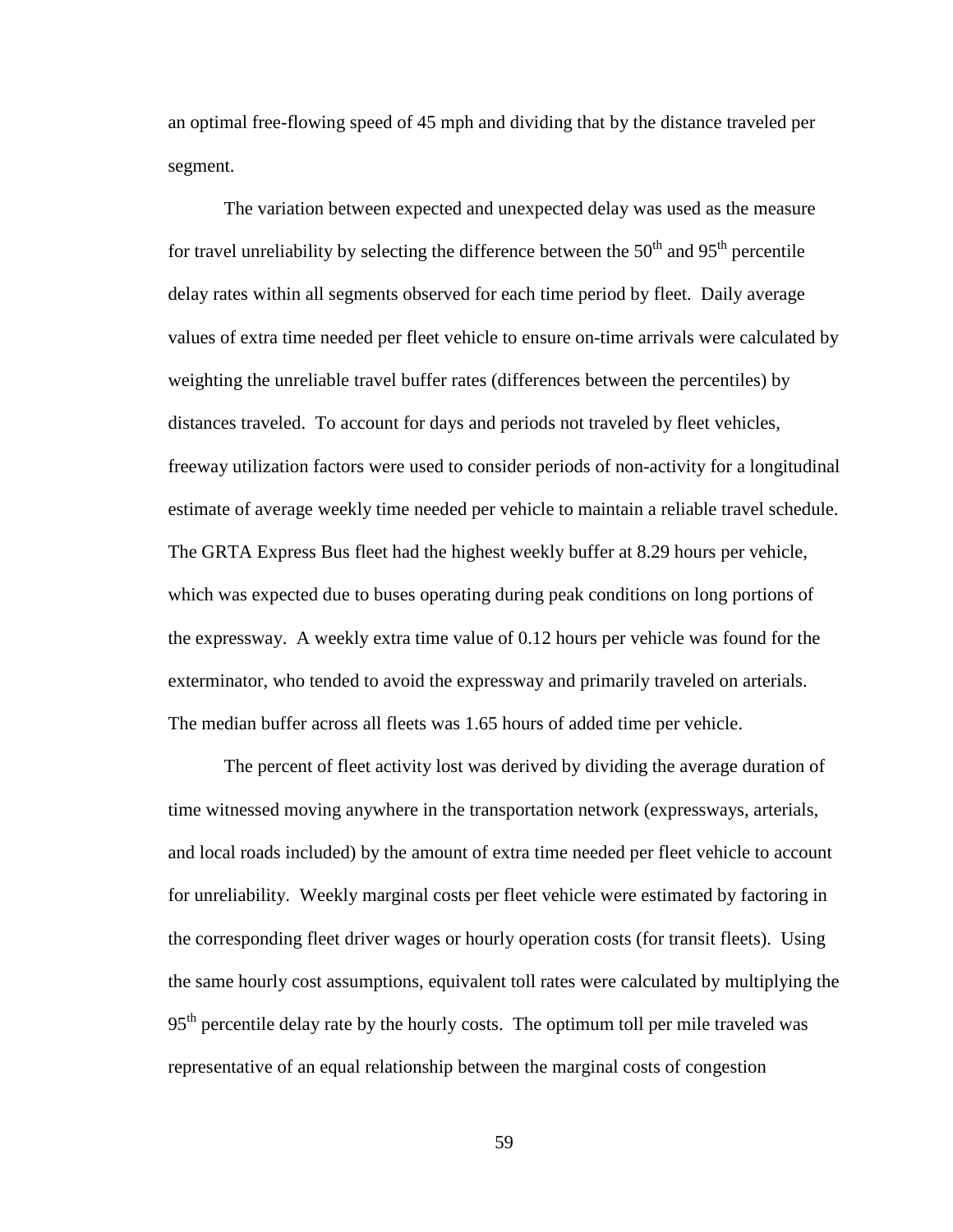experienced and a hypothetical state of free-flow travel. The median optimum toll rates across all fleets was \$0.43 per mile for weekday mornings, \$0.13 for midday weekdays, \$0.53 per mile for afternoon weekdays and \$0.01 per mile for weekday nights and weekends. An interpretation of an FHWA study in Northern Virginia assessed that with a value of time of \$27 per hour, observed freeway delay can be equivalent from \$0.21 to \$0.78 per mile traveled during morning and afternoon peak times [43].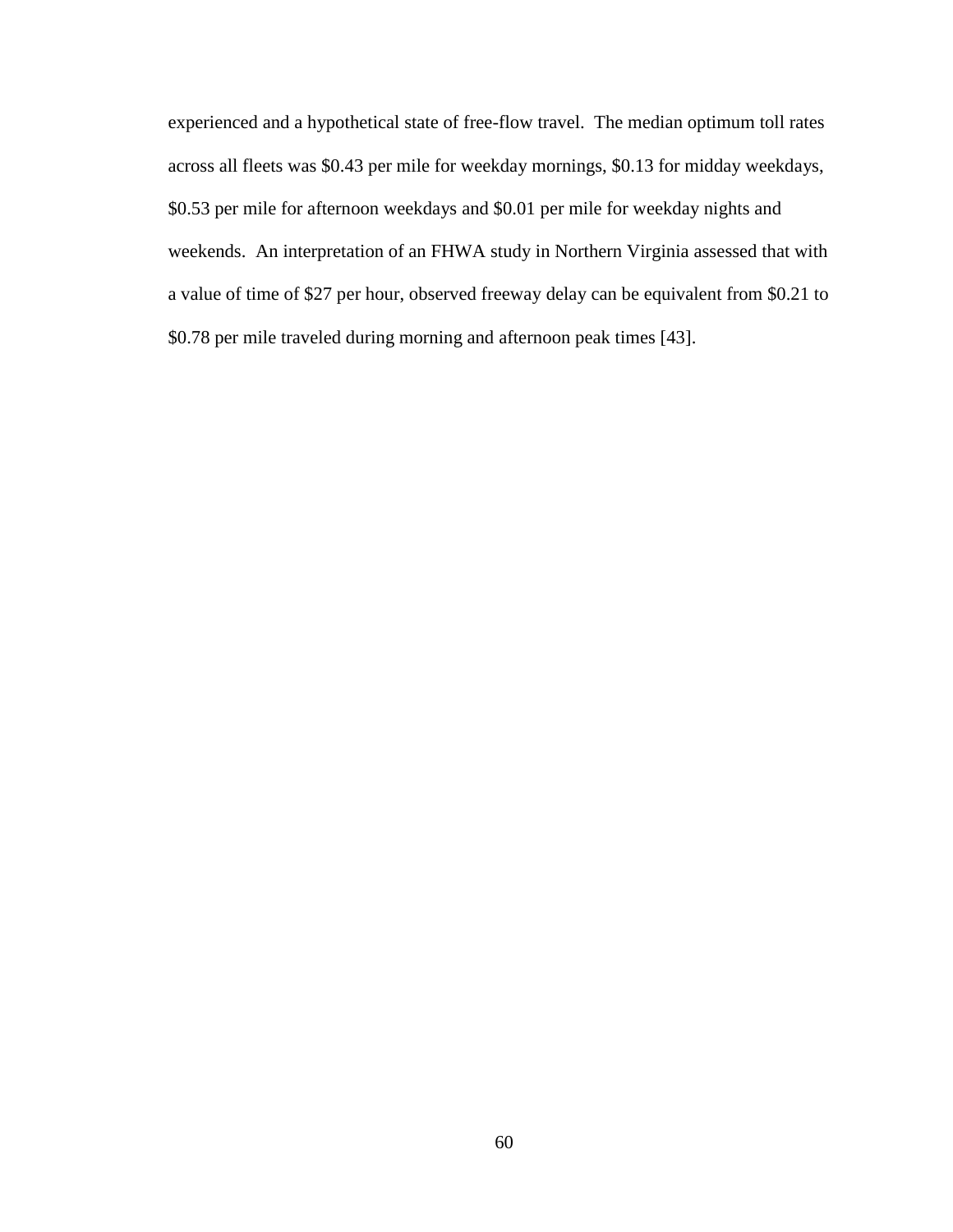#### **CHAPTER 5**

## **DISCUSSION AND CONCLUSIONS**

#### **5.1 Implications for Tolled Lane Concepts**

The HOT Lane concept, as proposed for the I-85 corridor in Atlanta, Georgia, would permit passenger vehicles and buses to drive in the lanes, with vehicles carrying two or less persons paying a toll. However, commercial goods movement and other heavy-duty vehicles would not be allowed to use these lanes. Theoretically, the toll would change in periods of higher volume as a disincentive in having a lower share of travelers choose the HOT Lane. The operating goal is to maintain a minimum travel speed for the facility by seeking to limit users below a certain threshold. However, recent observations for the Miami Express Lanes have shown that drivers are not as sensitive to price changes during the day as previously thought and some actually view the charges as a metric for congestion, with choice behavior being influenced toward the toll lanes when the price was high [44]. This suggests that demand modeling for managed lane facilities involves complex human decision making in an environment of uncertainty.

In a scenario where a HOT Lane Network would be implemented on most of the expressway system in metropolitan Atlanta, only 8 of the 12 fleets examined in this thesis would be permitted to use the lanes due to restrictions in vehicle class. Another managed lane concept, the Truck-Only-Toll (TOT) Lane, would restrict facility usage to only those vehicles of higher classes (such as heavy trucks) and not permit passenger cars in the lanes. Implementing a TOT Lane network was indicated to be conceptually feasible and preferable for moving heavy-class vehicles around the Atlanta region [45]. Yet, a study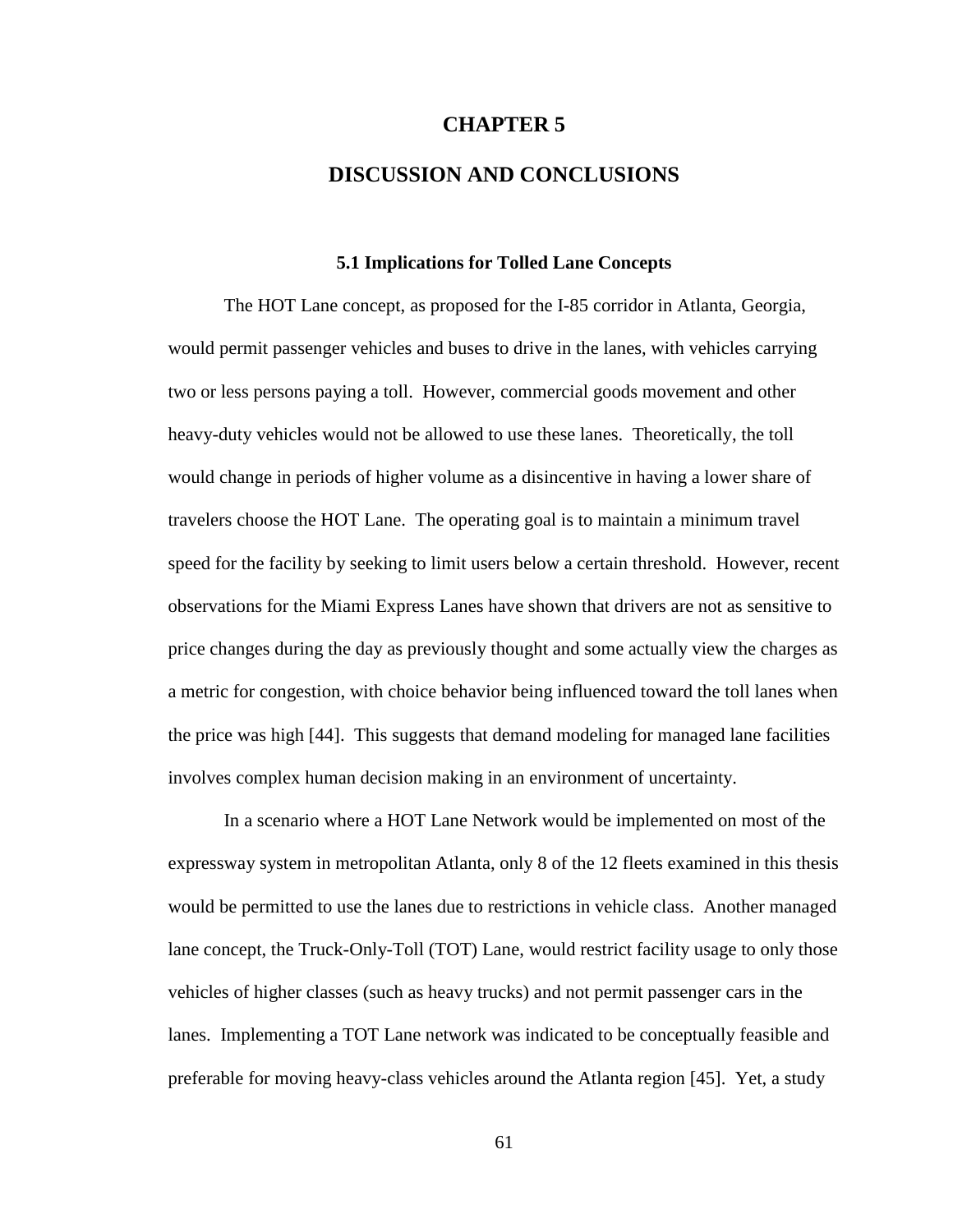commissioned by GDOT recommended against constructing TOT Lanes, concluding that only users of the TOT Lanes would directly benefit – despite the fact that benefits derived from its construction may outweigh the costs. GDOT also estimated that speeds for all other travelers in the general purpose lanes would only increase by 10 mph during peak congested periods [46]. However, it was found that travel speeds increased by 16 mph on I-95 in Miami [47], 3 mph on I-394 in Minnesota [48], and 9 mph on SR 167 in Seattle [49] for peak times within the general purpose lanes during the transition of HOVto-HOT lanes. Both the HOT and TOT concepts provide relative benefits in speed for non-tolled users, given the currently known information from studies in existence. When faced with a decision to choose between either the HOT or TOT scenario for implementing a managed lane network, GDOT ultimately chose HOT lanes because of the staggering capital costs associated with constructing facilities for trucks [10].

A total of 8 fleets within the 12 observed on a second-by-second basis consisted of passenger vehicles and buses that are permitted to use the HOT Lane. The others were composed of heavy-class vehicles and trucks that cannot use HOT Lanes, but are permitted to use managed lanes under a TOT concept. Table 24 displays the fleets that can use either the HOT or TOT Lanes. It can be assumed that under a region-wide HOT Network, the fleets that can utilize the toll could directly benefit and that heavier-class fleets might have smaller improvements in travel times due to incremental increases in general purpose lane speed. All the vehicles, except for the transit fleets, would pay a toll if choosing to use the facility under both concepts since it was observed that only one driver was operating a vehicle within each fleet.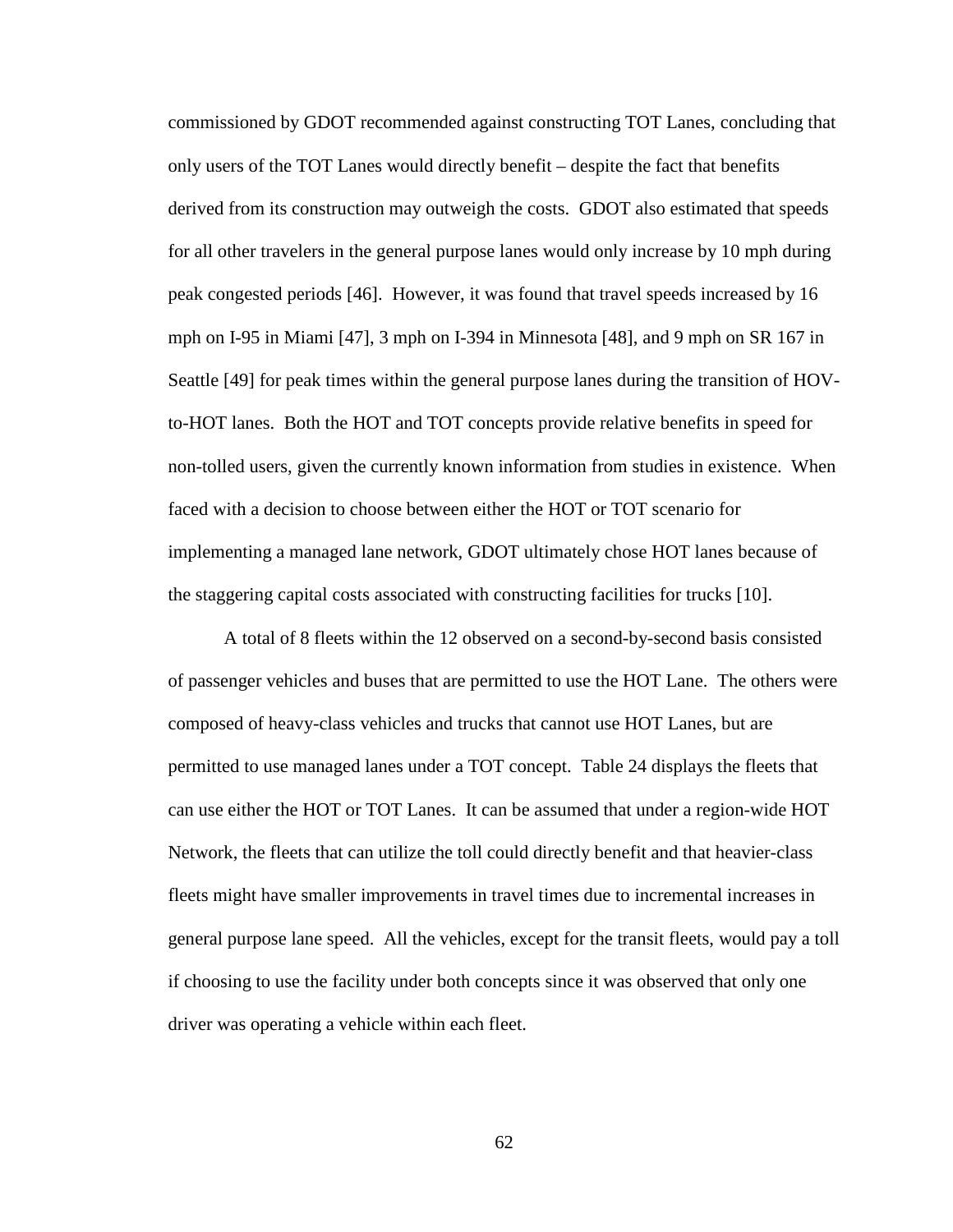| <b>Fleet</b>                           | <b>Permitted to</b><br><b>Use HOT</b><br>Lane | <b>Permitted to</b><br><b>Use TOT</b><br>Lane |
|----------------------------------------|-----------------------------------------------|-----------------------------------------------|
| School Bus Transportation              | X                                             |                                               |
| <b>GRTA Express Transit</b>            | X                                             |                                               |
| <b>Gwinnett County Express Transit</b> | X                                             |                                               |
| Electric Power Distribution            | X                                             |                                               |
| Ready-Mix Concrete Manufacturing       |                                               | X                                             |
| Local Transit Service Vehicles         | X                                             |                                               |
| <b>Exterminating and Pest Control</b>  | X                                             |                                               |
| Department of Transportation           | X                                             |                                               |
| Supermarket and Grocery Stores         |                                               | X                                             |
| Other General Merchandise Store        |                                               | X                                             |
| Fruit and Vegetable Wholesalers        |                                               | X                                             |
| Motor Vehicle Towing                   | X                                             |                                               |

**Table 24 Fleets Permitted to Use Either HOT or TOT Lanes** 

Transit fleets have been shown to benefit under an HOV-to-HOT Lane conversion, at least in travel times. A case for the I-95 Express Lane Project in Miami showed that travel times decreased in the corridor from 25 to 8 minutes, resulting in a 30% increase in ridership for the 95 Express Bus service. The Miami-Dade Transit agency was able to reduce the scheduled northbound travel times from 32 to 22 minutes and keep the same on-time reliability at about 76%, with roughly 13% arriving at least 5 minutes early when pricing was introduced and congestion on the lane declined. However, overall ridership across all transit routes decreased by 3.8% during the conversion to an average of 16,126 riders per weekday compared to the 2,353 average weekday users of the express service. A study concluded the ridership changes between the express service and the other routes were not likely to be related and attributed fare increases and general economic conditions as the reason behind the downward trend [50].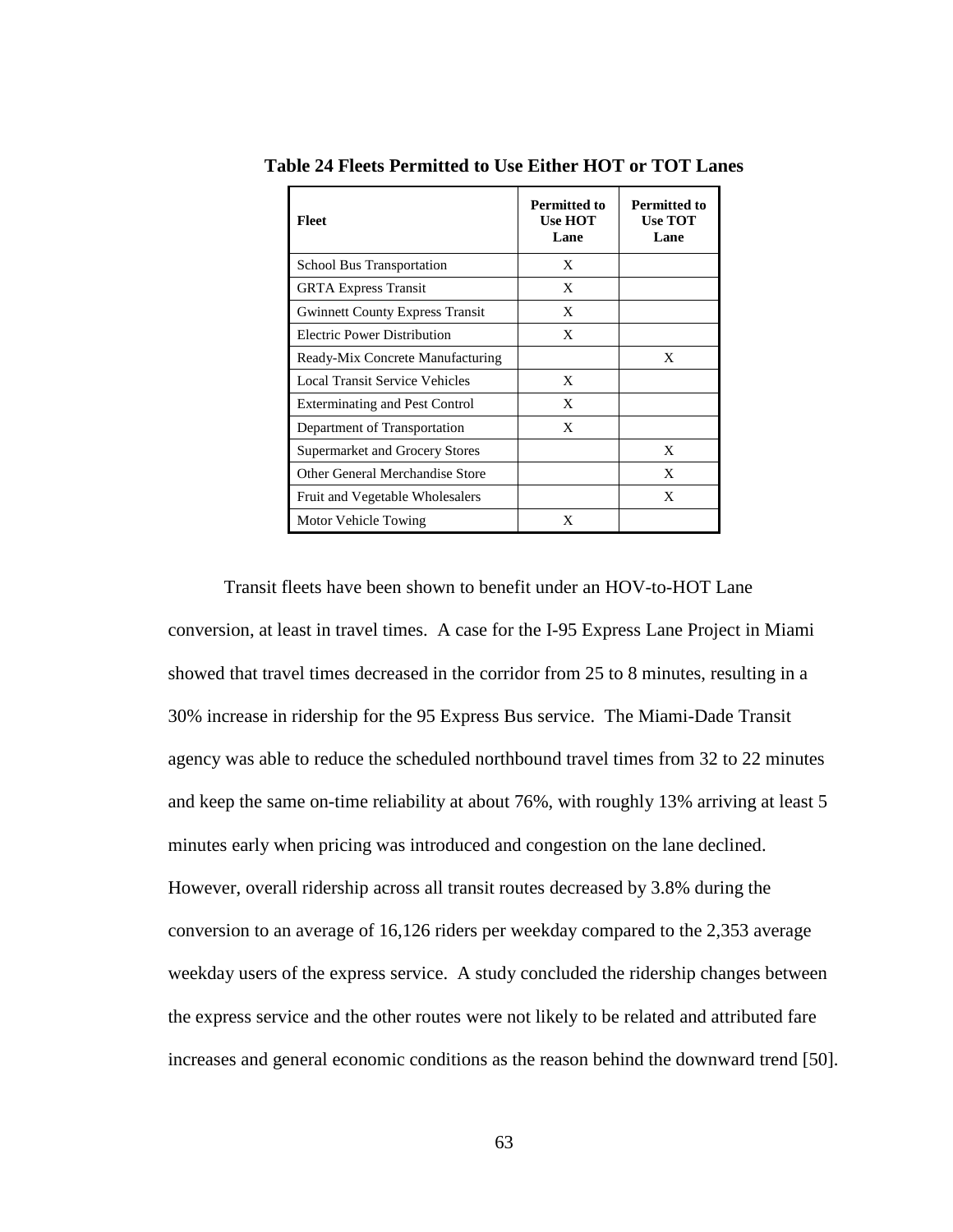#### **5.2 Study Limitations**

 The limitations of this research approach and methodology used in developing the data and analyses for this thesis included:

- Due to budget limitations, commercial fleets were not inclined to participate in the study due to concerns about having to allocate part of the workday to nonbusiness purposes.
- The sample size was relatively small for analysis. Second-by-second speed data were only collected for a two-week period on a limited number of vehicles per fleet.
- Preferably, it would be best to collect data during a longer observation period to truly capture longitudinal differences in delay and unreliability between select weekdays and months. Hence, equivalent tolls on a facility can differ significantly. However, there could have been repercussions by losing potential fleets due to requiring more involvement.
- The analysis considered travel speeds on a system-wide basis. However, delay does not occur uniformly across the entire expressway network, but rather affects specific corridors and changes by time of day, day of week, season, fleet, and individual driver preferences. A larger analysis sample could have segmented the dataset by geography and considered statistics within each group.
- Delay rate characteristics were determined by using the average statistics of speed across trip segments of varying lengths. The 1,711 trip records were gamma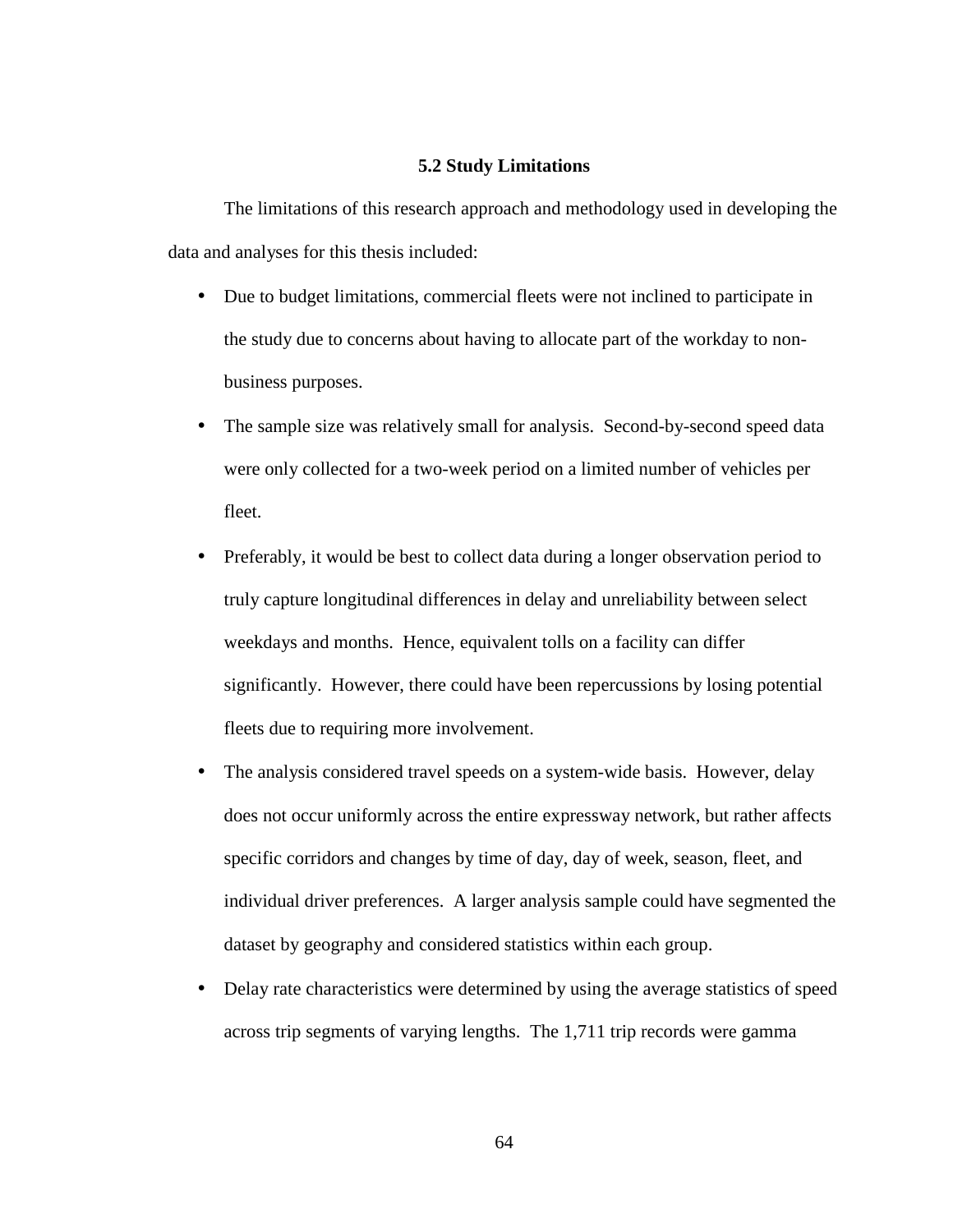distributed with a median distance of about 4 miles, a minimum of 1 mile, and a long tail that reached to a maximum of 52 miles.

• The value of time estimates derived from the employment cost statistics do not explain the full cost of congestion on fleets. If a business needs to have additional vehicles to maintain services under increasing travel delays, then managers might have to include extra procurement and servicing expenses to their budgets. Penalties may also be assessed for late arrivals. For instance, a concrete mixing truck may have its shipment cancelled by a construction inspector because the time between leaving the batch plant and arriving at the field site was too great. The owner of the mixing truck fleet would bear the supplemental costs of losing the concrete materials, in addition to labor and fuel beyond loss incurred by delay. Comparatively, an Atlanta-based TOT Lane Network feasibility study steering committee in 2005 suggested \$35 per hour (\$38.45 in \$2010 dollars) as the value of time for heavy truck drivers [31], as opposed to approximately \$27 per hour for the same driver type used in this thesis. Additional costs, like the vehicle procurement and penalty expenditures are much harder to measure and quantify, but could be included in future analyses.

### **5.3 Conclusion**

This thesis constituted an initial effort to measure the costs of congestion by analyzing commercial, public service, and transit vehicle fleets on a second-by-second basis throughout the expressway network in Atlanta, Georgia. The methodology utilized a passive GPS monitoring assembly that archived speed, position (x and y coordinates),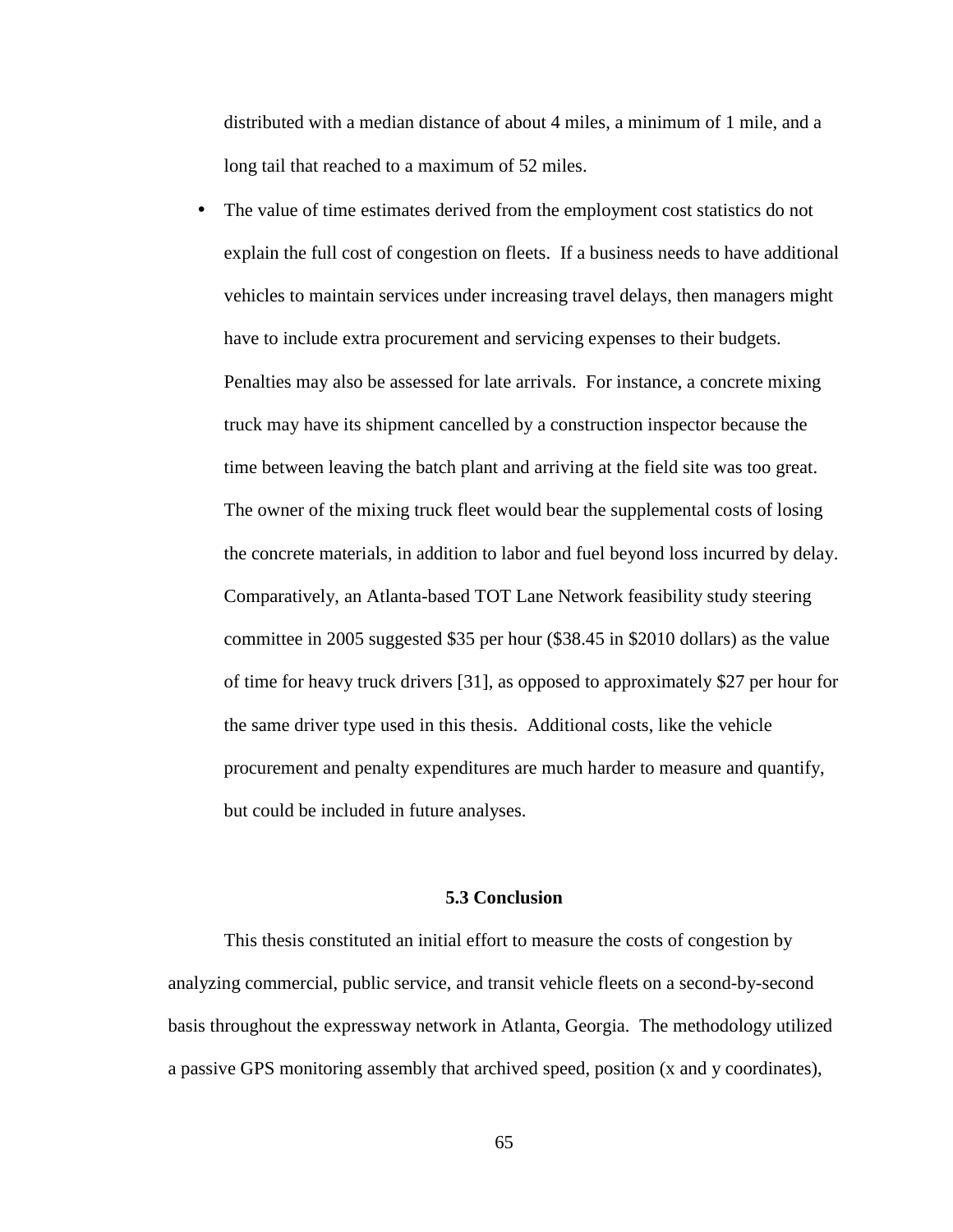time, and date characteristics. Algorithms processed and cleaned the dataset for quality by excluding records shorter than 1 mile, with less than 1 minute of information, or contained large numbers of erroneous speed values (e.g. instances where speed went from 60 to 0 mph in one second for two consecutive records and could not be corrected by fitting a cubic spline across good data points). This process retained roughly 90% of all the records contained within the expressway buffer. Trip segments were labeled by identifying gaps in recorded time as trip ends and linking consecutive records together. There were 1,711 trip segments across the 12 fleets observed.

Delay statistics were created for each trip segment by taking the amount of time lost by traveling at speeds less than 45 mph – the proposed optimum speed for the new HOT Lane on I-85 in Northeast Atlanta. Values of delay differed by fleet vehicle, time of day, day of week, and expressway corridor. To maximize the potential for higher samples, the trip segments were segmented by fleet and time period (AM, Midday, PM, Night). The difference between the  $95<sup>th</sup>$  and the  $50<sup>th</sup>$  percentile delay rates was defined as the time buffer necessary per mile traveled on the expressway to make on-time arrivals. The highest buffer rates were 2.98 minutes per mile traveled for the general merchandise store fleet and 2.44 minutes per mile for a department of transportation fleet. Both of the high buffer rates occurred during the weekday afternoon peak period. Considering instances of non-activity during the observational period, average weekly reliability buffer were estimated across all 12 fleets, with the highest being 8.29 hours per week of added time per bus for the GRTA fleet. The buffers were determined under the assumption that fleets currently in operation already take delay and unreliability into account for scheduling purposes.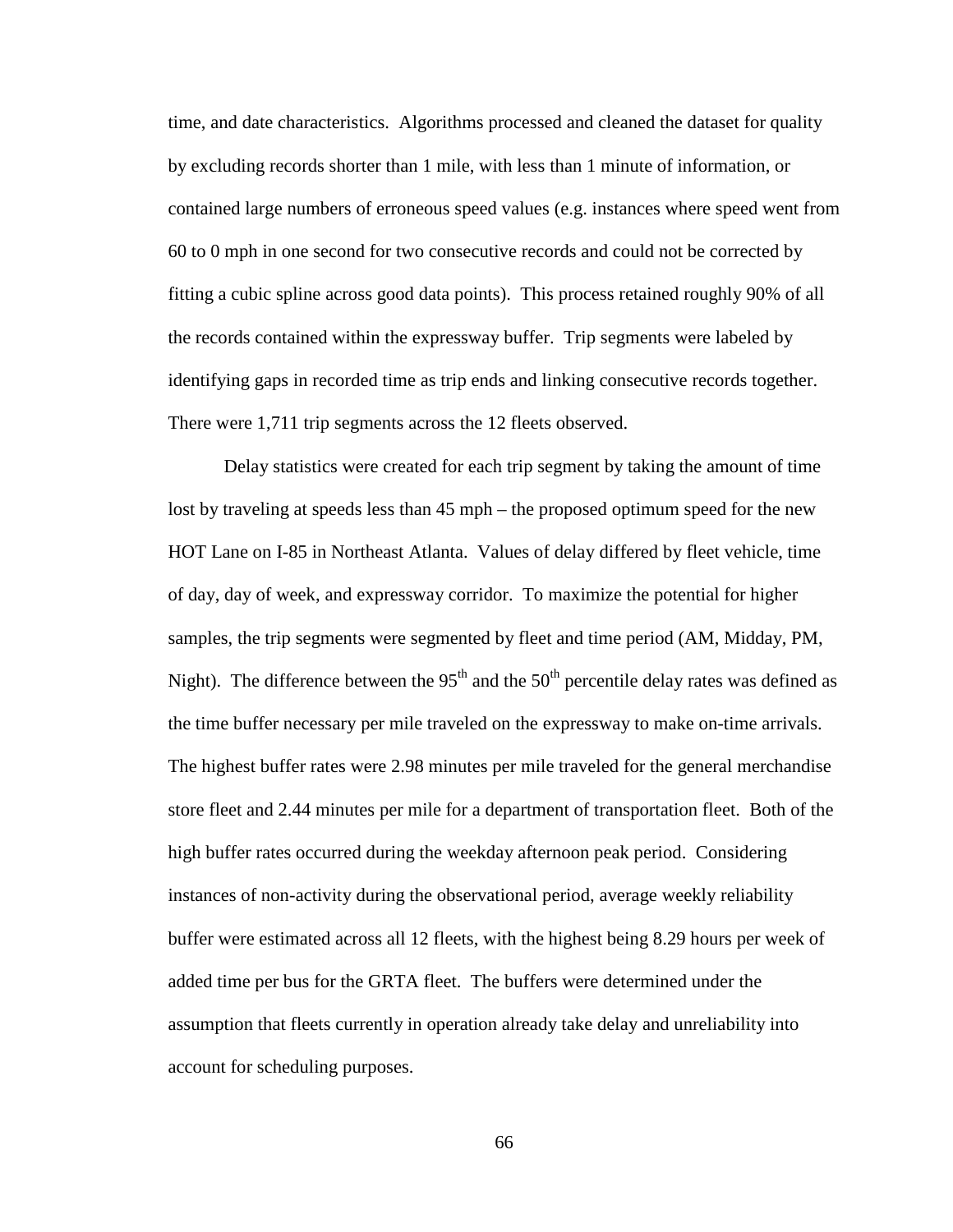An additional measure was contemplated by simply taking the hourly employment cost (or hourly operation cost for transit-based fleets) of comparable professions and factoring the weekly reliability buffers to arrive at average weekly per vehicle costs. The highest non-transit weekly cost due to unreliability was approximately \$92 per vehicle in the department of transportation fleet. Equivalent toll rates were calculated by expressing the  $95<sup>th</sup>$  percentile delay rate across all distances traveled on the expressway network. The median toll rates for the 12 fleets was \$0.43 per mile for weekday mornings, \$0.13 for midday weekdays, \$0.53 per mile for afternoon weekdays and \$0.01 per mile for weekday nights and weekends.

Conceptualizing the true costs of congestion on commercial, public service, and transit fleets is a difficult exercise that necessitates an understanding of logistics, spatial economics, and labor markets. This thesis provided a first attempt at quantifying expenses due to travel time delay and unreliability by utilizing passive GPS technology to monitor vehicle fleets on a second-by-second basis while traveling on the expressway network. Much additional work is required in this field in order to truly understand the problems affecting the transportation system and how to move forward with programs that mitigate these issues in the future.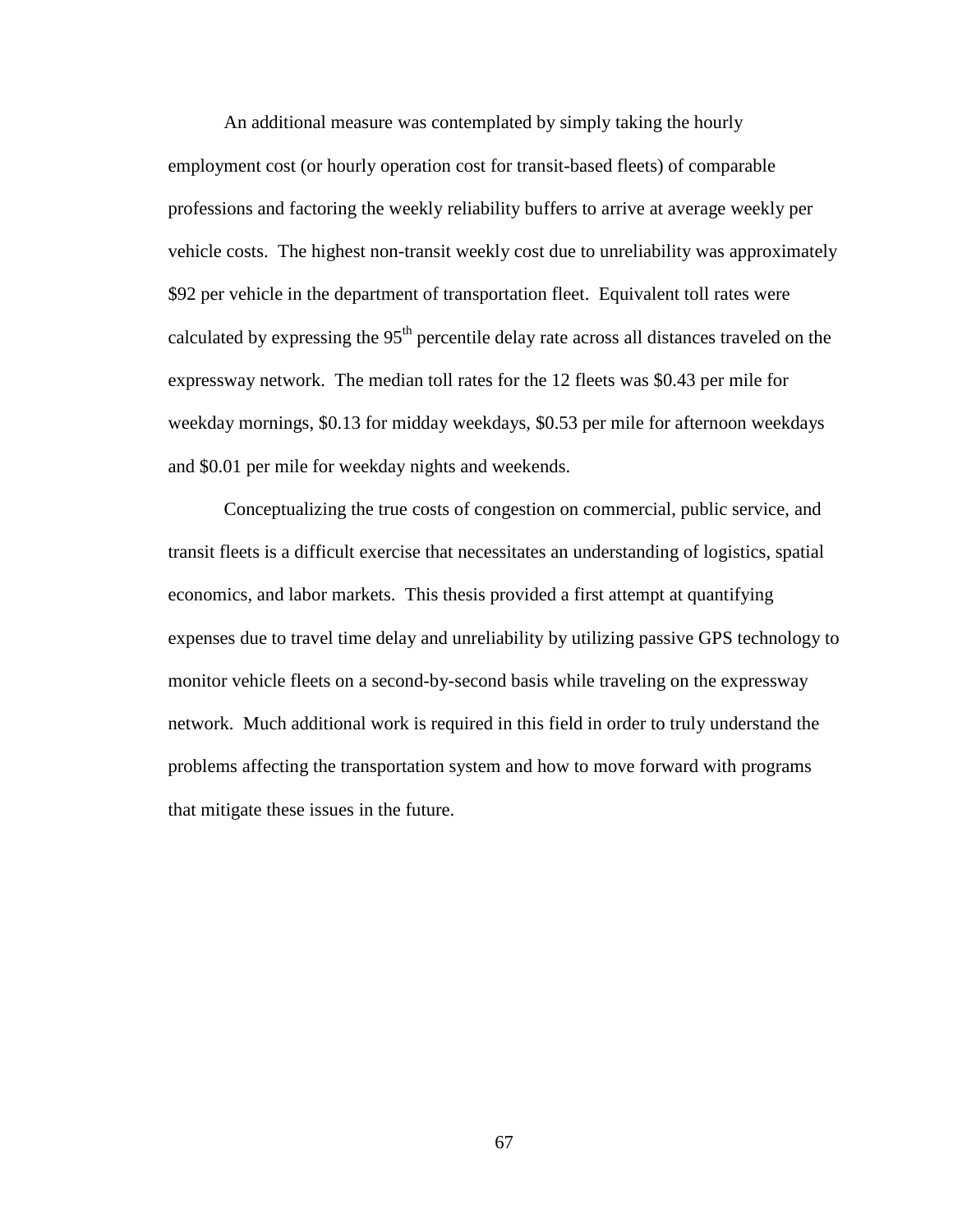# **REFERENCES**

- 1. Schrank, D., and T. Lomax, *2009 Urban Mobility Report*. 2009, Texas Transportation Institute.
- 2. Metro Atlanta Chamber of Commerce. *Transportation: Creating Real Solutions for our Traffic Congestion Issues*. 2010 [cited 2010 May 1]; Available from: http://www.metroatlantachamber.com/content/IntPage.aspx?Id=30&SId=10&inde pendent=true.
- 3. Brumback, K. *Georgia Governor Signs Transportation Bill to Pay for Roads*. Bloomberg Businessweek [cited 2010 June 29]; Available from: http://www.businessweek.com/ap/financialnews/D9G3AGO00.htm.
- 4. National Surface Transportation Policy and Revenue Study Commission, *Transportation for Tomorrow: Report of the National Surface Transportation Policy and Revenue Study Commission*. 2007: Washington, DC.
- 5. Solomon, M.B. *A Lobbyist's-Eye View of the Washington Transport Scene*. DC Velocity 2010 [cited 2010 May 1]; Available from: http://www.dcvelocity.com/articles/20100419lobbyists\_eye\_view\_of\_the\_transpo rt\_scene/.
- 6. Transportation Research Board, *Highway Capacity Manual*. 2000: Washington, DC.
- 7. Cambridge Systematics and Texas Transportation Institute, *Traffic Congestion and Reliability: Trends and Advance Strategies for Congestion Mitigation*. 2005, Federal Highway Administration.
- 8. Atlanta Regional Commission, *Transportation Fact Book.* 2009.
- 9. Small, K.A., and E. T. Verhoef, *The Economics of Urban Transportation*. 2007, New York, NY: Routledge. 276.
- 10. *Statewide Strategic Transportation Plan*. 2010, Georgia Department of Transportation: Atlanta.
- 11. Long, T., *Metro-Atlanta Managed Lanes System Plan*, in *State Transportation Board*. 2009: Atlanta.
- 12. Guin, A., M. Hunter, and R. Guensler, *Analysis of Reduction in Effective Capacities of High-Occupancy Vehicle Lanes Related to Traffic Behavior.* Transportation Research Record, 2008. **2065**: p. 47-53.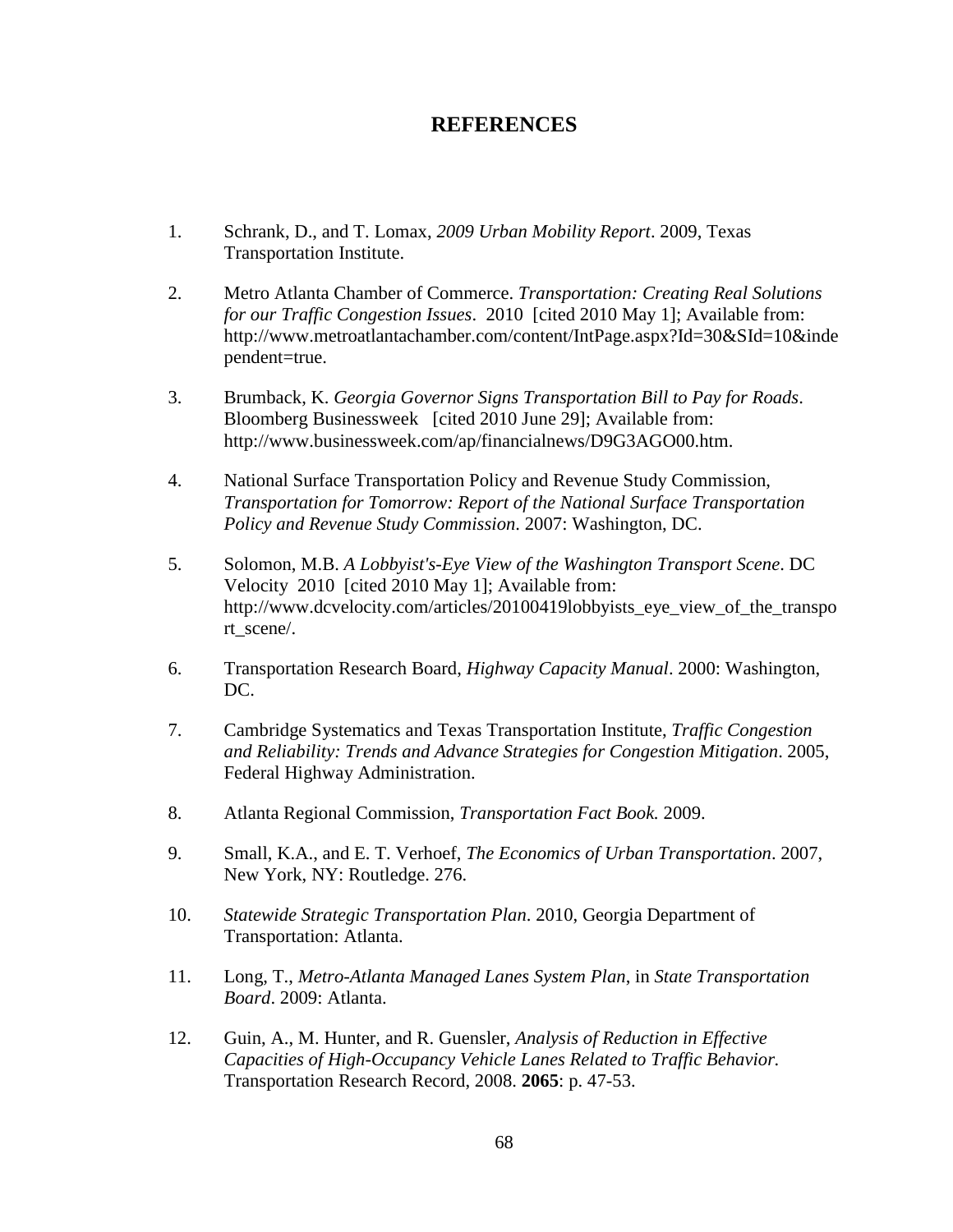- 13. Greaves, S.P., and M.A. Figliozzi, *Collecting Commercial Vehicle Tour Data with Passive Global Positioning System Technology.* Transportation Research Record, 2008. **2049**: p. 158-166.
- 14. Weisbrod, G., D. Vary, G. Treyz, *NCHRP Report 463 Economic Implications of Congestion*. 2001, Transportation Research Board: Washington, DC.
- 15. Mackie, P.J., S. Jara-Diaz, A.S. Fowkes, *The Value of Travel Time Savings in Evaluation.* Transportation Research Part E, 2001. **37**: p. 91-106.
- 16. Haning, C.R., and C.V. Wootan, *Value of Commercial Motor Vehicle Time Saved.* Highway Research Record, 1965. **82**: p. 54-76.
- 17. *Departmental Guidance for the Valuation of Travel Time in Economic Analysis*  United States Department of Transportation, Editor. 1997: Washington, D.C.
- 18. Small, K.A., R. Noland, X. Chu, and D. Lewis, *NCHRP Report 431: Valuation of Travel Time Savings and Predictibility in Congested Conditions for Highway User Cost Estimation*. 1999, Transportation Research Board: Washington, DC.
- 19. Trego, T., and D. Murray, *An Analysis of the Operational Costs of Trucking*, in *89th Annual Meeting of the Transportation Research Board*. 2010: Washington, DC.
- 20. Kawamura, K., *Perceived Value of Time for Truck Operators.* Transportation Research Record, 2000. **1725**: p. 31-36.
- 21. Smalkoski, B., and D. Levinson,, *Value of Time for Commercial Vehicle Operators in Minnesota.* Journal of the Transportation Research Forum, 2005. **44**(1): p. 89-102.
- 22. Zhou, L., M.W. Burris, R.T. Baker, and T. Geiselbrecht, *The Impact of Incentives on Toll Road Use by Trucks*, in *88th Annual Meeting of the Transportation Research Board*. 2009: Washington, DC.
- 23. Holguín-Veras, J., K. Ozbay, and A. de Cerreño, *Evaluation Study of Port Authority of New York and New Jersey's Time of Day Pricing Initiative*. 2005, New Jersey Department of Transportation.
- 24. Brownstone, D., and K.A. Small, *Valuing Time and Reliability: Assessing the Evidence from Road Pricing Demonstrations.* Transportation Research Part A, 2005. **39**: p. 279-293.
- 25. Lam, T.C., and K.A. Small, *The Value of Time and Reliability: Measurement from a Value Pricing Experiment.* Transportation Research Part E, 2001. **37**: p. 231-251.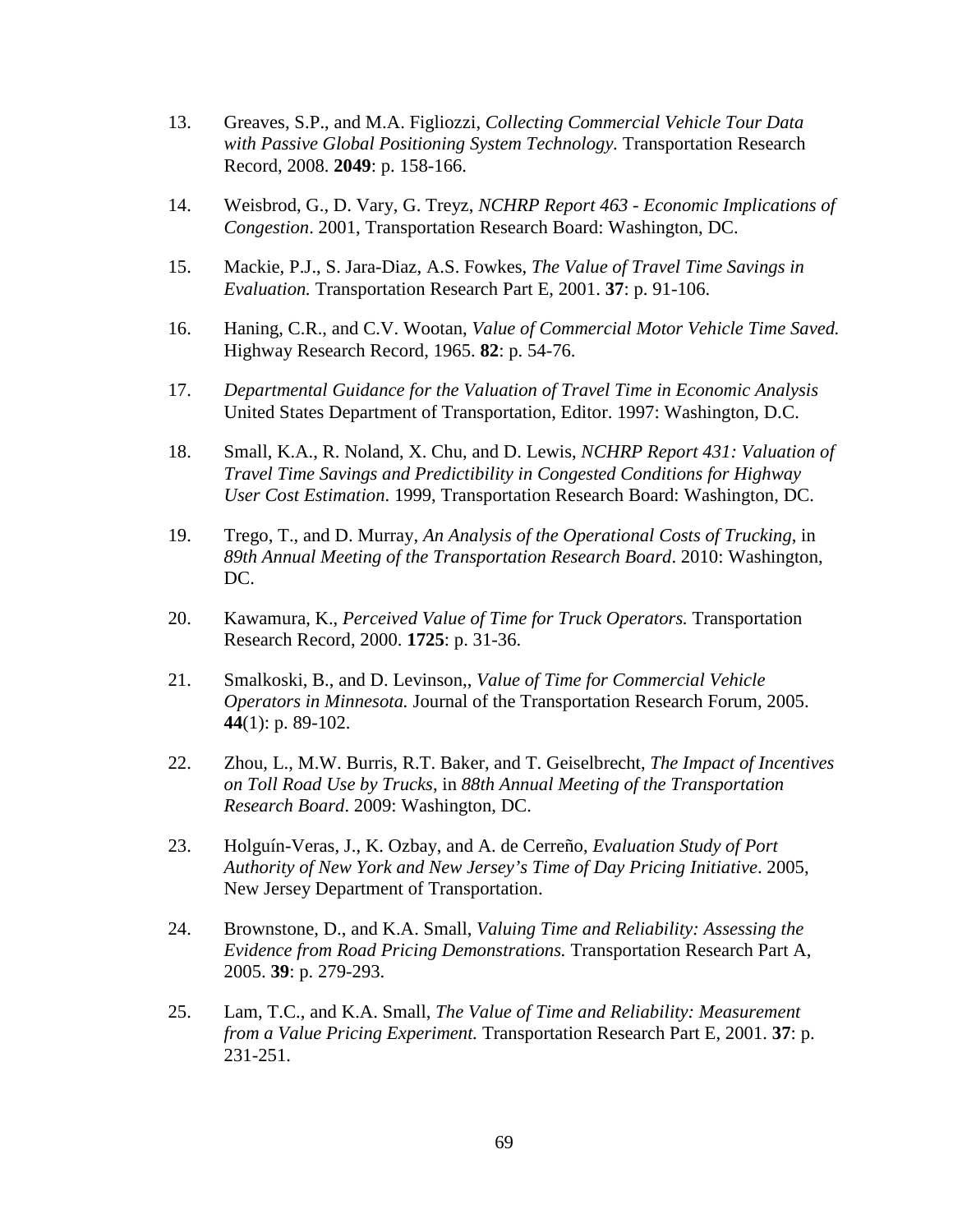- 26. Bates, J., J. Polak, P. Jones, and A. Cook, *The Valuation of Reliability for Personal Travel.* Transportation Research Part E, 2001. **37**: p. 191-229.
- 27. Li, Z., D.A. Hensher, and J.M. Rose, *Willingness to Pay for Travel Time Reliability in Passenger Transport: A Review and Some New Empirical Evidence.* Transportation Research Part E, 2010. **46**: p. 384-403.
- 28. Batley, R., and J.N. Ibáñez, *Randomness in preferences, outcomes and tastes; an application to journey time risk*, in *International Choice Modelling Conference*. 2009: Yorkshire, UK.
- 29. van Lint, J.W.C., H.J. van Zuylen, and H. Tu, *Travel Time Unreliability on Freeways: Why Measures Based on Variance Tell Only Half the Story.* Transportation Research Part A, 2008. **42**: p. 258-277.
- 30. Fowkes, A.S., P.E. Firmin, G. Tweddle, and A.E. Whiteing, *How Highly Does the Freight Transport Industry Value Jorney Time Reliability - and for What Reasons?* International Journal of Logistics: Research and Applications, 2004. **7**(1): p. 33-43.
- 31. Parsons Brinckerhoff Quade & Douglas, Inc., *Truck Only Toll Facilities: Potential for Implementation in the Atlanta Region*. 2005, State Road and Tollway Authority.
- 32. Elango, V., P. Blaiklock, and R. Guensler, *Visualization of Freight Movement with GT Freight Data Collector and Real-Time Cargo Tracking*, in *87th Annual Meeting of the Transportation Research Board*. 2008: Washington, DC.
- 33. Ko, J., *Measurement of Freeway Traffic Flow Quality Using GPS-Equipped Vehicles*, in *Civil and Environmental Engineering*. 2006, Georgia Institute of Technology: Atlanta, GA. p. 160.
- 34. Jun, J., R. Guensler, and J. Ogle. *Smoothing Methods Designed to Minimize the Impact of GPS Random Error on Travel Distance, Speed, and Acceleration Profile Estimates*. in *85th Annual Meeting of the Transportation Research Board*. 2006. Washington, DC.
- 35. Atlanta Regional Commission, *The Travel Forecasting Model Set for the Atlanta Region*. 2008.
- 36. Cambridge Systematics, Dowling Associates, System Metrics Group, and Texas Transportation Institute, *Cost-Effective Preformance Measures for Travel Time Delay, Variation, and Reliability*, in *National Cooperative Highway Research Program*. 2008.
- 37. Small, K.A., C. Winston, and J. Yan, *Uncovering the Distribution of Motorists' Preferences for Travel Time and Reliability.* Econometrica, 2005. **73**(4): p. 1367- 1382.